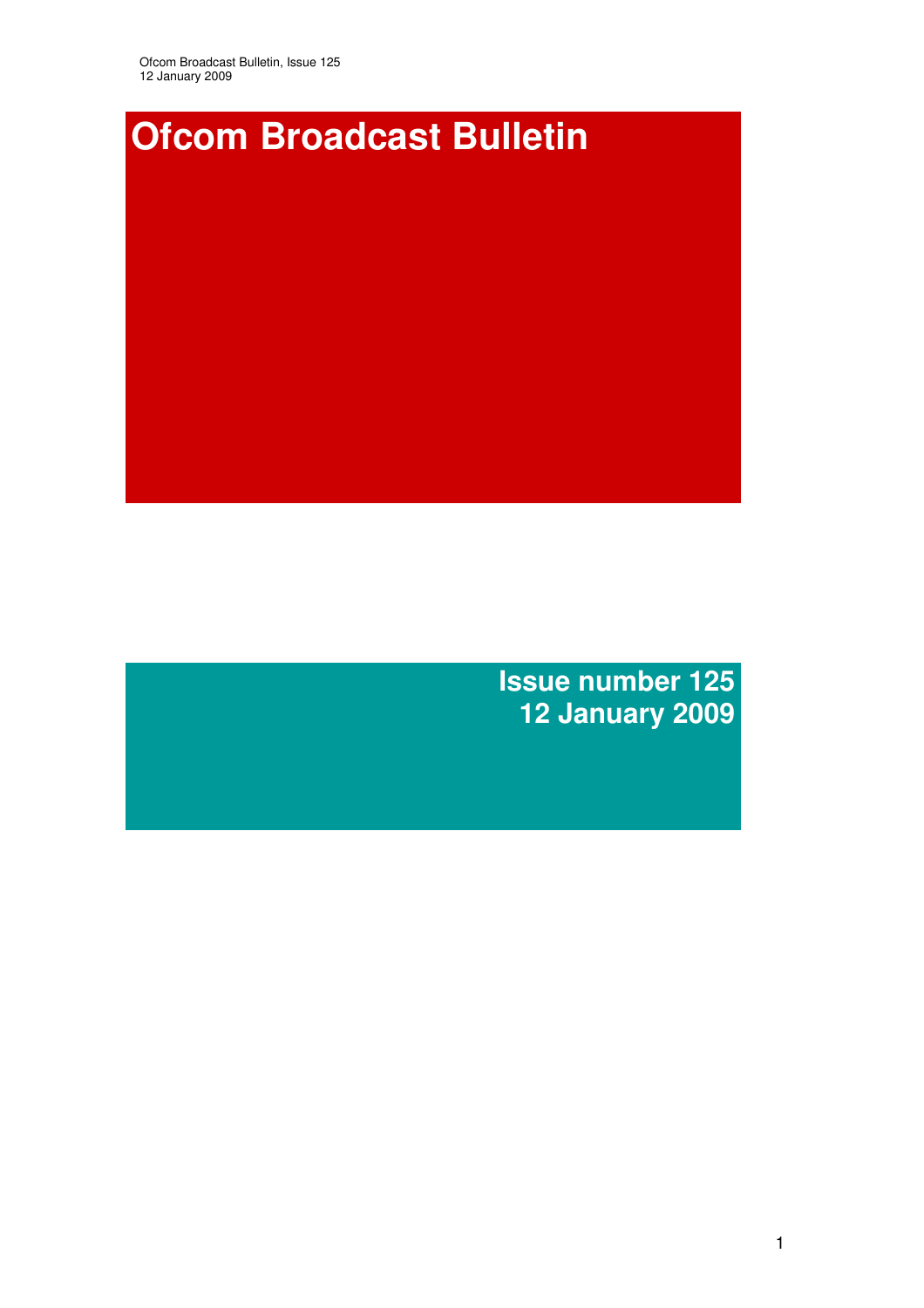# **Contents**

| <b>Introduction</b>                                                                                                                                                                                         | 3  |
|-------------------------------------------------------------------------------------------------------------------------------------------------------------------------------------------------------------|----|
| <b>Standards cases</b>                                                                                                                                                                                      |    |
| <b>Notice of Sanction</b>                                                                                                                                                                                   |    |
| <b>Channel S Global Limited</b><br><b>Channel S Plus Limited</b><br><b>Channel S World Limited</b><br><b>Political Advertisement for the Liberal Democrats</b><br>Various times between 18 to 22 April 2008 | 4  |
| <b>In Breach</b>                                                                                                                                                                                            |    |
| N*E*R*D Special<br>MTV Hits, 5 October 2008, 17:30                                                                                                                                                          | 5  |
| <b>Casualty</b><br>BBC1, 13 September 2008, 20:20 to 21:10 and<br>14 September 2008, 20:00 to 21:00                                                                                                         | 7  |
| <b>Axe Men</b><br>Five, 19 September 2008, 20:00                                                                                                                                                            | 11 |
| <b>Not in Breach</b>                                                                                                                                                                                        |    |
| <b>We Are Most Amused</b><br>ITV1, 15 November 2008, 20:35                                                                                                                                                  | 12 |
| <b>Fairness &amp; Privacy cases</b>                                                                                                                                                                         |    |
| <b>Partly Upheld</b>                                                                                                                                                                                        |    |
| <b>Complaint by Harbottle and Lewis LLP</b><br>on behalf of Dr Roger Mugford<br>Insight: Bad Dog, UTV, 19 November 2007                                                                                     | 14 |
| <b>Not Upheld</b>                                                                                                                                                                                           |    |
| <b>Complaint by Ms Elwen Rowlands</b><br>Wales This Week, ITV1 (Wales), 19 March 2007                                                                                                                       | 28 |
| <b>Complaint by Mrs lonwen Rowlands</b><br>Wales This Week, ITV1 (Wales), 22 January 2007                                                                                                                   | 40 |
| Other programmes not in breach/resolved                                                                                                                                                                     | 47 |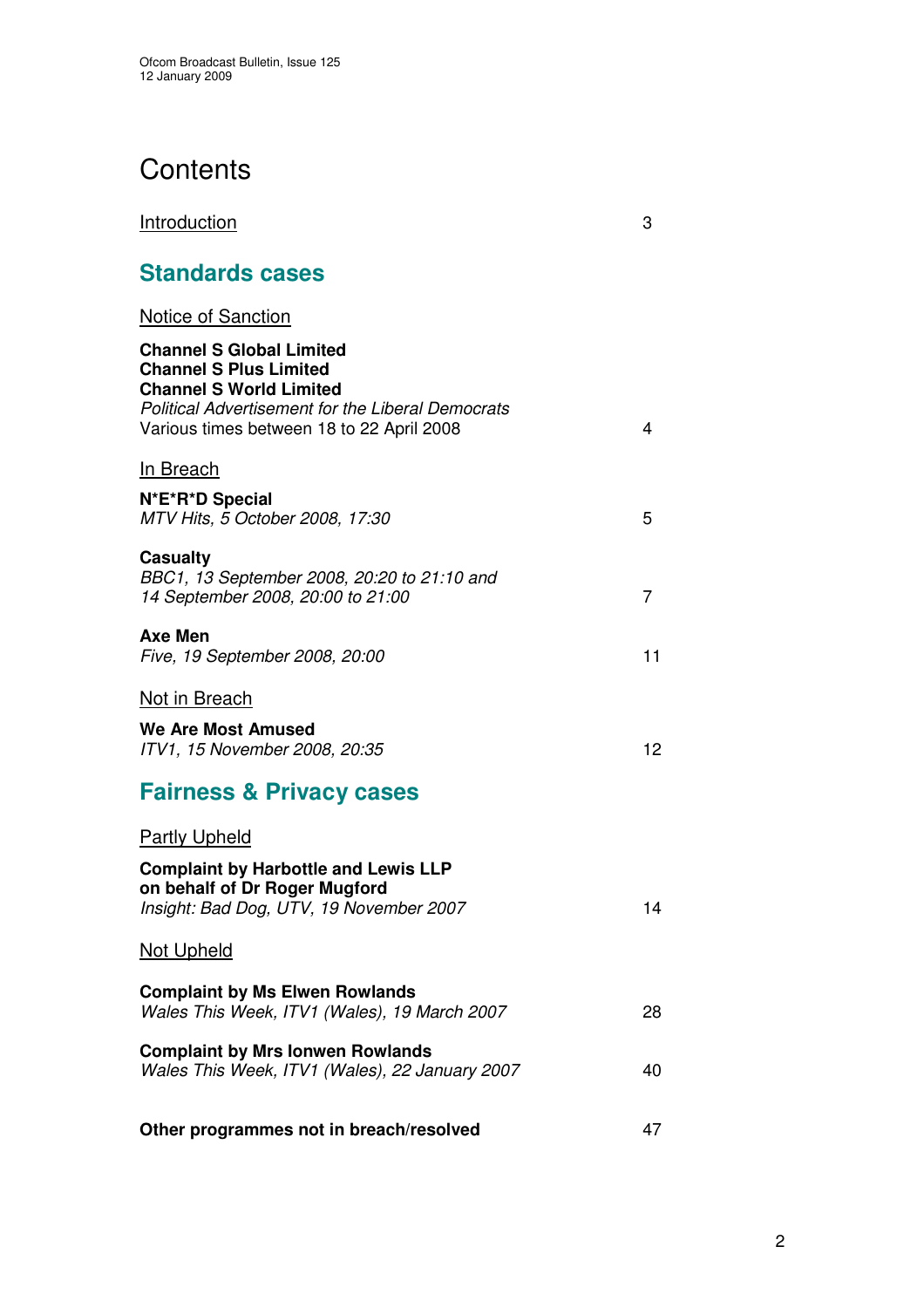## Introduction

The Broadcast Bulletin reports on the outcome of investigations into alleged breaches of those Ofcom codes which broadcasting licensees are required to comply. These include:

- a) Ofcom's Broadcasting Code ("the Code") which took effect on 25 July 2005 (with the exception of Rule 10.17 which came into effect on 1 July 2005). This Code is used to assess the compliance of all programmes broadcast on or after 25 July 2005. The Broadcasting Code can be found at http://www.ofcom.org.uk/tv/ifi/codes/bcode/
- b) the Code on the Scheduling of Television Advertising ("COSTA") which came into effect on 1 September 2008 and contains rules on how much advertising and teleshopping may be scheduled in programmes, how many breaks are allowed and when they may be taken. COSTA can be found at http://www.ofcom.org.uk/tv/ifi/codes/code\_adv/tacode.pdf.
- c) other codes and requirements that may also apply to broadcasters, depending on their circumstances. These include the Code on Television Access Services (which sets out how much subtitling, signing and audio description relevant licensees must provide), the Code on Electronic Programme Guides, the Code on Listed Events, and the Cross Promotion Code. Links to all these codes can be found at http://www.ofcom.org.uk/tv/ifi/codes/

From time to time adjudications relating to advertising content may appear in the Bulletin in relation to areas of advertising regulation which remain with Ofcom (including the application of statutory sanctions by Ofcom).

It is Ofcom policy to state the full language used on air by broadcasters who are the subject of a complaint where it is relevant to the case. Some of the language used in Ofcom Broadcast Bulletins may therefore cause offence.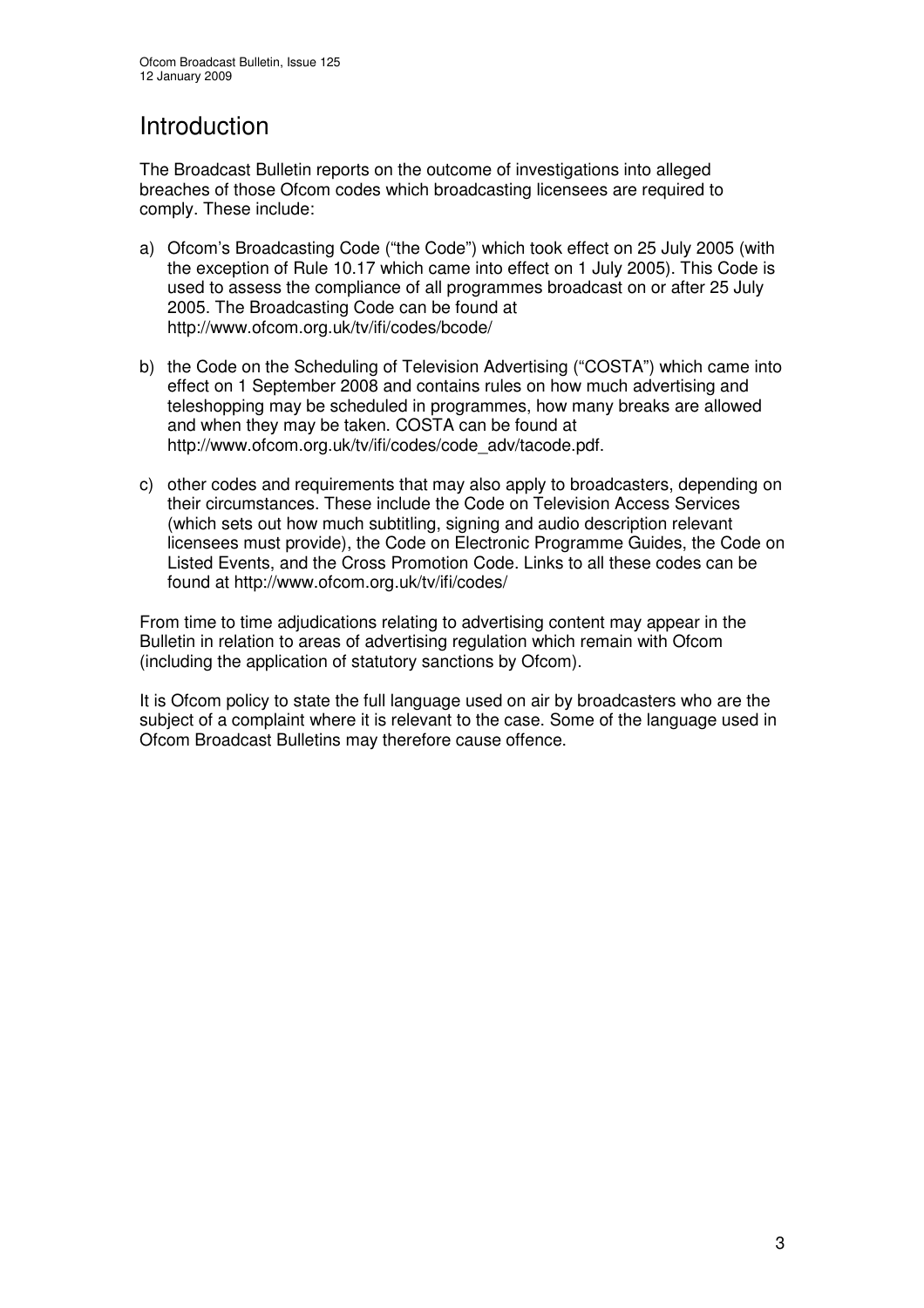## **Standards cases**

## **Notice of Sanction**

### **Channel S Global Limited Channel S Plus Limited Channel S World Limited**

*Political advertisement for the Liberal Democrats, various times between 18 to 22 April 2008*

On 10 December 2008, Ofcom published its decision to impose a statutory sanction on the licensees Channel S Global Limited, Channel S Plus Limited and Channel S World Limited in respect of their respective services Channel S, ATN and Channel S NTV. The sanction was for a breach of Section 4 of the Television Advertising Standards Code ("the TV Advertising Code") which states:

"*No advertisement:*

- *(a) may be inserted by or on behalf of any body whose objects are wholly or mainly of a political nature;*
- *(b) may be directed towards any political end."*

Ofcom found that these rules were breached as follows. During the election period for the London Mayoral and Assembly elections held on 1 May 2008, an advertisement was repeatedly broadcast on Channel S, ATN and Channel S NTV. This advertisement directly promoted candidates for the Liberal Democratic Party, including that party's mayoral candidate, Brian Paddick. The advertisement was broadcast a total of 44 times on the three services between 18 and 22 April 2008.

For the reasons set out in the adjudication Ofcom imposed a financial penalty of **£15,000** on Channel S World Limited; **£13,000** on Channel S Plus Limited; and **£12,000** on Channel S Global Limited (payable to HM Paymaster General).

In addition Ofcom directed Channel S World Limited, Channel S Plus Limited and Channel S Global Limited to broadcast a statement of Ofcom's findings on each of their respective services Channel S NTV, ATN and Channel S, in a form and at a time or times to be determined by Ofcom on two specified occasions.

The full adjudication is available at: http://www.ofcom.org.uk/tv/obb/ocsc\_adjud/channel\_s.pdf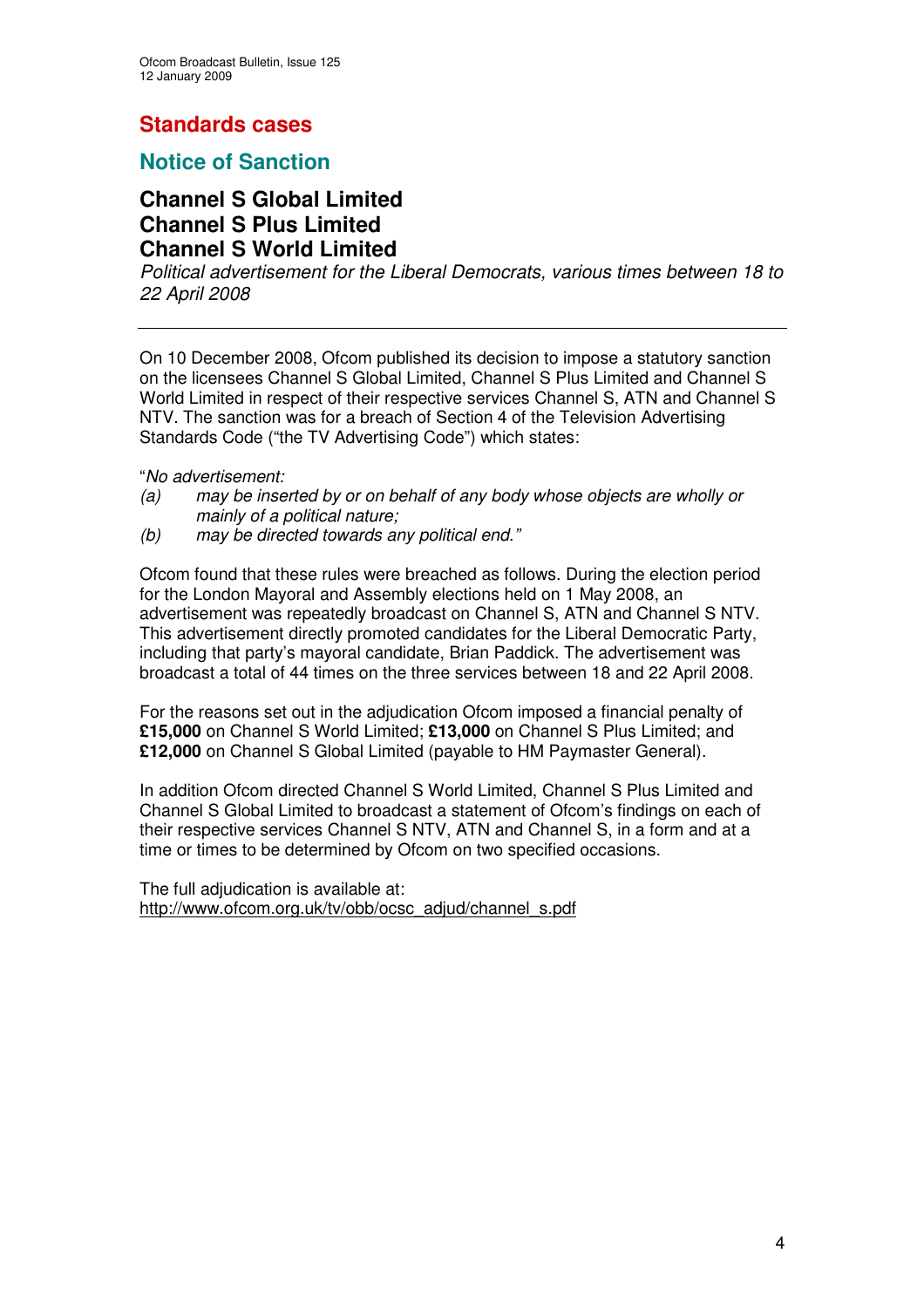## **In Breach**

#### **N\*E\*R\*D Special** *MTV Hits, 5 October 2008, 17:30*

#### **Introduction**

MTV Hits is a music channel available on satellite and cable platforms. *N\*E\*R\*D Special* was a recording of a thirty minute live performance by the urban band, N\*E\*R\*D.

One viewer complained that the programme contained the repeated use of strong and racist language in the early evening on a Sunday afternoon. On reviewing a recording of the material provided by MTV Networks Europe ("MTVNE"), which complies the channel, Ofcom noted that the programme contained several examples of the following strong language: *"fuck"*, *"mother fucker"* and *"nigger"*.

Prior to being formally approached by Ofcom for comments, MTVNE contacted Ofcom to state that MTVNE believed that the broadcast of the programme breached the Code, and that it was taking immediate action to improve compliance and disciplinary action against the employee involved.

Ofcom wrote to MTVNE, asking it to respond formally under the following Code Rules: 1.14 (the most offensive language must not be broadcast before the watershed), and 2.3 (material that may cause offence must be justified by the context).

#### **Response**

MTVNE unreservedly apologised for the transmission of the programme, which had been incorrectly classified for broadcast pre-watershed. It said the established compliance system had not been followed and this resulted in the programme being scheduled inappropriately. MTVNE recognised that the material was not suitable for transmission at the time in question. It expressed regret that the breach in standards had occurred despite the recent bolstering of MTVNE's compliance procedures in the wake of a recent finding of the Ofcom Content Standards Committee against various MTV channels controlled and complied by MTVNE ("the MTV Sanction")<sup>1</sup>.

MTVNE outlined the steps it took when it became aware of the programme being broadcast:

- the programme was immediately pulled from the schedule and reclassified for broadcast only after 22:00;
- MTVNE alerted Ofcom as soon as practicable;
- an on-air apology was broadcast on MTV Hits in the same timeslot the following week; and
- a full investigation was launched into the incident. Following disciplinary proceedings, the member of staff responsible for the breach in compliance procedures left the organisation.

 $1$  A number of Licensees controlled by MTVNE were fined a total of £255,000. See Decision of Ofcom's Content Sanctions Committee dated 4 June 2008 (http://www.ofcom.org.uk/tv/obb/ocsc\_adjud/mtv.pdf)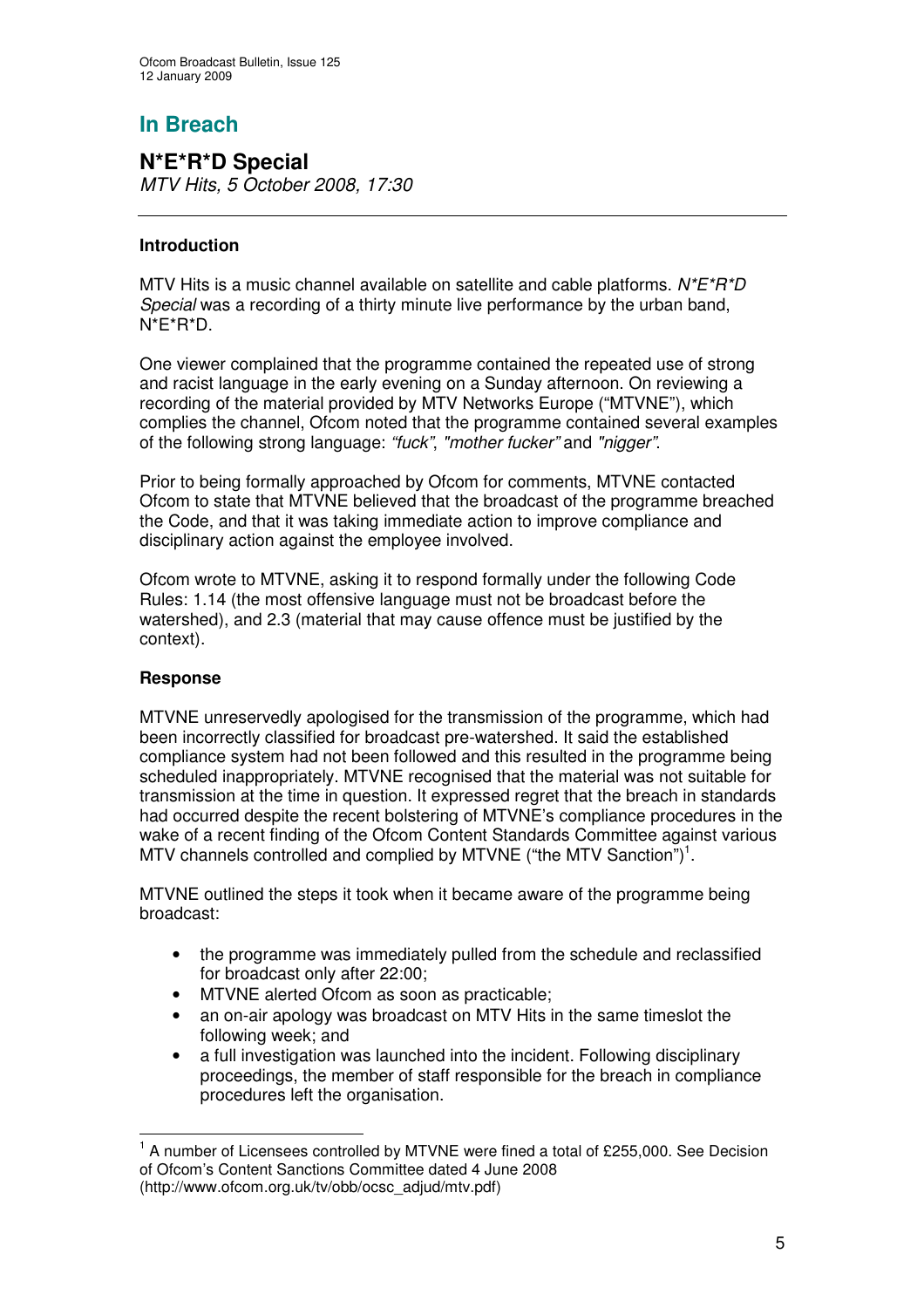This was in addition to the comprehensive compliance review that MTVNE had already put in place in response to the MTV Sanction.

MTVNE said the incident occurred as the result of "one person's negligence in not following the defined process". MTVNE said it understood that it had more to do to improve compliance still further and was reviewing some of its compliance processes again to ensure they are as robust as possible.

#### **Decision**

Ofcom's research<sup>2</sup> confirms that most viewers find "fuck" and its derivatives some of the most offensive language. The same research indicates that the use of the term "nigger" to be very offensive, although it might be deemed less offensive when used by a Black person, as was the case in this instance. Even though the child audience for the programme is small, all broadcasters must observe the watershed.

Ofcom welcomes the fact that MTVNE admitted the compliance error on being notified by Ofcom of the complaint and tightened up compliance procedures still further as a result. The repeated use of the most offensive words language before the watershed in this instance was, however, a clear breach of Rule 1.14.

In general, offensive material can be broadcast, so long as it is justified by the context. Given factors such as the time of broadcast, the effect that the material might have had on viewers who may have come across the material unaware, and the lack of any warning to viewers, Ofcom considered that the broadcast of this offensive material in the early evening was not justified by the context. It was therefore a breach of generally accepted standards and Rule 2.3 was also breached.

Ofcom views these breaches of the Code very seriously, especially in light of the recent MTV Sanction. However, given the swift and comprehensive action MTVNE took in the wake of these breaches, coupled with the overall bolstering of compliance procedures already in train, Ofcom does not consider it appropriate, on this occasion, to take further regulatory action. However, Ofcom is putting MTVNE on notice of its concerns about its compliance abilities in the wake of this decision.

#### **Breach of Rules 1.14 and 2.3**

<sup>&</sup>lt;sup>2</sup> "Language and Sexual Imagery in Broadcasting: A Contextual Investigation", September 2005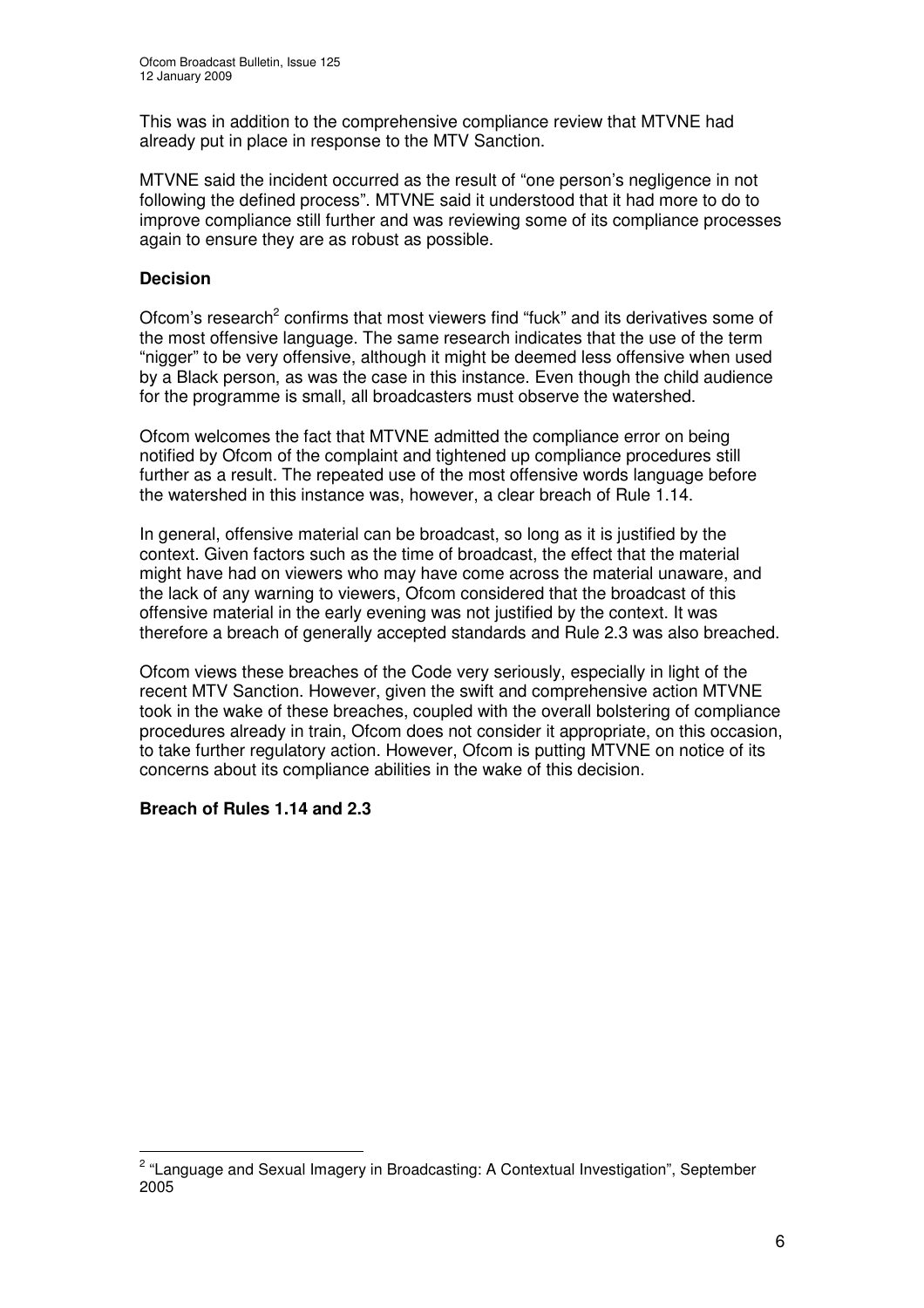## **In Breach**

## **Casualty**

*BBC1, 13 September 2008, 20:20 to 21:10; and 14 September 2008, 20:00 to 21:00*

#### **Introduction**

*Casualty* is a long-running hospital drama set in the fictional city of Holby. Five viewers complained to Ofcom that the first episode in the new series transmitted on Saturday 13 September 2008 contained images of a "disturbing", "violent", "extremely graphic", "shocking" and "disgusting" nature that were unsuitable for the time of transmission. These included scenes of extreme injury and trauma where a nurse was impaled on a stake and a young woman hit by an ambulance and flung violently into the windscreen of an oncoming car.

Two of the complainants stated that their children (a four year old and a 16-year old) were upset by what they saw on screen; and another was a nurse who found the material unexpected and very distressing. Another complaint was that the announcement before the first episode (*"An explosive two-parter to kick-off the new series now on BBC1. Unbreakable, unmissable, this is Casualty")* gave insufficient warning as to the nature of the programme's content*.* In addition, a viewer complained that the second part of the programme, transmitted on Sunday 14 September, contained disturbing scenes that were unsuitable for transmission prewatershed.

#### 13 September 2008, 20:20 to 21:10, "Farmead Menace – Part One"

In the last fifteen minutes or so of this episode, whilst pursuing an injured patient on a building site, a nurse, who is an established character in the series, falls over and becomes impaled on a spike. She remains conscious and in great distress in several scenes which follow showing her terrible situation: the spike has passed through her back and emerged through her abdomen. She is shown clutching the spike with her hands on her stomach while blood oozes from the wound. The patient, a young woman, who witnessed the accident, cold-heartedly uses the nurse's mobile phone to film her suffering rather than call an ambulance. The patient then runs from the scene and is hit by an ambulance travelling at high speed. In a computer generated special effect, the viewer sees the girl flung through the air and smash into the windscreen of an oncoming car. She is then shown lying badly injured on the road.

#### 14 September 2008, 20:00 to 21:00, "Farmead Menace - Part Two"

When this programme started at 20:00, directly after an edition of *The Antiques Roadshow*, it showed, pre-titles, a 'teaser' of the previous night's programme which included brief clips of the nurse impaled on the stake and the accident involving the young woman. The programme itself featured riot scenes on a local estate where a group of young people aggressively taunted police and attacked cars and ambulances. In addition, there were a number of brief night time shots of the nurse impaled on the stake which were filmed in relative darkness.

Ofcom asked the BBC to comment with reference to Rules 1.3 (appropriate scheduling), 1.4 (television broadcasters must observe the watershed), and 2.3 (in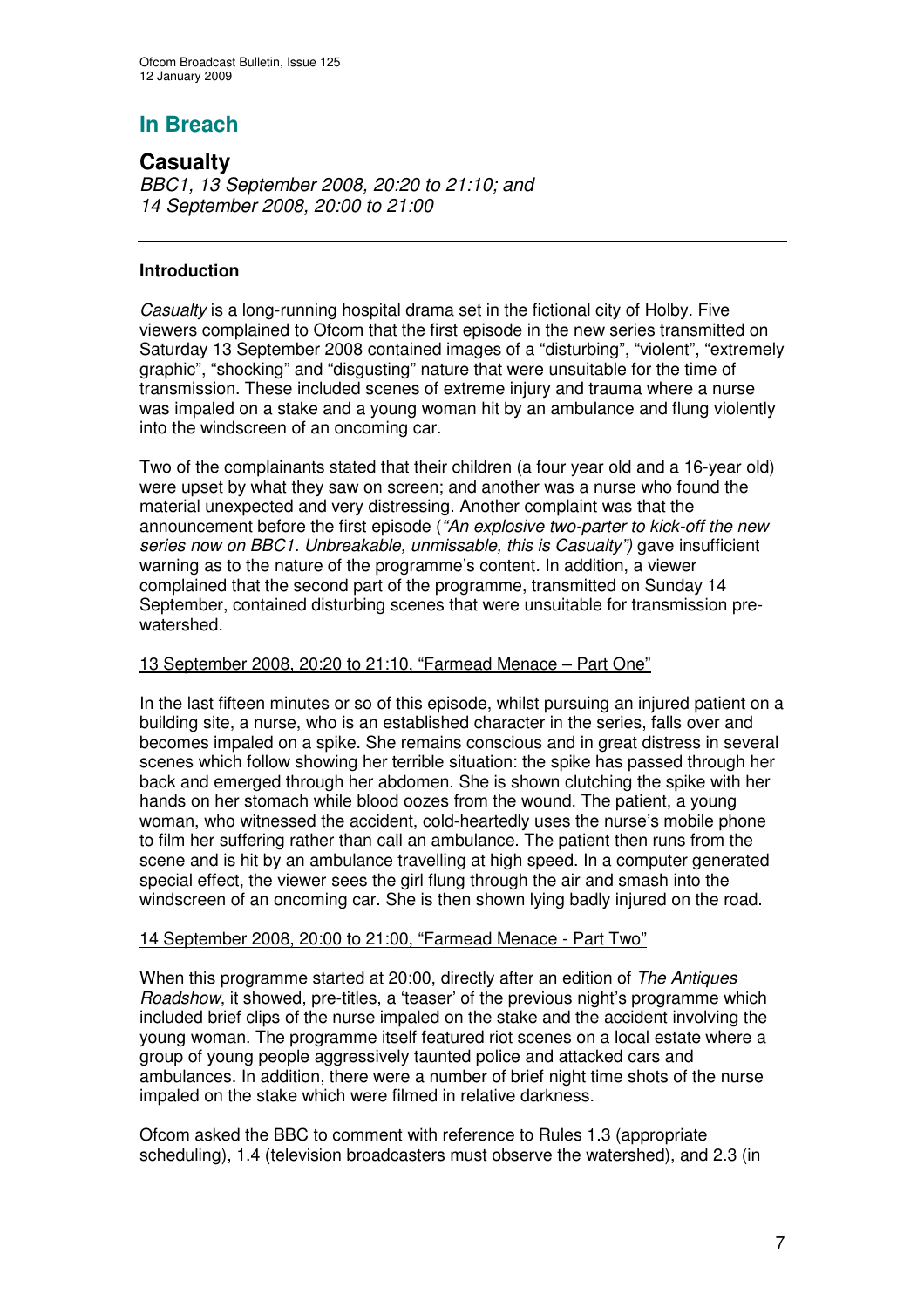applying generally accepted standards broadcasters must ensure that material which may cause offence is justified by the context).

#### **Response**

The BBC did not consider that either of these programmes breached the Code. It responded that *Casualty* depicts many of the grittier aspects of life in the medical world: violence and physical trauma inevitably feature significantly and the programme's audience expects it to reflect contemporary issues.

It continued that the writing, filming and editing of the scenes complained of, including the impaling and the patient hit by the ambulance, were undertaken with the pre-watershed scheduling of the programmes in mind and discussed with a senior BBC executive. It said that: the shot of the nurse falling onto the spike was very brief and did not go beyond the acceptable limits for the portrayal of serious injury, the scene in which the patient was hit by the ambulance was also kept very brief, and the depiction of violence in the scenes of rioting on the estate were limited, and in its view, not gratuitous.

The BBC believed the elements of the broadcasts which have given rise to complaints should be considered in the overall context of *Casualty* as a series, and not simply in terms of the expectations it has established among viewers about the nature and extent of its depiction of injury and violence.

#### **Decision**

Ofcom recognises that *Casualty* is a well-established programme that may contain images and storylines that some in the audience will find challenging. Given that it is a hospital drama, the programme will frequently broadcast scenes of injuries and medical procedures. However, the programme is transmitted before the watershed and it is important that such material is appropriately limited.

#### 13 September 2008, 20:20 to 21:10, "Farmead Menace – Part One"

Rule 1.3 states that children must be protected by appropriate scheduling from material that is unsuitable for them, and that appropriate scheduling should be judged according to such factors as the likely number and age range of children in the audience, taking into account school-time, weekends and holidays. Ofcom was concerned by the graphic nature of the repeated scenes of the nurse impaled on the stake who was obviously in great distress, and by the aggressive impact of the accident scene filmed from the perspective of the inside of the car that the young woman was flung into at high speed. Taken together, these two incidents occurred in the last ten minutes of the drama resulting in a sustained and concentrated run of distressing and shocking scenes.

Ofcom noted, and would expect that, children would be watching the television as part of a family group at this time on a Saturday evening. Audience data indicates that 397,000 children<sup>1</sup> were watching this broadcast. Whilst the BBC has stated that it is inevitable that violence and trauma will feature significantly in *Casualty* and that it reviewed this material for pre-watershed transmission, two of the complainants stated that their children were distressed by what they saw on screen. In Ofcom's view the explicit images of extreme trauma, distress and injury of the impaled nurse, and the computer generated images of the ambulance accident (as explained in the

 $<sup>1</sup>$  Total for children aged 4 to 15</sup>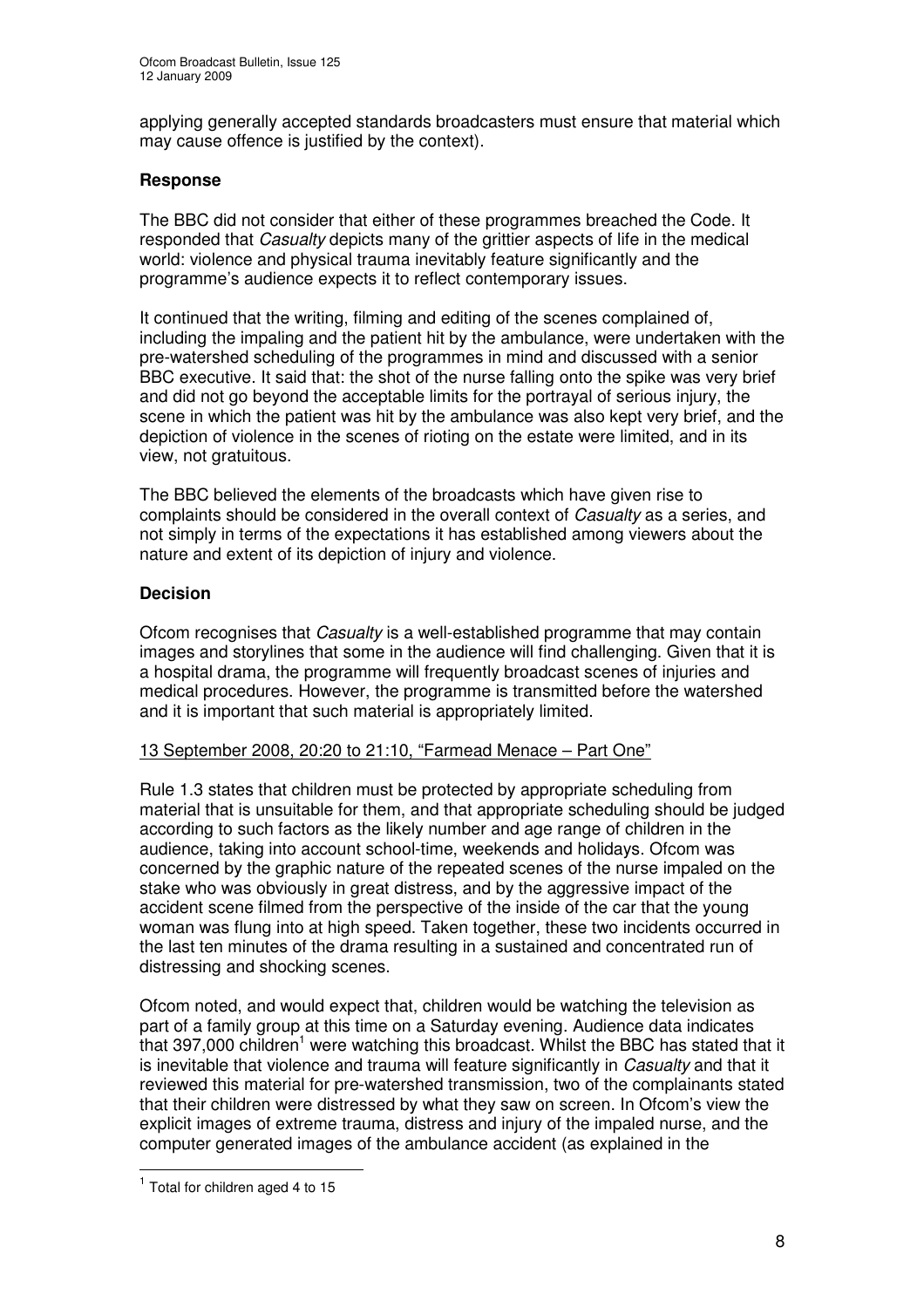Introduction), went beyond audience expectations regarding children in the audience who were not sufficiently protected from this material.

Ofcom noted that this broadcast straddled the 21:00 watershed, ending at 21:10. The start time of this programme was early enough for children to begin watching a prewatershed programme that contained elements, in the last fifteen minutes or so in particular, that were in Ofcom's opinion of a post-watershed programme. (It is during this period that the graphic images of the impaled nurse and of the accident involving the young woman hit by the ambulance were broadcast). Rule 1.4 requires broadcasters to observe the watershed. This means that programmes which straddle the watershed should not normally show graphic and/or significantly stronger material after 21:00 that is unsuitable for an audience inherited from before the watershed. In these circumstances, and irrespective of the climactic effect broadcaster's are trying to build up to, broadcasters must consider the need to protect adequately children who start watching such programmes before the watershed. This is because children and their parents may be unprepared for significantly stronger material at the end of a programme they had started to watch together as a family some time before 21:00.

In addition, Rule 2.3 requires that in applying generally accepted standards broadcasters must ensure that material which may cause offence is justified by the context. In addition, in considering the context of material that is transmitted, Ofcom will take into account the extent to which the nature of the content can be brought to the attention of the potential audience for example by giving information; and the effect of the material on viewers who may come across it unawares. One of the complainants, a nurse, said that she was "unprepared" for such graphic scenes before the watershed and was therefore greatly distressed by them. Ofcom considered that important aspects of the programme's potentially traumatic and ongoing distressing content were not adequately conveyed to the audience in the information provided before the programme i.e. "*An explosive two-parter to kick-off the new series now on BBC1. Unbreakable, un-missable, this is Casualty"*. The audience was therefore not appropriately informed of what to expect in a programme whose transmission began 40 minutes before the watershed. Taking all the relevant contextual factors into account – including the fact that this was broadcast on BBC1, and the graphic nature of the images of the nurse and the ambulance accident – the broadcast of this material was not in Ofcom' s view justified by the context. It was therefore in breach of Rule 2.3.

Ofcom concluded that this edition of the programme was in breach of Rules 1.3, 1.4, and 2.3 of the Code.

#### 14 September 2008, 20:00 to 21:00, "Farmead Menace - Part Two"

Ofcom was concerned that the two images that were particularly strong in the previous night's episode of *Casualty* (the nurse impaled on the spike and the computer generated image of the patient hit by the ambulance) were repeated in a pre-titles 'teaser' at the beginning of the second episode, albeit in the form of very brief clips. Many viewers watching this programme at 20:00, directly after an edition of *The Antiques Roadshow*, would have come across this distressing material unawares and there would have been little or no editorial context to justify its inclusion. In addition, audience research indicated that 367,000 children were watching at this time. This is of concern to Ofcom given the programme's start time one hour before the watershed.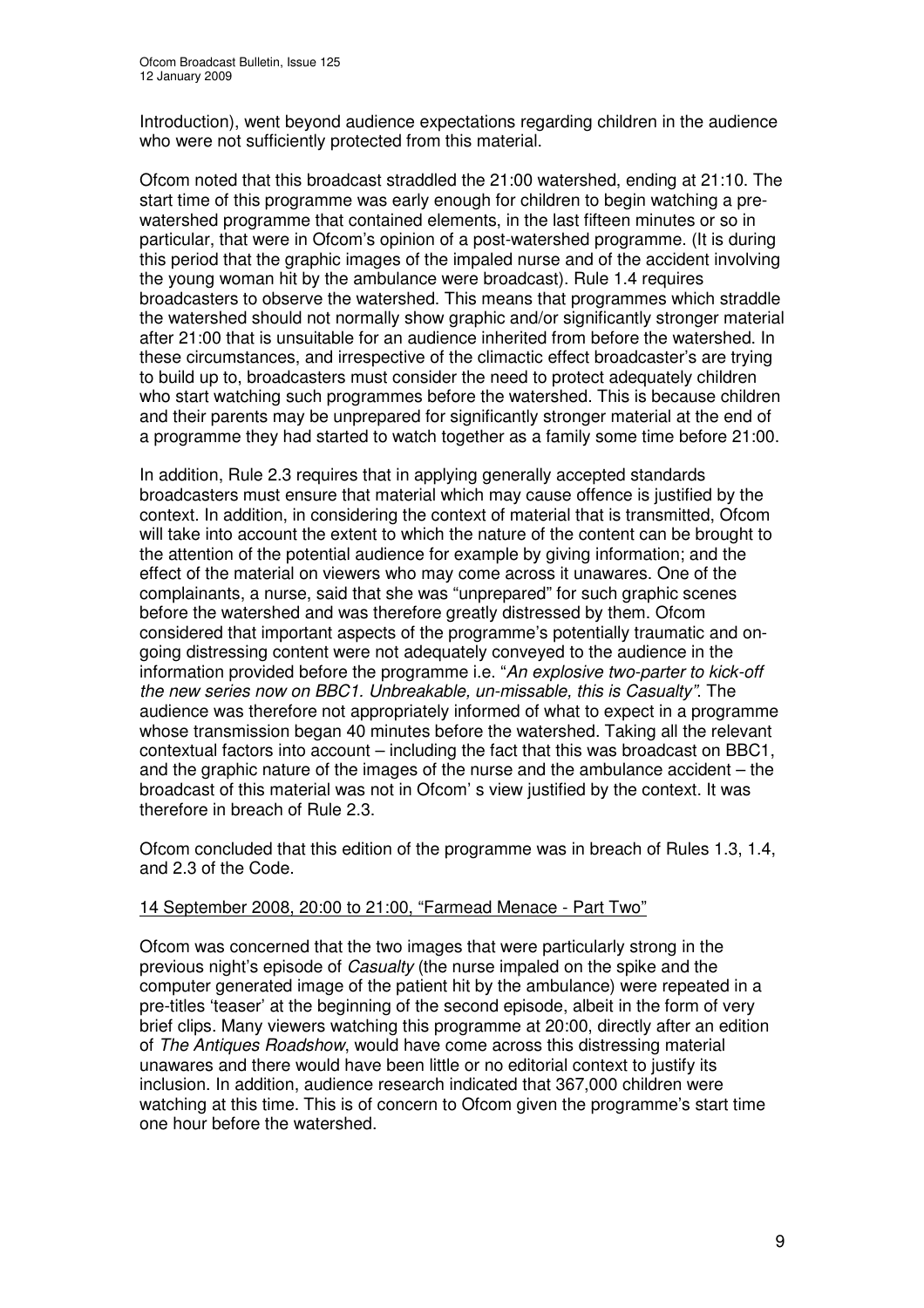Ofcom considered that this pre-titles 'teaser' was inappropriately scheduled at 20:00 having regard to the likely expectations of a family audience for BBC1 on a Sunday night. It was therefore in breach of Rule 1.3 and 1.4 of the Code.

However, Ofcom did not consider that the riot scenes complained of in this episode went beyond viewer expectations. It noted that little actual violence was shown. The violence featured was appropriately limited and editorially justified bearing in mind that a serious riot was a significant element in the plot. In this episode, the additional shots of the nurse impaled on the stake which were interspersed throughout the programme were extremely brief and filmed in relative darkness. These factors softened their impact compared to those in the previous night's episode. There was therefore no breach of Rule 2.3 in this episode.

As highlighted to the BBC by Ofcom in its Finding regarding another episode of Casualty published in Bulletin 99 on 17 December 2007<sup>2</sup>, the 21:00 watershed acts as a guideline to all broadcasters and viewers about the nature of material likely to offend. Broadcasters must comply with the requirements of the Code that material must be appropriately scheduled and that the images of the effects of violence (which includes those of significant trauma and injury) must be appropriately limited and justified by the context. In addition, broadcasters should take care in scheduling programmes which straddle family viewing time and the watershed. In particular if appropriate information is not given to viewers, especially those viewing with children, then significantly stronger material at the end of such programmes is capable of causing unjustified distress and offence.

**Saturday 13 September 2008: Breach of Rules 1.3, 1.4 and 2.3 Sunday 14 September 2008 (pre-titles teaser): Breach of Rules 1.3 and 1.4**

<sup>&</sup>lt;sup>2</sup> Broadcast Bulletin 99 can be found at http://www.ofcom.org.uk/tv/obb/prog\_cb/obb99/issue99.pdf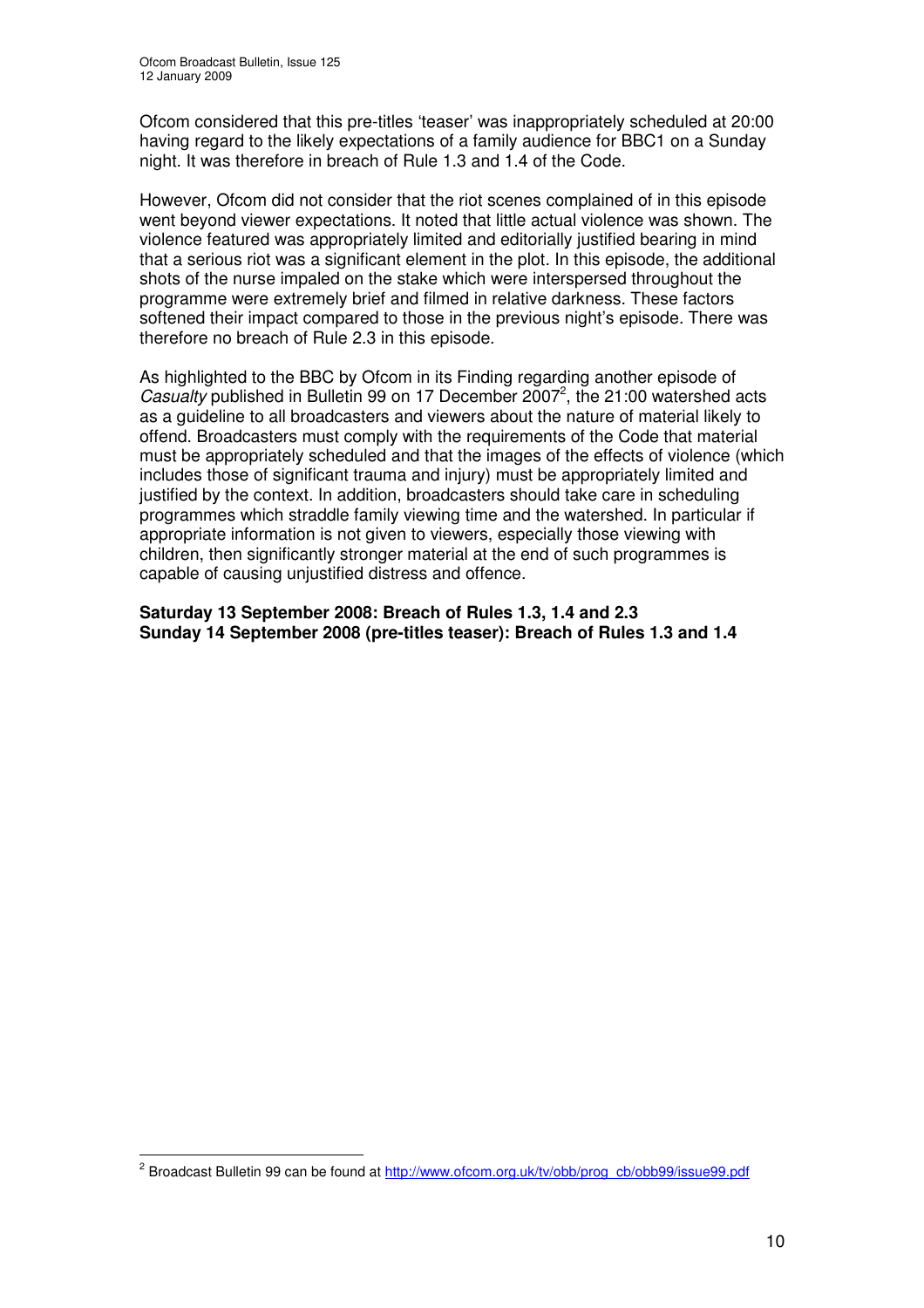## **In Breach**

### **Axe Men**

*Five, 19 September 2008, 20:00*

#### **Introduction**

*Axe Men* is a factual programme which looks at the high risk, day-to-day work of different logging companies in the north west of the USA. One viewer complained to Ofcom that the programme contained various forms of bad language, including "mother fucker".

After viewing the broadcast, Ofcom noted that the programme did not include the word "mother fucker". However, it did include one use of the expletive *"fuck".* Ofcom asked Five to respond under Rule 1.14 (the most offensive language must not be broadcast before the watershed) of the Code.

#### **Response**

Five accepted that the programme contained one use of *"fuck"*, stated that this expletive was included as a result of human error and apologised. In response to this mistake, Five has taken various additional steps to improve its compliance concerning strong language.

#### **Decision**

Rule 1.14 prohibits the broadcast of the most offensive language before the watershed. Ofcom research on offensive language<sup>1</sup> identified that "fuck" and its derivatives were considered by viewers to be very offensive. Ofcom notes that broadcast of the word on this occasion resulted from human error and that Five has made changes to improve its compliance as a result. However, the broadcast of such language before the 21:00 watershed is a breach of Rule 1.14.

#### **Breach of Rule 1.14**

<sup>&</sup>lt;sup>1</sup> "Language and Sexual Imagery in Broadcasting: A Contextual Investigation", September 2005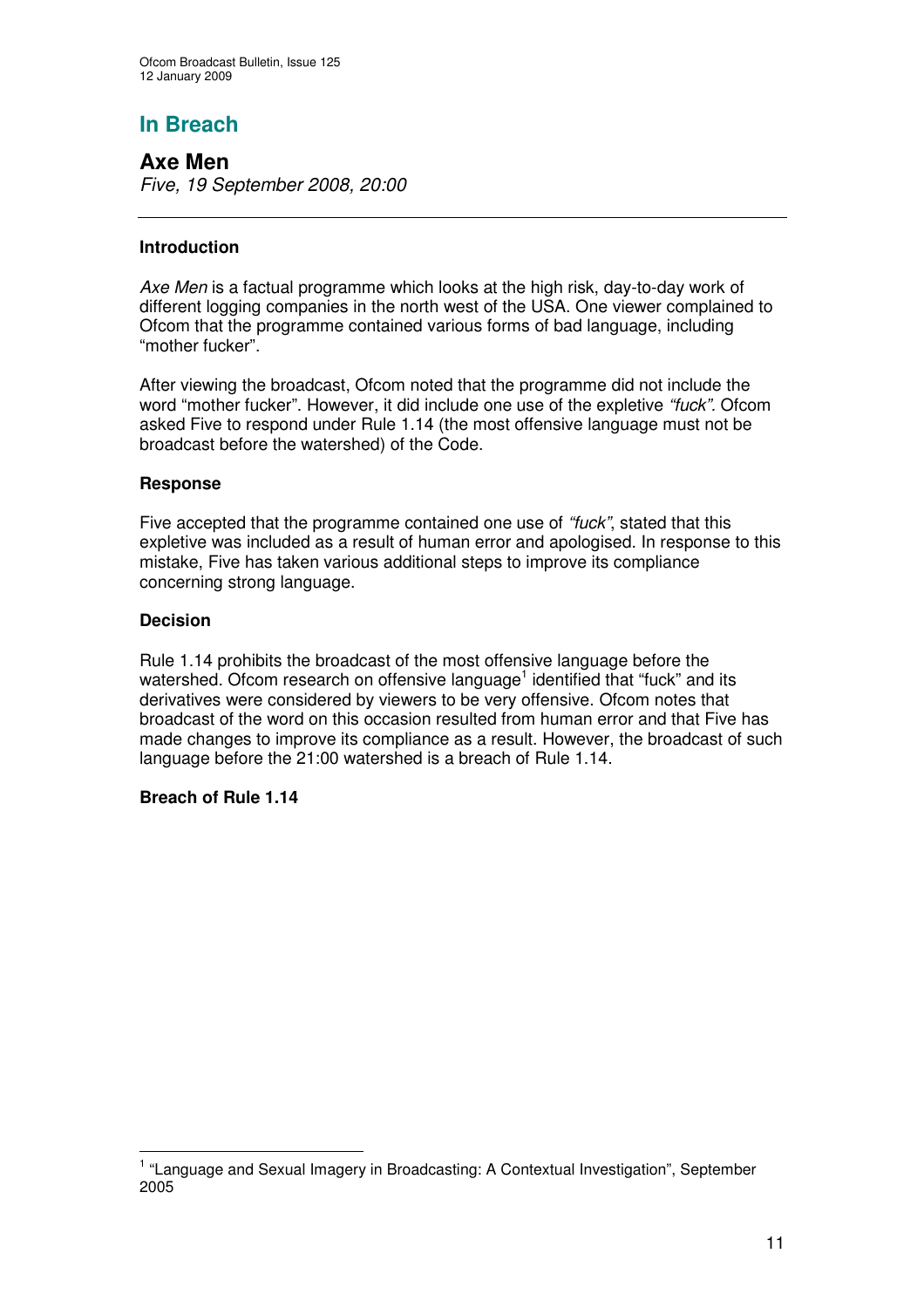## **Not In Breach**

## **We Are Most Amused**

*ITV1, 15 November 2008, 20:35*

#### **Introduction**

*We Are Most Amused* was a special comedy gala performance held to mark the sixtieth birthday of the Prince of Wales. The show included many of the UK's leading comedians.

Ofcom received 540 complaints concerning a sketch, included in the programme, featuring Rowan Atkinson. In the sketch, Rowan Atkinson played a Christian clergyman delivering a comedic version of a biblical miracle story – the Wedding Feast at Cana.

The complainants considered the sketch to be offensive and blasphemous, and some complainants questioned whether a similar sketch would be permissible if the subject had been one of the world's other religions, such as Islam. There was evidence that some of the complaints were part of an orchestrated campaign.

Playing the clergyman, Rowan Atkinson delivered the sketch as if reciting from the bible to a congregation. He described Jesus turning water into wine at the wedding feast at Cana, and said:

"*And when the steward of the feast did taste of the water from the pots, it had become wine. And he knew not whence it had come. But the servants did know, and they applauded loudly in the kitchen. And they said unto the Lord: 'How the hell did you do that?' And inquired of him: 'Do you do children's parties?' And the Lord said: 'No.' But the servants did press him, saying: 'Go on, give us another one'".*

Further on in the sketch, Ofcom noted there were the following passages:

"*…and he did place a large red cloth over the carrot and then removed it. And lo, he held in his hand a white rabbit. And all were amazed, and said: 'This guy is really good; he should turn professional'. And there came unto him a woman called Mary…and Jesus said unto her: 'Put on a tutu and lie down in this box'. And took he forth a saw and cleft her in twain".*

*"…And he did go unto Jerusalem, and he did his full act before the Scribes, and the Pharisees, and the Romans. But alas, it did not please them in their hearts. In fact they absolutely crucified him".*

Ofcom considered these complaints under Rule 2.3 (material that may cause offence must be justified by the context).

#### **Decision**

Many complainants accused ITV of blasphemy. Ofcom is not required to determine whether the ITV committed blasphemy, but whether, in this case, the provisions of its Code had been breached.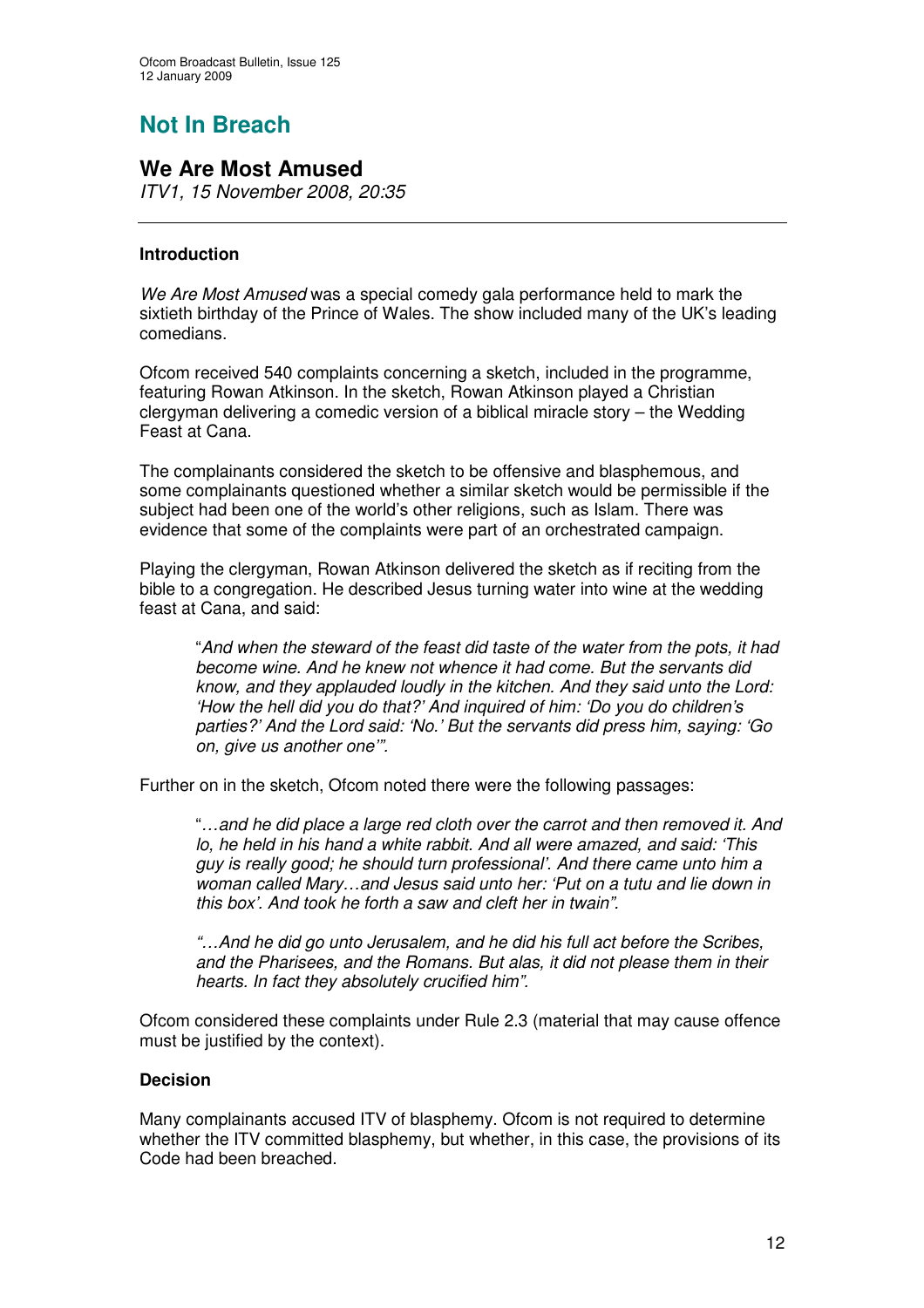Comedy has a long tradition of tackling challenging and sensitive subjects, such as religion. It is important and necessary, in line with freedom of expression, that broadcasters can explore such matters. Therefore broadcasters are free to include treatments, comedic or otherwise, of any religion, as long as they comply with the Code.

In dealing with such material, broadcasters must ensure that they apply "generally accepted standards" by ensuring that members of the public are given adequate protection from offensive material. Ofcom considers that the context of this programme was clear and justified the broadcast of this item.

In particular, this was a comedy sketch, by a performer well-known for his depictions of clergymen in comedic situations. The sketch was an absurd interpretation of a well-known biblical miracle story, and was not intended as a serious interpretation of Christian belief, nor would it be realistic to make such an inference. It superimposed onto the original story, the concept of how some people might react today, if Jesus were to appear in modern society. In making an analogy between miracles and magic, the comedian used the well-known comic device of placing theological figures in a contemporary and everyday human situation. The overall tone of the sketch was affectionate and not abusive of the Christian religion.

Ofcom considered that the approach would have been well understood by the vast majority of the audience and would not have gone beyond what would normally be expected in a programme of this type. Therefore, the programme was not in breach of Rule 2.3.

#### **Not in Breach**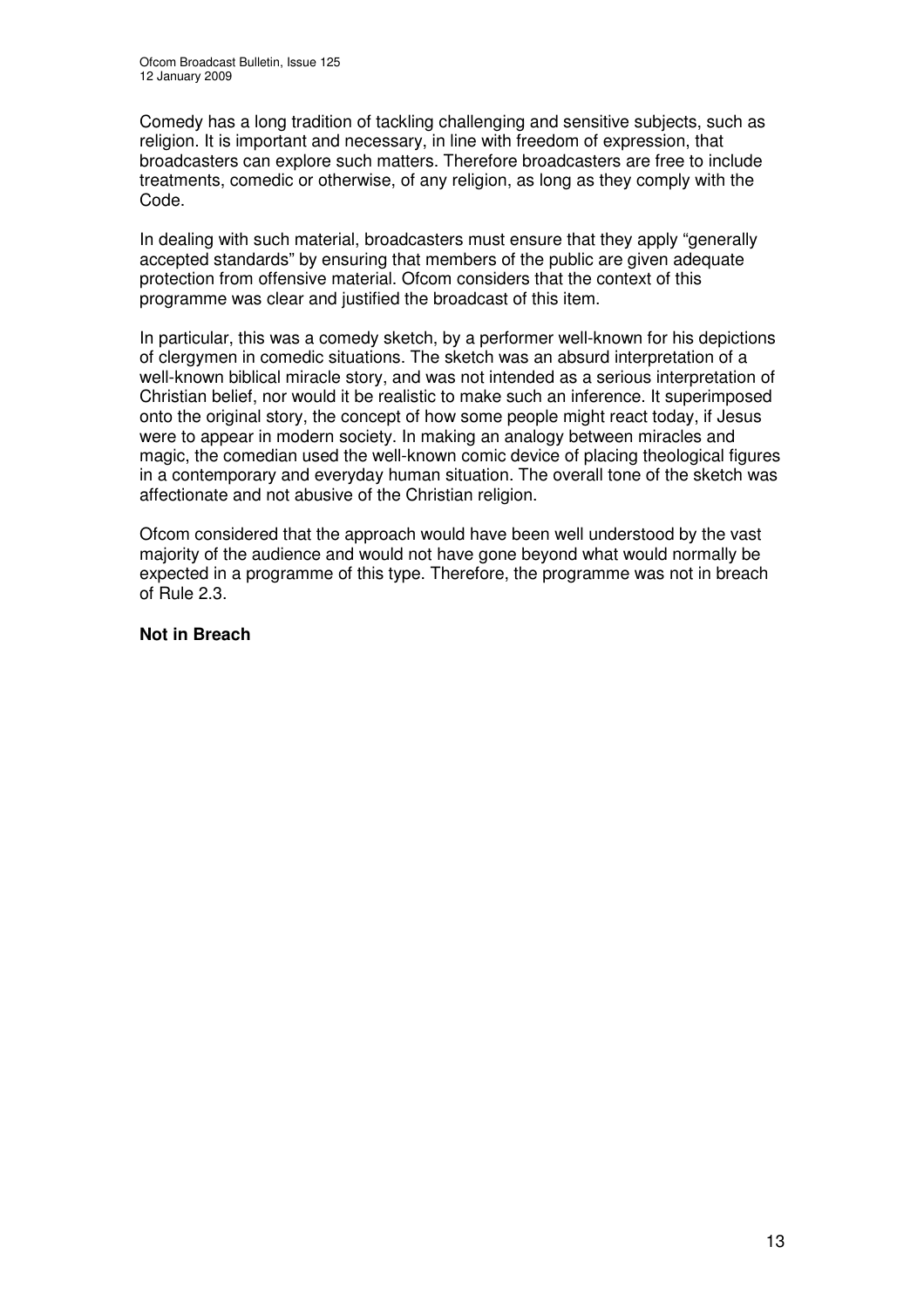## **Fairness and Privacy Cases**

## **Partly Upheld**

## **Complaint by Harbottle and Lewis LLP on behalf of Dr Roger Mugford**

*Insight: Bad Dog, UTV, 19 November 2007*

**Summary:** Ofcom has upheld part of this complaint of unfair treatment in the broadcast of the programme, which was brought on behalf of Dr Roger Mugford by Harbottle and Lewis LLP Solicitors.

On 19 November 2007, UTV broadcast an edition of its current affairs programme, Insight, which examined the law in Northern Ireland regarding dangerous dogs and, in particular, the perceived risk to the public posed by pit bull terriers and pit bull type dogs. The programme reported the concerns of the police, the Ulster Society for the Protection of Animals ("the USPCA") and local dog wardens that some expert witnesses called to testify in court were prepared to mislead the court as to a dog's breed, to prevent it being put down.

Dr Mugford, an animal psychologist, was suspected by the USPCA of being one such witness. He was subject to a covert operation by the USPCA to test his expert opinion. Dr Mugford was secretly filmed by a USPCA undercover agent, discussing and examining a dog that the USPCA believed to be a pedigree pit bull terrier bred specifically for fighting. He was filmed concluding that the dog was not a "pit bull" despite having said to the undercover agent that "if it was England I would say he's a pit bull". Dr Mugford's examination of the dog was also openly recorded on his own video camera for potential use in court and footage from this was included in the programme. At a later date, Dr Mugford was interviewed for the programme and was asked to respond to comments he had made while being secretly filmed. He was unaware at the time of interview that he had been secretly filmed. Footage of both this interview and secretly recorded film was included in the programme.

Dr Mugford complained that: he was portrayed unfairly in that the programme made allegations of either wrongdoing or incompetence; the programme included unfairly edited footage of the secretly recorded material; he was not given an appropriate and timely opportunity to respond; and that the inclusion of the secretly recorded footage was not necessary or in the public interest.

Ofcom found that:

- The programme made significant and serious allegations about Dr Mugford that amounted to allegations of wrongdoing and incompetence. He should therefore have been given an "appropriate and timely" opportunity to respond to them. The programme makers' failure to do so resulted in unfairness to Dr Mugford in the programme as broadcast.
- The editing of the secretly recorded footage of Dr Mugford taken by a USPCA undercover agent, and the footage of Dr Mugford's own openly filmed physical examination, fairly represented the broad thrust of Dr Mugford's assessments of the dog. Therefore, the editing of the programme did not result in unfairness to Dr Mugford.
- The inclusion in the broadcast programme of the secretly recorded USPCA material did not, in itself, result in unfairness to Dr Mugford.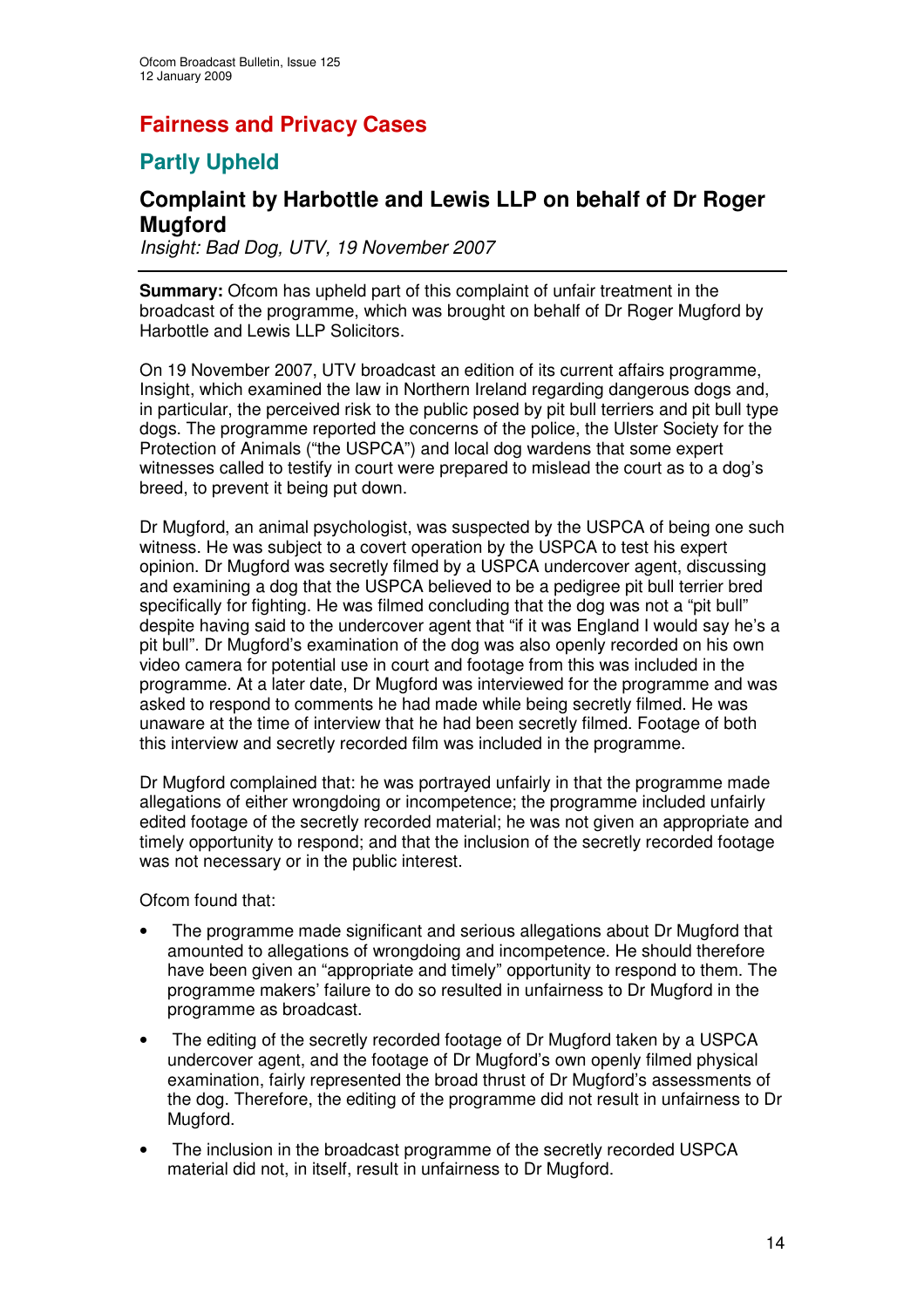#### **Introduction**

On 19 November 2007, UTV broadcast an edition of its current affairs programme, *Insight*. This particular edition of the programme examined the law in Northern Ireland relating to dangerous dogs. It focussed on the perceived risk to the public posed by pit bull terriers and pit bull type dogs. The programme explained that under the dangerous dogs legislation in Northern Ireland, a dog suspected of being a pit bull terrier or pit bull type may be taken by the authorities and destroyed, unless it can be shown that the dog is not, in fact, of these breeds. The position in England and Wales is that any dog suspected of being a pit bull terrier or a pit bull type may be exempted from being destroyed at the discretion of the court. Exemptions may be applied only if conditions are met, for example, if the dog is neutered, tattooed, micro chipped and kept on a lead and muzzled in public. In Northern Ireland, however, no such exemptions exist and all dogs found to be of these types must be destroyed.

The programme reported the concerns of the police, the Ulster Society for the Protection of Animals ("the USPCA") and local dog wardens that some expert witnesses called to testify in court were prepared to mislead the court as to a dog's breed so as to prevent it being destroyed. Dr Mugford (an animal psychologist with a reputation as an expert on the behaviour of dogs and the better management of aggressive and dangerous ones) was suspected by the USPCA of being one such expert. The programme reported an undercover operation by the USPCA to test the credibility of Dr Mugford's expert opinion.

On 10 August 2007, Dr Mugford was contacted by a Mr Paddy Hill. Mr Hill was an undercover agent for the Society. He claimed that his dog, "Nipper", had been seized by the USPCA on the suspicion that it was a pit bull terrier or pit bull type. The dog had actually been seized by the USPCA in a separate operation. It had previously been smuggled into Northern Ireland from a fighting dog farm in Finland<sup>1</sup>, that it was claimed bred American Pit Bull Terriers. Mr Hill and Dr Mugford arranged to meet to discuss Nipper in more detail.

On the 13 August 2007, Dr Mugford met Mr Hill in a restaurant before driving to the USPCA kennels where Nipper was being held. Unknown to Dr Mufgord, Mr Hill secretly recorded their meeting in the restaurant, where they discussed the dog, and their visit to the kennels, where Dr Mugford undertook a physical examination of Nipper. Following this, Dr Mugford used his own video equipment to film his opinions of the dog for the supposed purpose of the tape being used as evidence in court.

In the footage secretly filmed by Mr Hill, Dr Mugford was filmed in the restaurant inspecting a photograph of Nipper and saying that the dog looked *"a bit typey"*, and at the kennels he stated in the undercover footage "*if it was England I would say he's a pit bull*". In his openly video recorded footage Dr Mugford concluded that the dog was not a "*pit bull*"

On 30 August 2007, Dr Mugford was interviewed by the programme's reporter, Mr Chris Moore, when leaving court after an adjournment in an unconnected case. During this interview, Mr Moore asked Dr Mugford to comment on his dealings with Mr Hill and his overall assessment that Nipper was not a pit bull terrier. Dr Mugford was unaware at the time of this interview that he had been secretly filmed by Mr Hill or that Mr Hill had been working undercover for the USPCA.

<sup>&</sup>lt;sup>1</sup> In Finland pit bull terriers are a legal dog breed, however dog-fighting itself is illegal.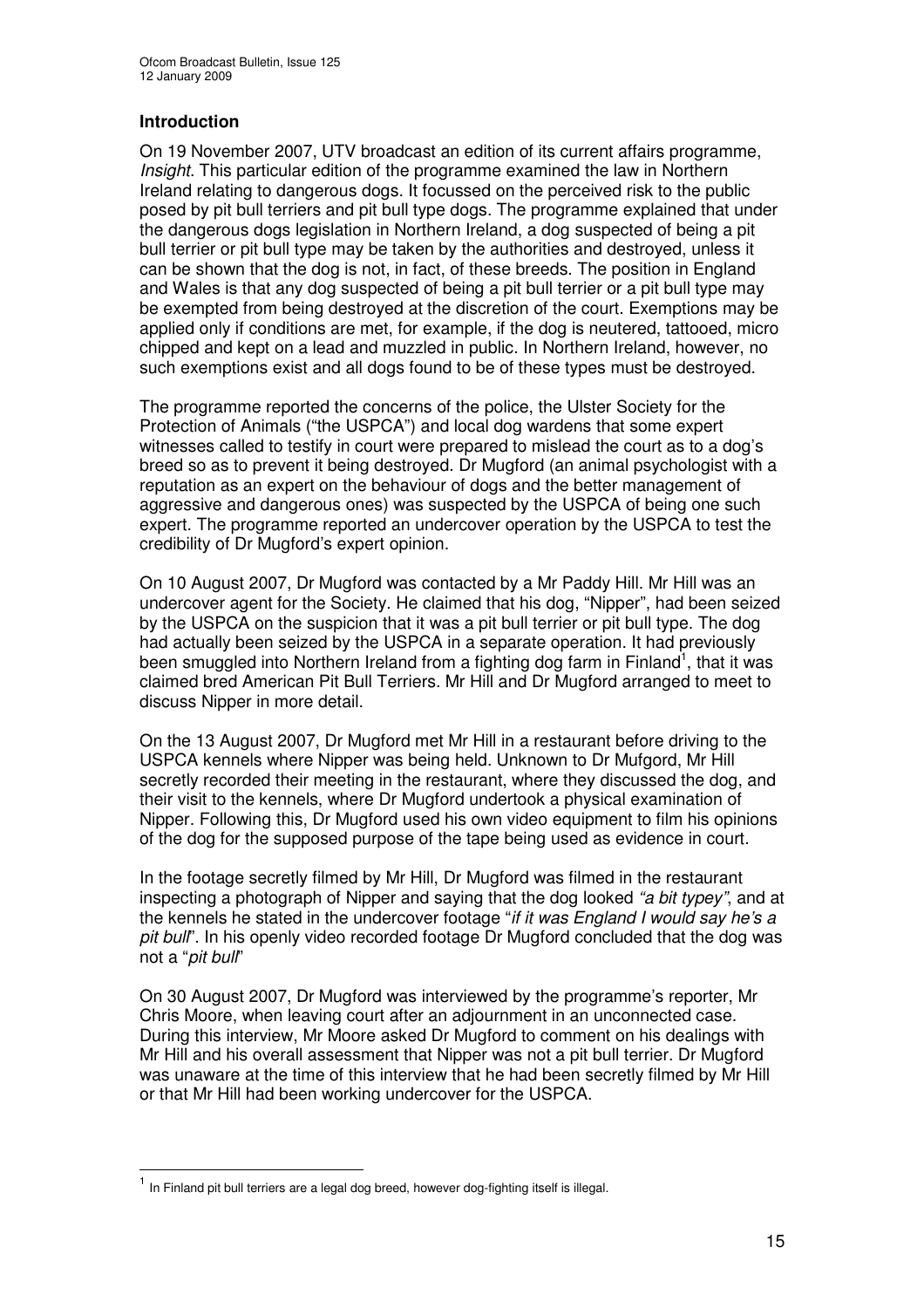The programme was broadcast on the eve of a debate on the dangerous dog legislation in the Northern Ireland Assembly. As well as featuring interviews with Mr Stephen Philpott, the Chief Executive Officer of the USPCA; victims of an attack by a pit bull; and local authority representatives; the programme also included parts of the secretly recorded film of Dr Mugford shot by Mr Hill at their meeting on 13 August 2008, and footage of Mr Moore's interview with him outside the courthouse on 30 August 2008.

Ofcom's Fairness Committee (its most senior decision making body with regard to fairness and privacy complaints) met to consider Harbottle and Lewis's complaint of unfair treatment made on Dr Mugford's behalf.

#### **The Complaint**

#### **Harbottle and Lewis's case made on behalf of Dr Mugford**

In summary, Harbottle & Lewis complained that Dr Mugford was treated unfairly in the programme as broadcast. In particular, it complained that:

- a) Dr Mugford was portrayed unfairly in the programme.
	- i) The programme made serious allegations about Dr Mugford, which amounted to allegations of either wrongdoing or incompetence. Although the programme did not make such allegations expressly, Harbottle and Lewis argued that taking the evidence put forward in the programme as a whole, a viewer would have concluded that Dr Mugford:
		- was willing to give evidence in Court proceedings to the effect that a dog was not a pit bull terrier, when, in fact, he had reasonable grounds to believe that the dog was a pit bull terrier and therefore illegal;
		- advanced conclusions about the pedigree and safety of dogs which were not supported by evidence and which were dismissed as laughable by USPCA experts who the programme promoted as trusted; and
		- was either incompetent or deceitful and, on either view, had no credibility as an expert in breed identification*.*

ii) The editing of the programme was such that Dr Mugford's position was not presented fairly. In summary, Harbottle and Lewis said that:

• The untransmitted examination footage from the broadcaster showed that during the physical examination of Nipper, Dr Mugford clearly cited the reasons upon which he based his conclusion that Nipper was not a pit bull (for example that he had the wrong shape of feet and head and that he had a short nose). Dr Mugford also stated in the untransmitted examination footage that he had measured Nipper against the accepted American Dog Breeders Association ("the ADBA") standard and that Nipper's measurements were not consistent with a dog of a pit bull breed. As a result of these omissions, the programme unfairly suggested that Dr Mugford's conclusions were lacking in any evidential basis and were "laughable". Had his reasons for reaching his conclusion that Nipper was not a pit bull been included in the programme, this would have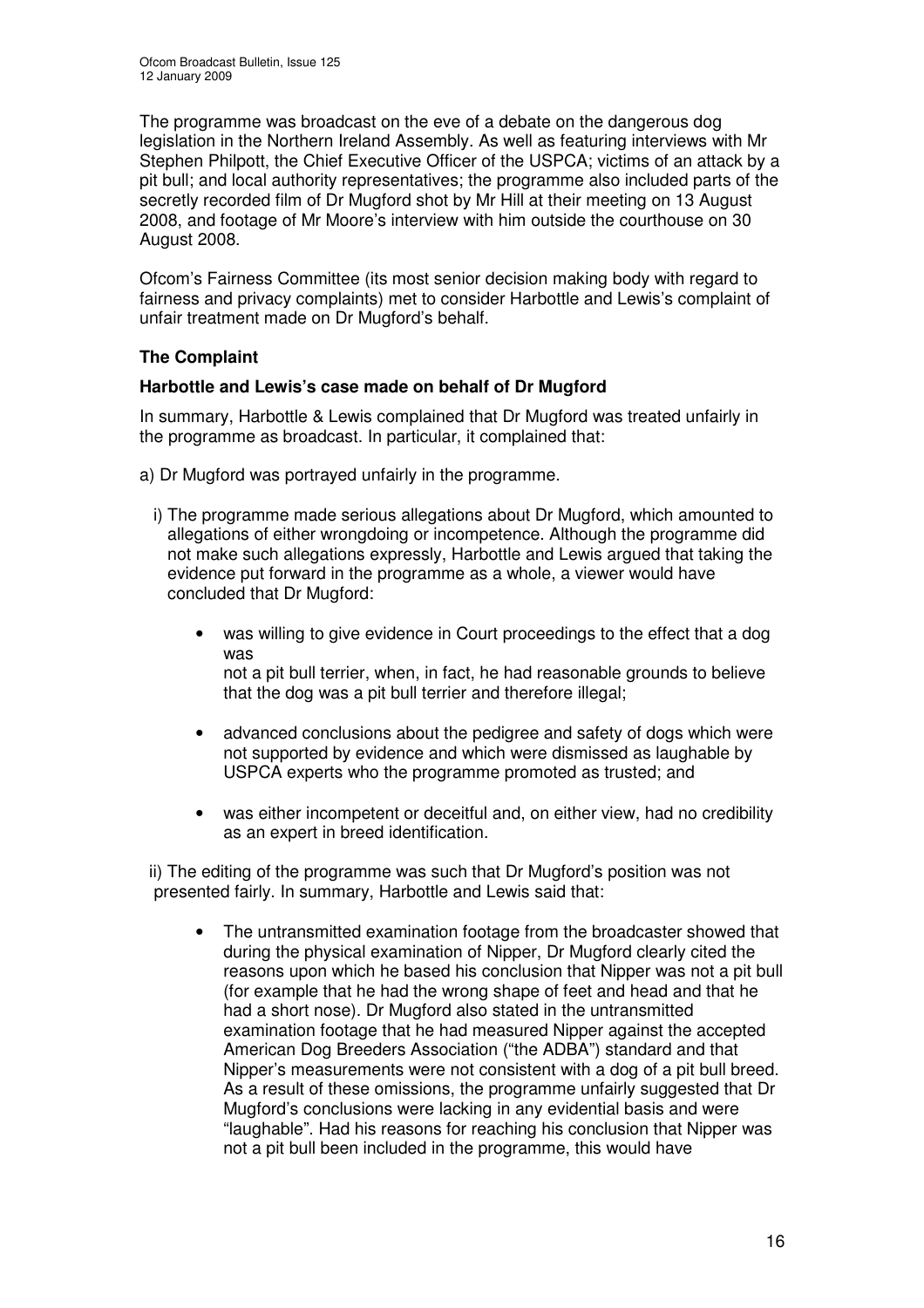demonstrated that self-evidently, the conclusions were well-founded and honestly-held.

- The programme also omitted any parts of the untransmitted (secretly recorded) footage in which Dr Mugford sought assurances that Mr Hill was not involved in dog fighting or where Mr Hill deliberately misled Dr Mugford regarding the dog's provenance and paperwork. The omission from the programme of all material which supported Dr Mugford's position caused substantial unfairness to him.
- b) Dr Mugford was not given an opportunity to respond to the allegations contained in the programme.
	- Harbottle and Lewis argued that none of the matters in (a) were put to Dr Mugford prior to broadcast of the programme. Had he been given such an opportunity to respond, he would have denied the allegations made and given detailed grounds of rebuttal. Although Dr Mugford was interviewed (on 30 August 2007) as he left court after an unconnected case, he said that this interview in no way constituted proper notice of the allegations to be made about him. It took place without any notice and failed completely to outline the allegations to be made, and allowed no subsequent opportunity for a response.
- c) The undercover USPCA footage used in the programme was neither necessary nor in the public interest.
	- Harbottle and Lewis said that the highly intrusive nature of surreptitious filming should impose upon the broadcaster a high standard of care that those who are made subject to such covert techniques are given a proper opportunity to know the case that will be made against them as a result of the surreptitious filming, and have an opportunity to respond. During the meeting which was shown in the undercover footage Dr Mugford was provided with misleading and inaccurate information on which he relied.

#### **UTV's case**

UTV responded to the complaint of unfair treatment made by Harbottle and Lewis on Dr Mugford's behalf.

- a) In summary, UTV responded to the specific head of complaint that Dr Mugford was unfairly portrayed in the programme.
	- i) UTV said that the programme made no comment on Dr Mugford's competence, either explicitly or implicitly. The programme was concerned with pit bulls and pit bull types: the danger of these dogs, and the importance of their identification; all of which were integral to the story.
		- UTV said that it was justified, considering Dr Mugford's secretly recorded comments about Mr Hill's dog Nipper, to question the evidence he was likely to give if this matter had gone to court. UTV said that although Dr Mugford did not state or imply it on air, it believed that Dr Mugford was willing to give evidence in court that a dog was not a pit bull terrier when he had reasonable grounds to believe that it was. UTV said that Dr Mugford stated in the undercover USPCA footage that he would have described Nipper as a pit bull if it was in England. However, when Paddy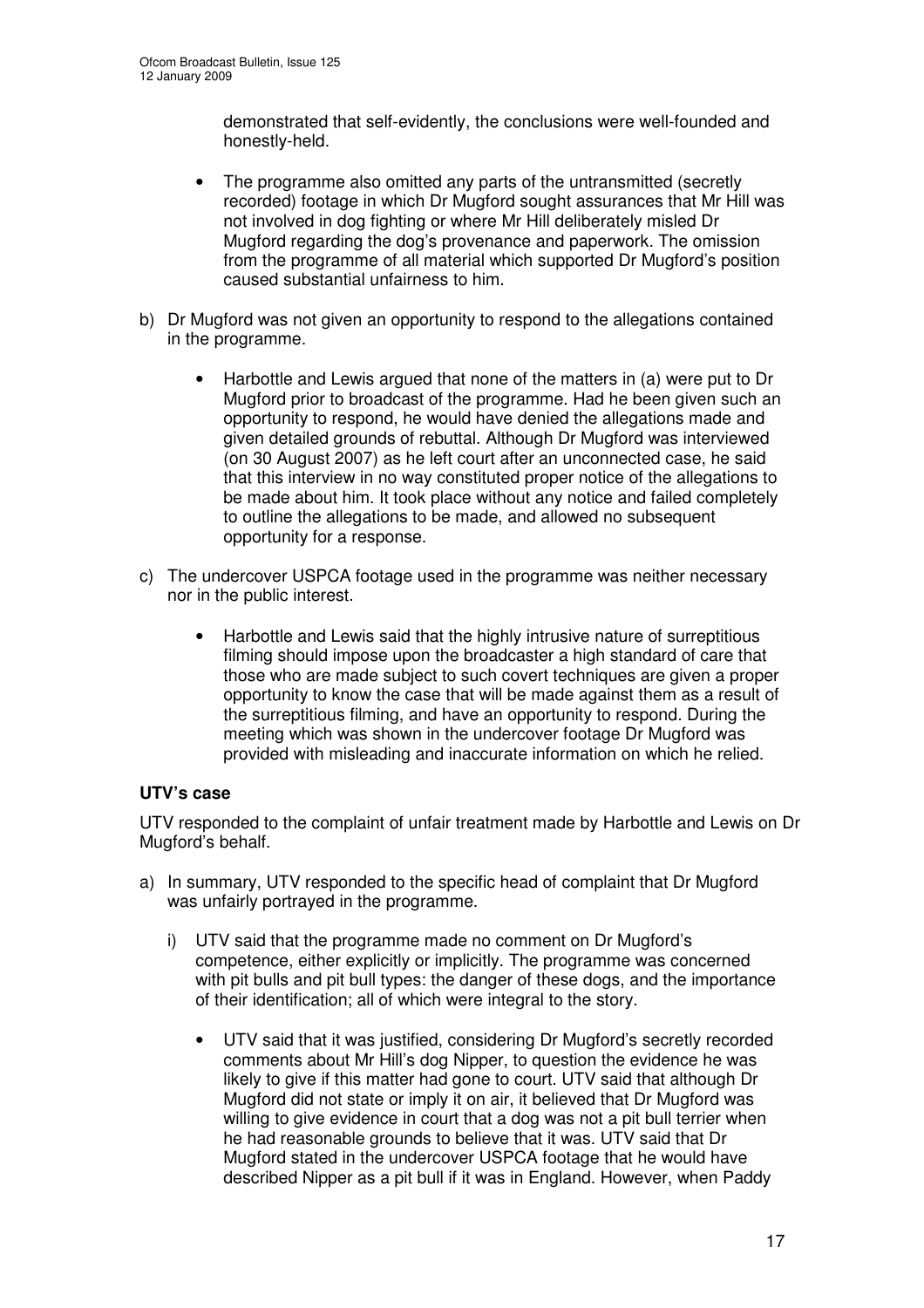Hill pointed out what was said on the passport (i.e. a "*Boxer cross Labrador*"), Dr Mugford said "*Yes, perfect - that will work*". UTV said that this comment could only have been intended as a reference to a court appearance. Dr Mugford went on to say that "*I think it's going to be quite difficult to defend*". UTV stated that the context of these comments makes it clear that the purpose of the examination of Nipper was explicitly intended to be for court proceedings.

- UTV said that the programme contained no content that would lead the viewer to conclude that Dr Mugford advanced conclusions about the pedigree and safety of dogs which were not supported by evidence. UTV stated that the word "laughable" was directed very specifically at Dr Mugford's comment on the "*massive weight loss*" of Nipper and nothing else. Mr Philpott of the USPCA responded to Dr Mugford's comment that Nipper had lost weight since being in the care of the Society. He stated in the programme that the dog had actually put on weight since it was taken into USPCA care because the dog had come from a fighting dog farm in Finland where it had been kept in top fighting condition, that is "*lean and mean*". UTV said that it was Mr Philpott who used the word "laughable". It was his choice of word and one based on his own, accurate knowledge of the dog's background in Finland. It did not dismiss Dr Mugford's conclusions about the pedigree and safety of dogs.
- UTV said that the programme made no comment on Dr Mugford's competence. However, UTV said that Dr Mugford had offered seven different and at times conflicting accounts as to the breed of dog he believed Nipper to be.
- ii) In summary and in response to the complaint that the editing of the programme did not present Dr Mugford's position fairly, UTV said that:
	- The untransmitted USPCA undercover footage did not show a detailed physical examination of Nipper. The footage did show however Dr Mugford taking comprehensive measurements of the dimensions of the dog. At no point did Dr Mugford analyse the anatomical make-up of the dog. UTV said that the description of wrong shaped feet, head etc featured in Dr Mugford's own video recording of his examination of Nipper, which was intended for potential use in court. UTV said that it doubted the analysis of the dog presented by Dr Mugford in his recording and it believed that Dr Mugford had set out to prove the dog was not a pit bull after stating that "*if it was in England I would say he's a pit bull*". Therefore, UTV stated that Dr Mugford's examination of Nipper and his recording of it could not be treated as credible.

UTV said that the Dr Mugford's use of the ADBA standards to compare measurements of dogs had been called into question by Mr Philpott of the USPCA. UTV said that Mr Philpott argued that the ABDA standards applied to pedigree dogs only, whereas the courts dealt with cross-breeds and therefore pit-bull "type" dogs. UTV also stated that the ADBA itself published concerns that its standards were being improperly used as a dog identifier rather than as a description of pedigree dogs. Therefore, according to UTV, Dr Mugford's submission to Ofcom did not present a true picture of the ADBA standards.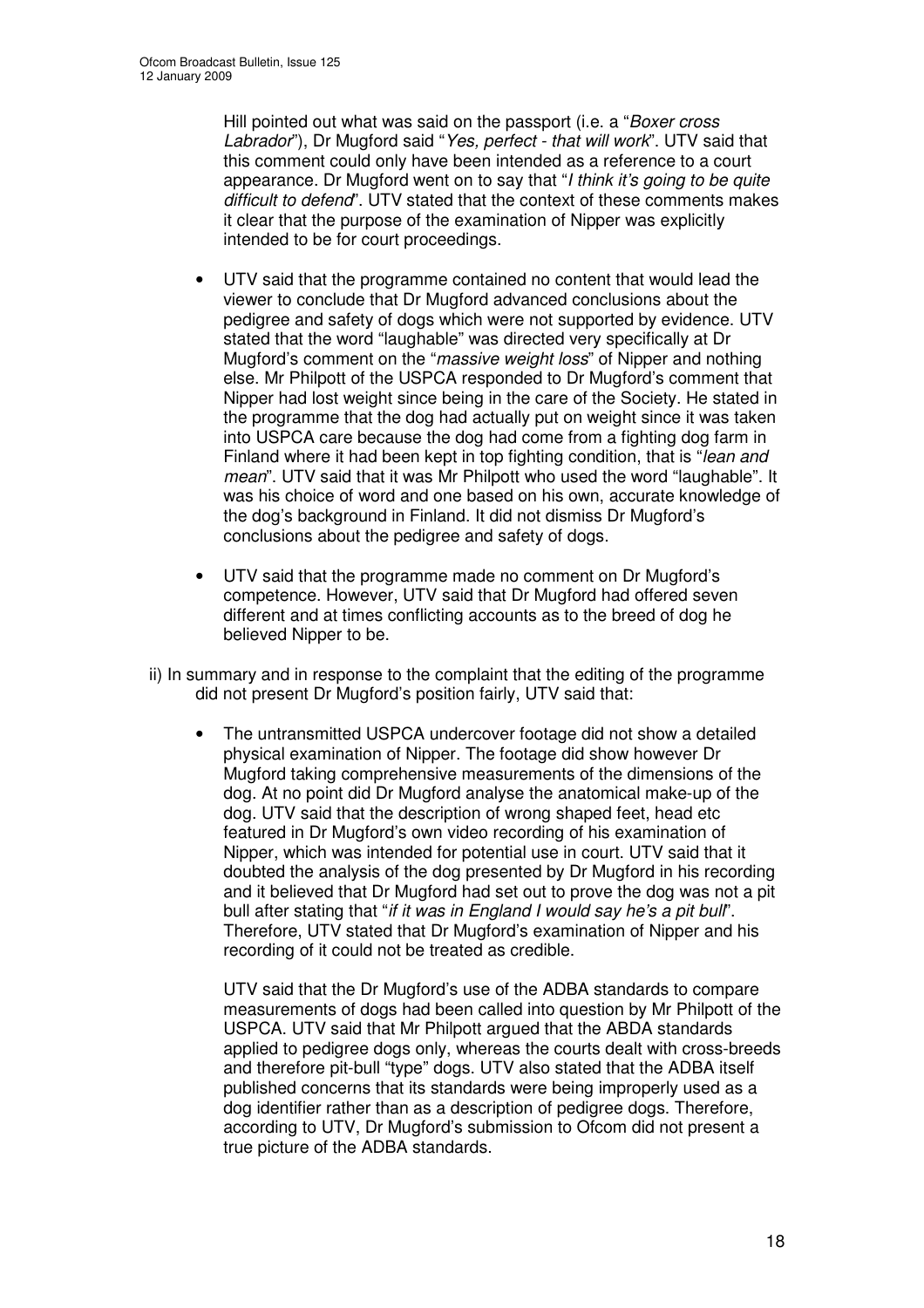UTV said that the recording produced by Dr Mugford, of him examining Nipper in the USPCA kennels, when seen in full did not show "wellfounded and honestly held" opinion. UTV said that it was apparent from the recording of the examination of Nipper that Dr Mugford was defending a dog that he would characterise as a pit bull terrier if in England. UTV said that Dr Mugford's examination was designed to save Nipper from being classed as a pit bull in Northern Ireland, and therefore from destruction, rather than to establish the true breed of dog.

• UTV said that the only section of the untransmitted secretly recorded USPCA footage that referred to Dr Mugford checking with Mr Hill that he was not involved in dog-fighting was in an exchange lasting four seconds:

Dr Mugford: "Have you anything to do with illegal dog fighting? Mr Hill: No, no. Dr Mugford: Right, good."

UTV said that although Dr Mugford had asked Mr Hill about his possible dog fighting connections, the questioning was cursory and would have added nothing to the programme. UTV stated that the issue of what was omitted from the untransmitted USPCA footage where Mr Hill misled Dr Mugford was irrelevant. The entire undercover operation, by definition, was one in which Dr Mugford was misled by the USPCA. UTV said that it was understandable that Dr Mugford felt that he had been misled by Mr Hill. However, UTV said that it believed that the programme was not substantially unfair to Dr Mugford. At no point during the programme could viewers have believed the investigation was anything other than a USPCA undercover operation. The secretly recorded footage was clearly marked as such and Mr Philpott set out the background to the USPCA undercover operation during his contribution to the programme.

UTV said that there was a significant public interest in the issue covered by the programme. The covert filming was the only way to illustrate the doubts over some expert witness evidence. UTV said that no substantial unfairness was caused to Dr Mugford as a result of any editorial omission. The undercover USPCA footage which was used in the programme fairly reflected the exchanges between Mr Hill and Dr Mugford.

b) In summary, UTV responded to the complaint that Dr Mugford was not given an opportunity to respond to the allegations contained within the programme.

The programme makers gave Dr Mugford the opportunity to respond to the content of the programme that directly concerned him. The broadcaster said that Dr Mugford was approached by the programme's reporter, Mr Moore, during a court adjournment in Antrim on 30 August 2007. Mr Moore explained that he worked for *Insight* and that he was making a programme looking at the issue of the law on dangerous dogs. Dr Mugford was asked for an interview outside the court building. Dr Mugford told Mr Moore that he could not talk about the ongoing case being heard in Antrim and Mr Moore assured him he wanted to talk in more general terms. Dr Mugford agreed to the interview, which lasted for approximately 34 minutes. UTV said that Dr Mugford - who is experienced at dealing with the media - at no stage voiced any objections to the line of questioning, nor did he raise any issues about the amount of notice given for the interview.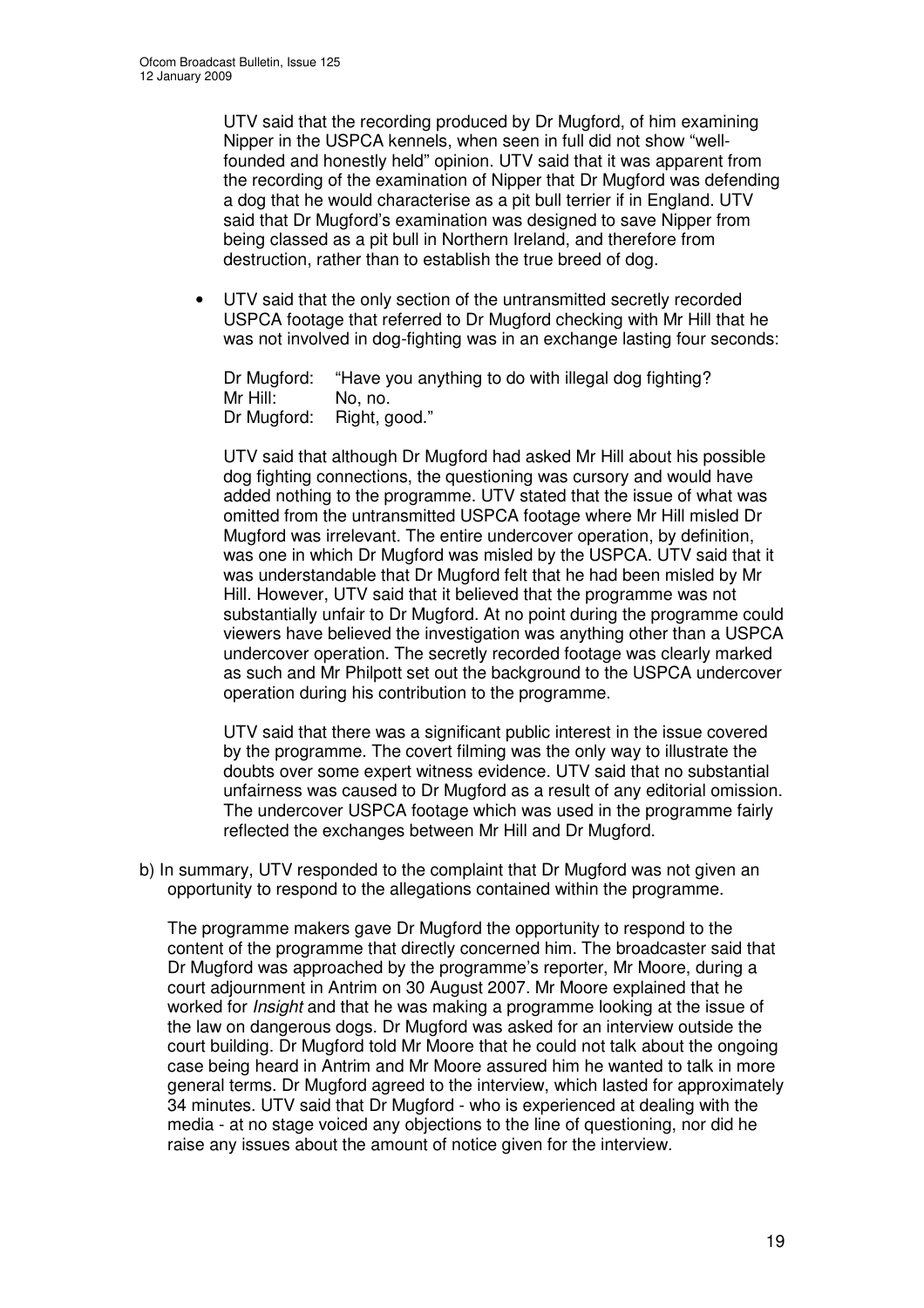UTV said that it believed that Dr Mugford was given the opportunity to deal with the elements of the programme relevant to his contribution, specifically, the exchanges captured in the secret filming between Dr Mugford and Mr Hill. UTV said that it was fully aware of its obligations under Section 7.11 of Ofcom's Broadcasting Code ("the Code"). This states that if a programme alleges wrongdoing or incompetence or makes other significant allegations, those concerned should normally be given an appropriate and timely opportunity to respond. UTV emphasised that the Code stated "normally" – in other words, not always. On this occasion, UTV decided on editorial grounds and after careful consideration, not to offer Dr Mugford the normal "appropriate and timely" opportunity to respond to the allegations in the programme. The broadcaster said that it had taken the view that if Dr Mugford had been alerted to the existence of the USPCA undercover footage, he would have refused to give UTV an interview and that the programme's investigation would have been frustrated. For the same reason, UTV said that it did not want to give Dr Mugford advance warning of the exchanges between himself and Mr Hill contained in the recording. UTV said that it strongly believed that these exchanges demonstrated that Dr Mugford was prepared to mislead the courts. It took the view that Dr Mugford would also be prepared to mislead the programme's reporter if he had advance notice of the programme content relevant to him. UTV maintained that the interview was not a 'doorstep' as it was pre-arranged, albeit with only 15-20 minutes notice. UTV believed that it was justified in its editorial approach.

UTV said that Dr Mugford contacted the programme by telephone on 13 November 2007 (almost three months after the initial interview held on 30 August 2007) and asked that Mr Moore return his call. Mr Moore made every effort to contact Dr Mugford on the day in question, recorded two conversations with him, and made notes and recordings of at least six other attempts to contact him. Mr Moore confirmed to UTV that his conversations with Dr Mugford were brief and that nothing was discussed about the programme as Dr Mugford was travelling at the time and could not hold a conversation.

c) In summary, UTV responded to the complaint that the undercover footage used in the programme was neither necessary nor in the public interest.

UTV said that the use of the undercover USPCA footage in the programme was both necessary and in the public interest. There had been significant media coverage and widespread public concern following numerous attacks by dangerous dogs in both Northern Ireland and the UK in general. UTV said that Rule 7.14 of the Code stated that broadcasters must not obtain or seek information through misrepresentation or deception. Firstly, UTV reiterated that it did not instigate or have any involvement in the undercover filming which was recorded entirely by the USPCA. It said that when UTV was made aware of the material, it believed that the footage was of genuine public interest and showed a genuine discrepancy between Dr Mugford's initial view of Nipper's breed and the view he was prepared to give in evidence to a court. UTV believed that this material could not have been obtained in any other way.

#### **Harbottle and Lewis's additional comments made on Dr Mugford's behalf**

In summary and in response to UTV's statement, Harbottle and Lewis commented as follows:

Harbottle and Lewis made no further relevant comments in relation to head a) (including subsections i) and ii)).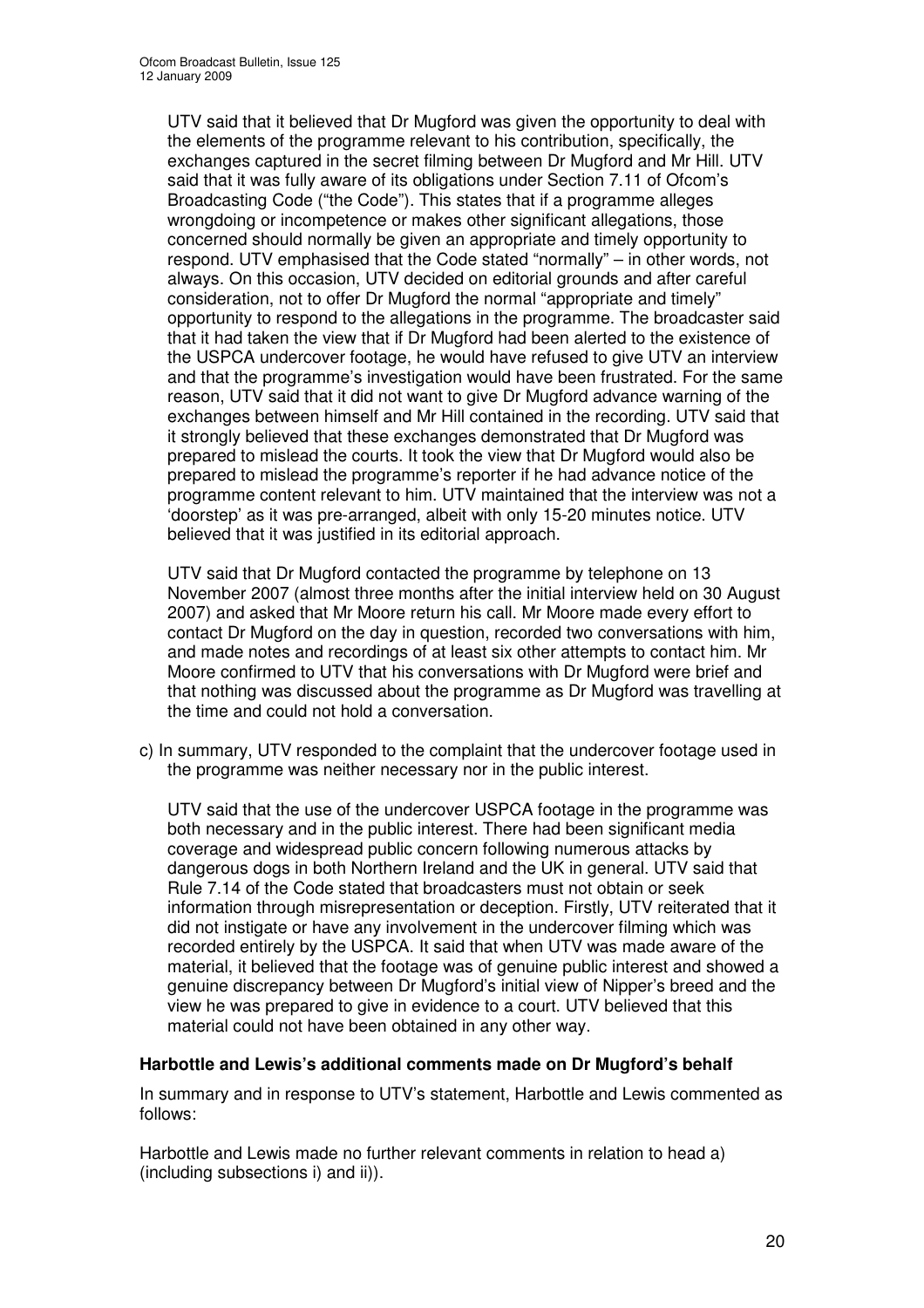b) In summary, Harbottle and Lewis responded to UTV's statement in response to the complaint that Dr Mugford was not given an appropriate and timely opportunity to respond.

Harbottle and Lewis said that UTV had admitted that it had decided not to offer Dr Mugford the normal appropriate and timely opportunity to respond "on editorial grounds". Harbottle and Lewis said that it did not consider that the broadcaster's own editorial imperatives gave rise to any ground whatsoever to depart from Practice 7.11 of the Code.

Harbottle and Lewis said that Dr Mugford accepted the account of the telephone contact between himself and Mr Moore (the programme's reporter). However, UTV made no attempt to put the serious allegations to Dr Mugford prior to 13 November 2007 and even when Dr Mugford contacted the programme, Mr Moore still did not set out the nature of the allegations to be made or offer Dr Mugford an opportunity to respond to them. Furthermore, neither UTV nor Mr Moore attempted to contact Dr Mugford between 13 and 19 November 2007, when the programme was broadcast.

c) In summary, Harbottle and Lewis responded to UTV's statement in response to the complaint that the undercover footage used in the programme was neither necessary nor in the public interest.

Harbottle and Lewis said that it appeared to it that UTV purported to shelter behind a "sting operation" conducted by the USPCA and to distance itself entirely from ensuring the methods used in the information gathering process were fair and complied with the Code. Harbottle and Lewis said that it was clearly the broadcaster's responsibility alone to ensure compliance with the Code. Harbottle and Lewis stated that even if the USPCA was able to demonstrate some public interest in carrying out its investigation, it was an entirely different proposition to demonstrating that there is public interest in the subsequent television broadcast of such an investigation. It also said that the broadcaster (where the broadcaster has not gathered the information itself) should have an even higher regard for ensuring that the material is put to the subject of the allegations and that the subject is given a reasonable opportunity to respond in advance. UTV had aligned itself with the USPCA and accepted, without question, the veracity of all information which derived from that source.

#### **UTV's additional comments**

In summary and in response to Harbottle and Lewis's comments made on behalf of Dr Mugford, UTV commented as follows:

UTV made no further relevant comments in relation to heads a) (including subsections i) and ii)) and c) of the complaint.

c) In summary, UTV responded to Harbottle and Lewis's comments relating to the complaint that Dr Mugford was not given an appropriate and timely opportunity to respond.

UTV said that it accepted that Dr Mugford was not given an appropriate and timely opportunity to respond. UTV said that it had already stated in its initial response to Ofcom its approach towards Dr Mugford and why he was not given, in advance, full details of the allegations being made against him in the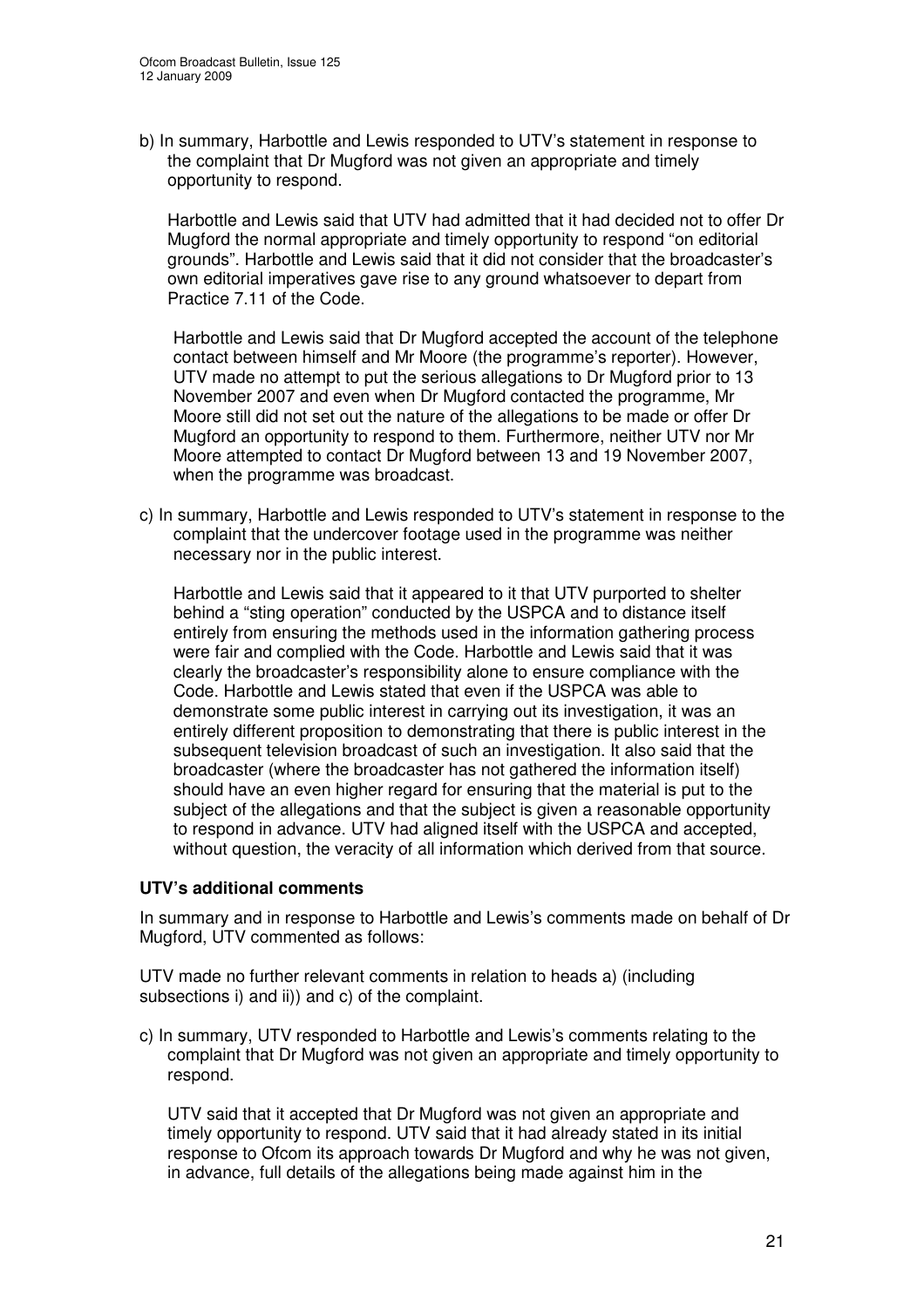programme. UTV pointed out that Practice 7.11 of the Code includes the wording "should normally be given" the appropriate timing and opportunity, and in its initial submission, UTV said that it had indicated why it believed it had editorial justification not to afford Dr Mugford the usual advance notice.

UTV said that the key purpose of the interview was to establish the reason for Dr Mugford's using the sentence "*if it was in England I would say he's a pit bull*". At no time in the 34 minute interview did Dr Mugford plausibly explain his comment. Dr Mugford had every opportunity to respond in the period between the interview (when he was aware of the allegations) and the broadcast of the programme.

#### **Decision**

Ofcom's statutory duties include the application, in the case of all television and radio services, of standards which provide adequate protection to members of the public and all other persons from unfair treatment in programmes included in such services. Where there appears to have been unfairness in the making of the programme, this will only result in a finding of unfairness, if Ofcom finds that it has resulted in unfairness to the complainant in the programme as broadcast.

In carrying out its duties, Ofcom has regard to the need to secure that the application of these standards is in the manner that best guarantees an appropriate level of freedom of expression. Ofcom is also obliged to have regard, in all cases, to the principles under which regulatory activities should be transparent, accountable, proportionate and consistent and targeted only at cases in which action is needed.

Harbottle and Lewis's complaint on behalf of Dr Mugford was considered by Ofcom's Fairness Committee ("the Committee"), its most senior decision making body in matters of Fairness and Privacy. In reaching its decision, the Committee carefully considered all the material provided by both parties, including a recording of the programme as broadcast (and the transcript of it); and the written submissions from both parties (which included a large amount of supporting documentation). It also considered unedited footage of the interview with Dr Mugford and of the footage surreptitiously recorded by the USPCA, and transcripts of these.

The Committee found the following:

- a) The Committee looked at whether or not Dr Mugford was portrayed unfairly in the programme.
	- i) The Committee first considered the complaint that the programme made serious allegations about Dr Mugford, which amounted to allegations of either wrongdoing or incompetence. In particular, that he was portrayed as willing to give evidence to a court that a dog was not a pit bull terrier when he had reasonable grounds to believe otherwise; as advancing conclusions about dog pedigree not supported by evidence; and as incompetent; or deceitful. The Committee considered these elements of the complaint together in relation to the complaint of unfair portrayal.

In considering this head of complaint, the Committee took into account Practice 7.9 which states that broadcasters should take reasonable care to satisfy themselves that material facts have not been presented, disregarded or omitted in a way that is unfair to an individual or organisation.

The Committee first considered the background to the programme and to its investigation of Dr Mugford. It noted that the programme's stated purpose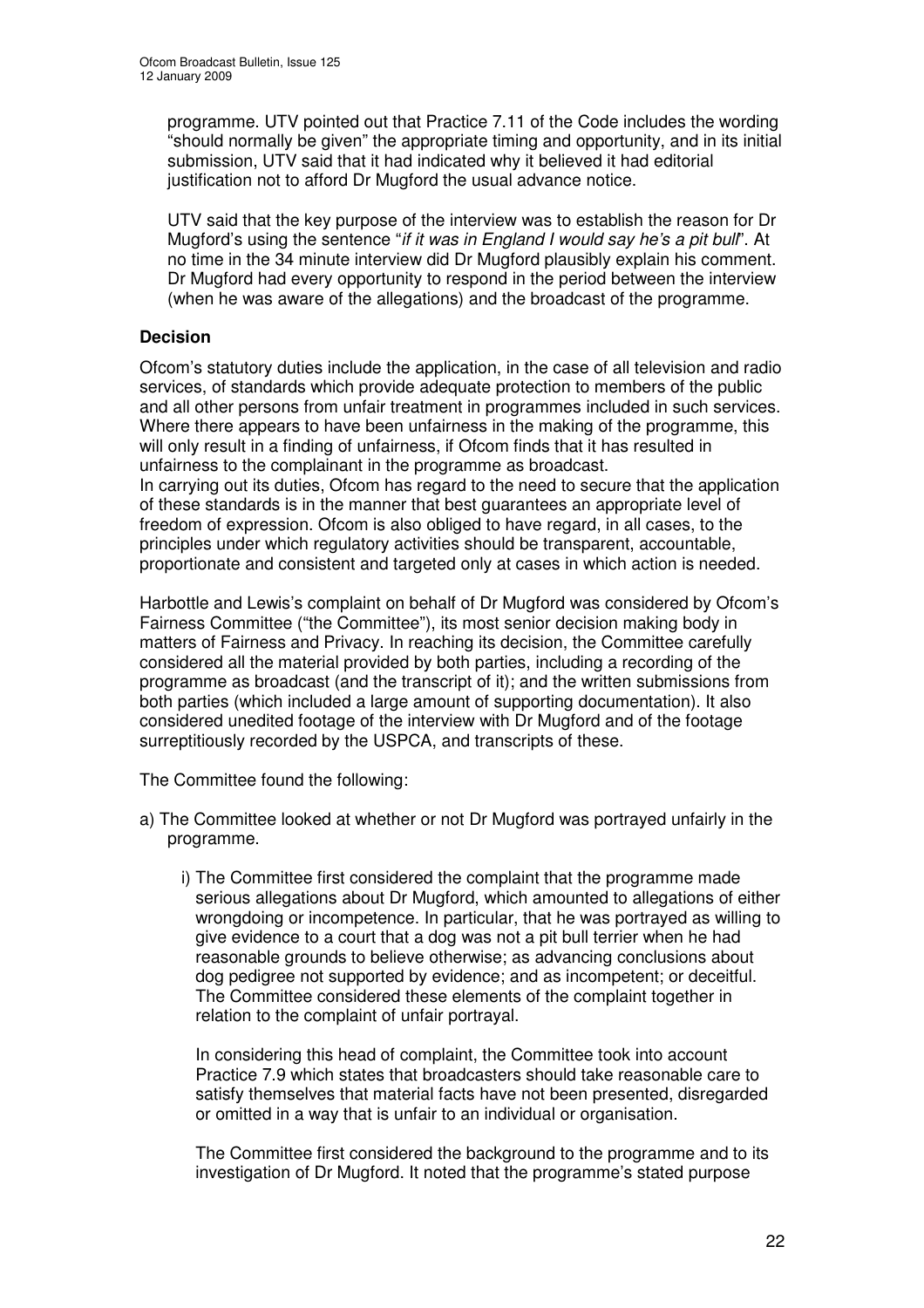was to examine the application of the legislation relating to dangerous dogs in Northern Ireland, in the light of public concern that had arisen out of the reporting of a number of high profile incidents of attacks by pit bull terriers and pit bull terrier type dogs.

The Committee noted that UTV had said that during the making of the programme the producers learned that conflicting expert testimony was routinely provided in court by experts, about dog breed identification. UTV said that it had been told by the police, the USPCA, and local council dog wardens that they suspected that some experts were "prepared to provide whatever testimony was required to save a dog from the mandatory death sentence".

It was during this research that the programme makers became aware of Dr Mugford, and that the USPCA suspected him of being prepared to help owners of dogs that were of banned breeds, even if this meant deliberately presenting misleading evidence in court. The Committee noted that this lay behind the USPCA's decision to film Dr Mugford secretly, and UTV's decision to include him in the programme.

Against this background, the Committee then considered what allegations were made about Dr Mugford. The Committee took the view that the programme made a number that questioned his credibility as an expert in dog breed identification, noting that at the outset of the programme, the commentary said:

"*Tonight we confront an expert, or expert type…and with the use of secret filming, we expose the farce behind the whole pit-bull controversy and the dangerous dog law."*

The Committee noted that later in the programme, Dr Mugford was shown (in material surreptitiously filmed by the USPCA) talking to Mr Hill about the dog Nipper. In his discussions with Mr Hill, Dr Mugford was shown saying that the dog looked "*a bit typey*" (that is, pit bull type) when he was shown its photograph. Later, when both Dr Mugford and Mr Hill were in the USCPA kennels, Dr Mugford was shown saying:

"*I think its going to be quite difficult to defend, but under the circumstances we have to because if it was in England I would say he's a pit bull*."

Immediately after this quote, the Committee noted that part of the interview with Dr Mugford outside the courthouse was shown, in which he was asked directly by the programme's reporter, Mr Moore, about what he had said to Mr Hill:

Mr Moore: *"Did you at any time say to Mr Hill then that, that if this was in England this would be a pit bull?* Dr Mugford: *Oh no, no need, no need. The same would apply here. I see, do see pit bulls in England and do give evidence that they're pit bulls but Mr Hill's dog is not a pit bull.*"

The commentary then stated "*Not a pit bull. Let's check that again*" and played back the secretly recorded footage of Dr Hill saying that this case would be difficult to defend and that if it was in England he would say that the dog was a pit bull.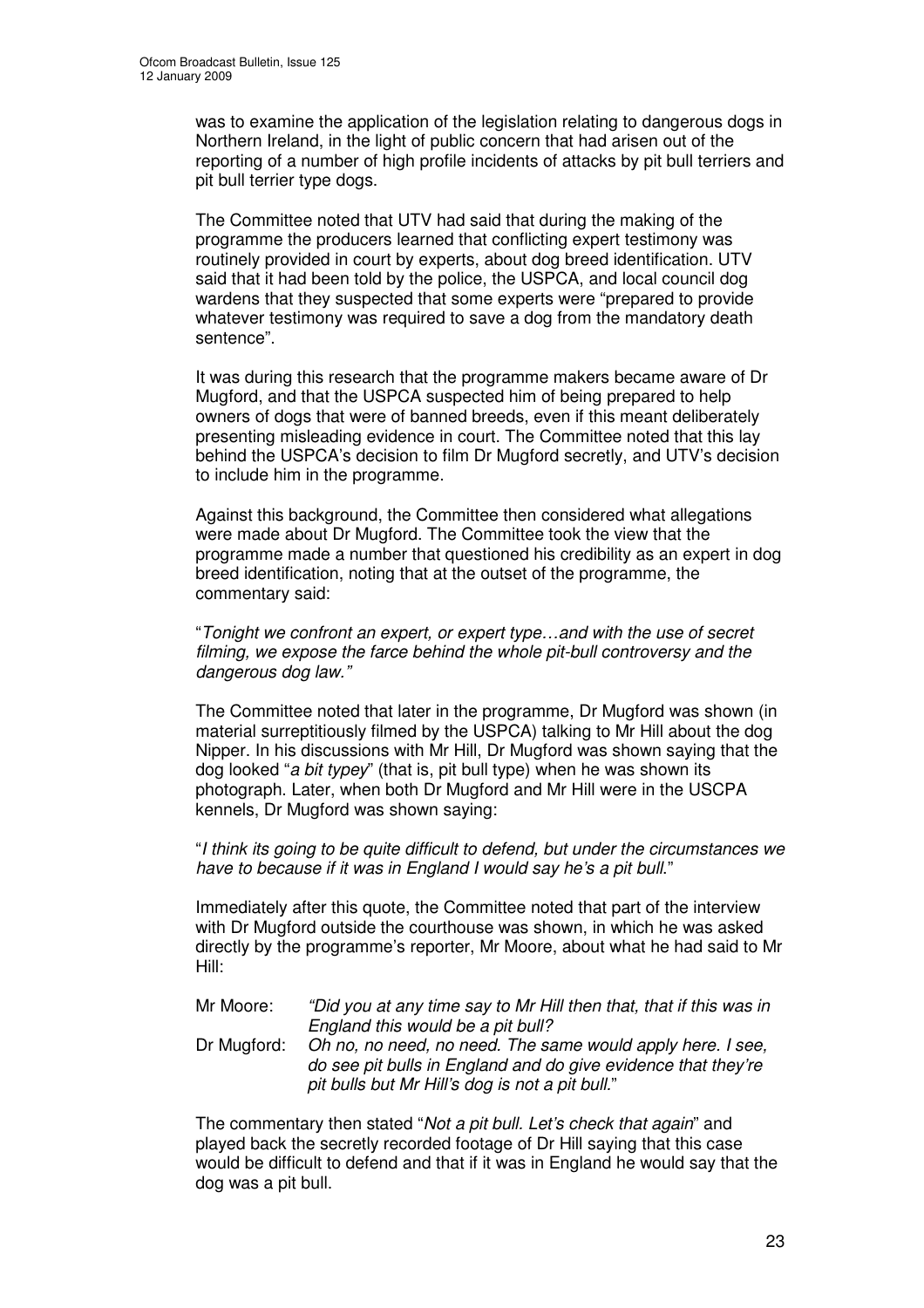Following on from this, the Committee noted a further exchange in the programme between Dr Mugford and Mr Hill at the kennels. This included the following conversation about the dog's identity:

| Dr Mugford: | "Oh he's actually very thin skinned                   |
|-------------|-------------------------------------------------------|
| Mr Hill:    | Do we stick to thewhat's in the pet passport?         |
| Dr Mugford: | What's the pet passport say?                          |
| Mr Hill:    | Boxer cross Labrador.                                 |
| Dr Mugford: | Yes, perfect. Yeah that's alright. That'll workit's a |
|             | mongrel."                                             |

In the Committee's view, the commentary made clear the programme's intention to *"confront"* Dr Mugford, who was described as an *"expert type"* and part of the "*farce*" of the existing dangerous dogs legislation. Further, in the Committee's view the footage of Dr Mugford himself and comments by him including those quoted above (*"In England I would say he's a pitbull"* and *"That'll work… it's a mongrel"*) gave a clear implication that Dr Mugford was trying to circumvent the legislation, and that he would be prepared to mislead a court, in order to prevent Nipper being destroyed.

The secretly recorded USPCA footage of Dr Mugford was preceded in the programme by comments from Mr Philpott (CEO of the USPCA). He said that the USPCA had obtained access to the dog, Nipper, who was "*a five star blue chip pit-bull terrier…from one of the best fighting blood lines in the world*". He also stated that they had the paperwork to substantiate that the dog was a pit bull terrier.

The Committee noted that part of the video footage Dr Mugford had prepared for court use in which he stated that the dog had *"…experienced substantial and recent weight loss…*" was also included in the programme. This was followed by Mr Philpott commenting that:

"*well that's just laughable because the dog had actually put weight on since it came into our care because the dog had come from a training fighting camp in Finland where it was being kept in peak, tip top fighting condition which you know is lean and mean…I was at a loss to understand how Dr Mugford in one look at the dog knew that it had lost weight because he hadn't seen the dog before*".

Taking all of the above into account, the Committee took the view that the programme made significant allegations about Dr Mugford on the basis of the USPCA's footage.

The Committee then considered whether this resulted in unfairness to Dr Mugford. It considered this against Practice 7.11 of the Code. This states that if a programme alleges wrongdoing or incompetence or makes other significant allegations, those concerned should normally be given an appropriate and timely opportunity to respond. (See Head b) below).

ii) The Committee next considered the complaint that the editing of the programme was unfair to Dr Mugford in that it omitted footage of his examination of Nipper and footage of him seeking assurances from Mr Hill that he was not involved in dog fighting.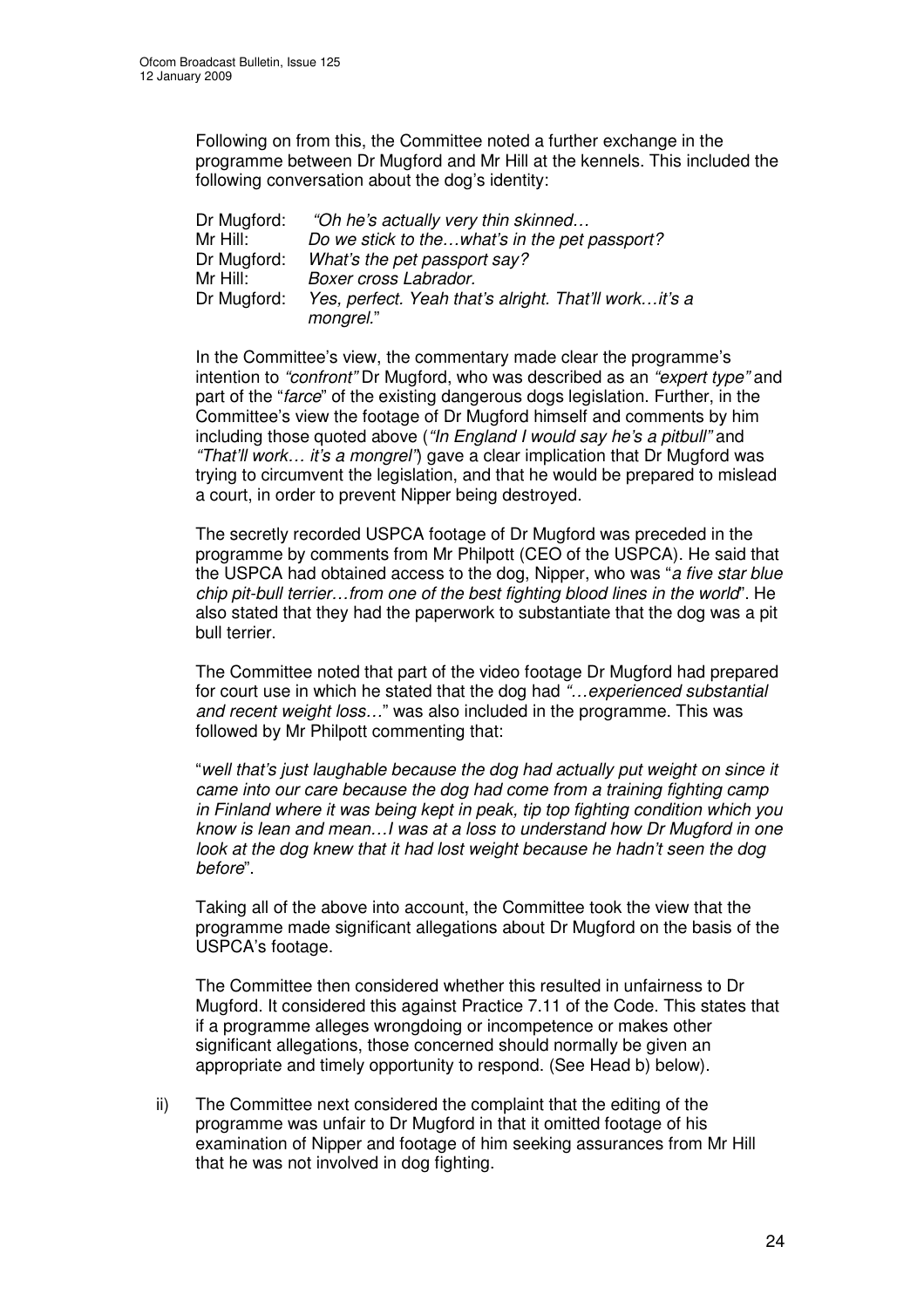In considering this element of the complaint, the Committee had regard to Practice 7.6 of the Code which states that when a programme is edited, contributions should be represented fairly and Practice 7.9 of the Code (already provided in head a) above).

The Committee examined in detail all the unedited, surreptitiously recorded footage taken by Mr Hill for the USPCA. It compared this with the footage included in the programme as broadcast, and the transcripts of both recordings.

The Committee noted that the programme had included footage of Dr Mugford's examination of Nipper that was filmed at the kennels and that was intended to be used in defence of the dog in any future court proceedings. In this footage, Dr Mugford was shown with Nipper stating that:

"*A very sweet natured dog. I'm certain that this dog is not a pit bull…Sorry to inform that it is, had experienced substantial and recent weight loss…massive weight loss. The dog was seized as a pit bull…Look at this very, very thin skin. This is the sort of skin you get on a whippet*".

The Committee noted that the programme did not include Dr Mugford's brief exchange with Mr Hill about dog fighting which was recorded. In the unedited, secretly recorded footage, Dr Mugford asked Mr Hill:

Dr Mugford: "Have you anything to do with illegal dog fighting? Mr Hill: No, no. Dr Mugford: Right, good."

The Committee took into account the footage of Dr Mugford that was broadcast in the programme. It considered this in the context of the full untransmitted footage (further quoted above at head a) i). The Committee concluded that the editing of the secretly recorded USPCA footage of Dr Mugford examining and discussing the dog, and the footage of Dr Mugford's openly filmed examination of Nipper for court purposes, fairly represented the broad thrust of Dr Mugford's assessments of the dog. Therefore, the Committee considered that the editing of the programme did not result in unfairness to Dr Mugford.

b) The Committee then went on to consider the complaint that Dr Mugford was not given an appropriate or timely opportunity to respond to the allegations made in the programme.

In considering this head of complaint, the Committee had regard to Practice 7.11 of the Code which states that "if a programme alleges wrongdoing or incompetence or makes other serious allegations, those concerned should normally be given an appropriate and timely opportunity to respond". The guidance that accompanies Practice 7.11 of the Code, also states that "an individual needs to be given sufficient information concerning the arguments and evidence included in the programme to enable them to respond properly". It goes on to explain that "the programme should fairly represent the substance of any response but it is not normally necessary, in the interests of fairness, to reproduce it in its entirety".

For the reasons already given in head a) above, the Committee considered that a serious allegation was made about Dr Mugford in the programme that he was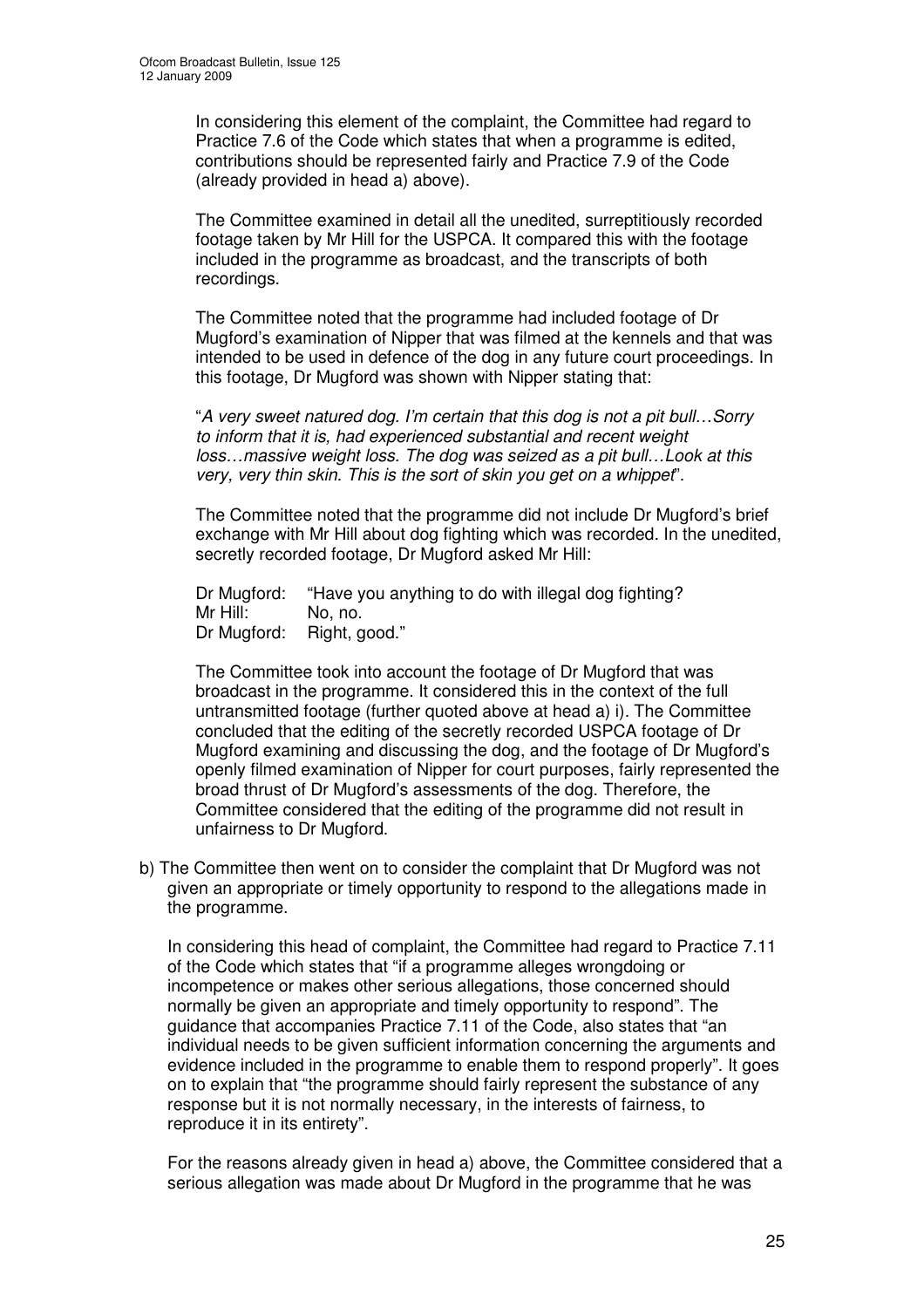willing to mislead a court as to the true breed of a dog in order to save it from being destroyed. Therefore an "appropriate and timely" opportunity to respond to the allegation should normally be given.

The Committee noted Dr Mugford was first approached by the programme makers on 30 August 2007 in the Courthouse in Antrim, during an adjournment in an unrelated case that he was involved in. This approach was made by the programme's reporter, Mr Moore. He had explained who he was, and that he was making a programme about the law relating to dangerous dogs. Mr Moore had asked Dr Mugford for an interview outside the courthouse and assured him that he wanted to talk in "more general terms", not about the ongoing case in which Dr Mugford was involved. It was on these terms that Dr Mugford agreed to the interview. The broadcasters said that the interview took place some 15-20 minutes after this approach. The Committee noted that no mention was made at this stage of Dr Mugford having been secretly filmed by the USPCA; nor that specific allegations were to be put to him about his conversations with Mr Hill and his examination of Nipper.

The interview outside the courthouse lasted around 34 minutes. Approximately half way through, Mr Moore referred to Mr Hill and to the examination of Nipper at the USPCA kennels. It was during this part of the interview that Mr Moore first made Dr Mugford aware that his judgement in the matter relating to Mr Hill and Nipper was being called into question. It was clear from the submissions that Dr Mugford was unaware either of the fact that he had been the subject of surreptitious filming by the USPCA, or that Mr Hill had been working undercover. Further, Dr Mugford was not informed about the way his interview contribution would be used in the programme.

Since the Committee considered that the allegations made about Dr Mugford were significant in nature, he should therefore have been afforded an "appropriate and timely opportunity to respond". It was clear in the circumstances that Dr Mugford had not been given such an opportunity. The programme makers had approached Dr Mugford at the courthouse without prior warning, whilst he was attending a hearing on a different case. The allegations that were to be made about him were not communicated to him before his interview took place, either in writing or verbally. He was not informed explicitly (either prior to his interview or during it) about the basis of those allegations - that he had been the focus of an undercover USPCA operation and had been secretly filmed by one of its agents. The Committee again noted the guidance to the Code which states that an "individual or organisation needs to be given sufficient information concerning the arguments and evidence to be included in the programme to enable them to respond". In the Committee's view, the programme makers failed to give Dr Mugford "sufficient information".

The Committee observed that UTV had acknowledged that - when considering whether or not to give Dr Mugford an appropriate and timely opportunity to respond -an editorial decision was taken by the programme makers not to do so. The broadcaster stated that the programme makers believed that if they had alerted Dr Mugford beforehand about the secretly recorded USPCA footage he would have declined to be interviewed. The broadcaster said the programme makers strongly believed that Dr Mugford would be prepared to mislead them if he had advance notice of the allegations, and so would have frustrated their investigation.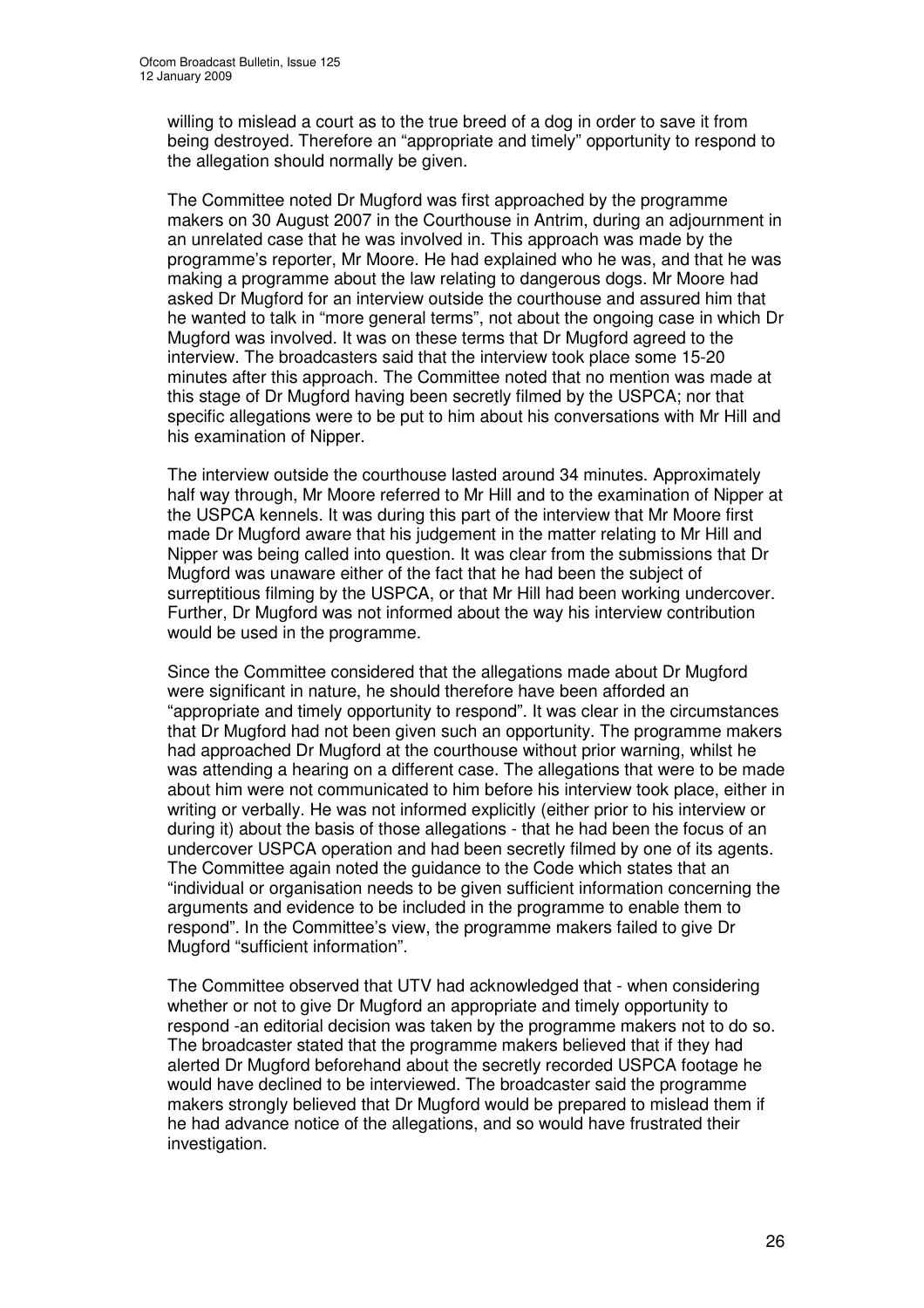However, in the Committee's view, no additional evidence had been provided to Ofcom to support the assertion that Dr Mugford would have behaved in this way if he had been given the usual appropriate and timely opportunity to respond - for example in a letter setting out the allegations to be made about him in the broadcast.

In all the circumstances, therefore, the Committee found that the programme makers' failure to give Dr Mugford an appropriate and timely opportunity to respond to the allegations resulted in unfairness to him in the programme as broadcast.

- c) Finally, the Committee considered the complaint that the undercover USPCA footage used in the programme was neither necessary nor in the public interest.
- In reaching a decision on this head of complaint, the Committee had regard to Practice 7.14 of the Code which states that it may be warranted for broadcasters and programme makers to use material obtained through misrepresentation and deception (which includes surreptitious filming and recording) without consent if it is in the public interest and cannot reasonably be obtained by other means.

The Committee noted that the surreptitiously recorded footage of Dr Mugford had been taken by Mr Hill. He had been employed to work undercover by the USPCA. The USPCA had carried out the surreptitious filming of Dr Mugford because it suspected that he had been prepared to mislead the court as to the true breed identity of a dog (to prevent it being destroyed) without consideration of the potential consequences of its release into the community. The Committee noted also that in the months before the broadcast of the programme there had been growing public concern about dangerous dogs as there had been a number of high profile dog attacks involving pit bulls or pit bull type dogs. The programme was also to be broadcast on the eve of a debate by the Northern Ireland Assembly on the legislation relating to dangerous dogs.

The USPCA's surreptitiously recorded material had been obtained by deception. The Committee however considered that its broadcast had been important to the story being told in the programme. This outlined that the police, the USPCA, and local authorities believed that there were "experts" in dog breed identification who were prepared to mislead a court as to the breed of a particular dog, in order to prevent its destruction. In the Committee's view the programme's investigation of these concerns (which were based in large part on the USPCA's footage) was of significant public interest.

Accordingly, the Committee found that the inclusion in the broadcast programme of the surreptitiously recorded material taken by the USPCA did not, in itself, result in unfairness to Dr Mugford. (The issue of providing an appropriate and timely opportunity to respond to the material included in the programme is dealt with above at head b)).

The Committee therefore found that part of the complaint of unfair treatment was upheld, (at head b) and the related complaint at head a) i)). The broadcaster was found in breach of Rule 7.1 of the Code.

**On this occasion the Fairness Committee directed UTV to broadcast a summary of the finding of unfair treatment.**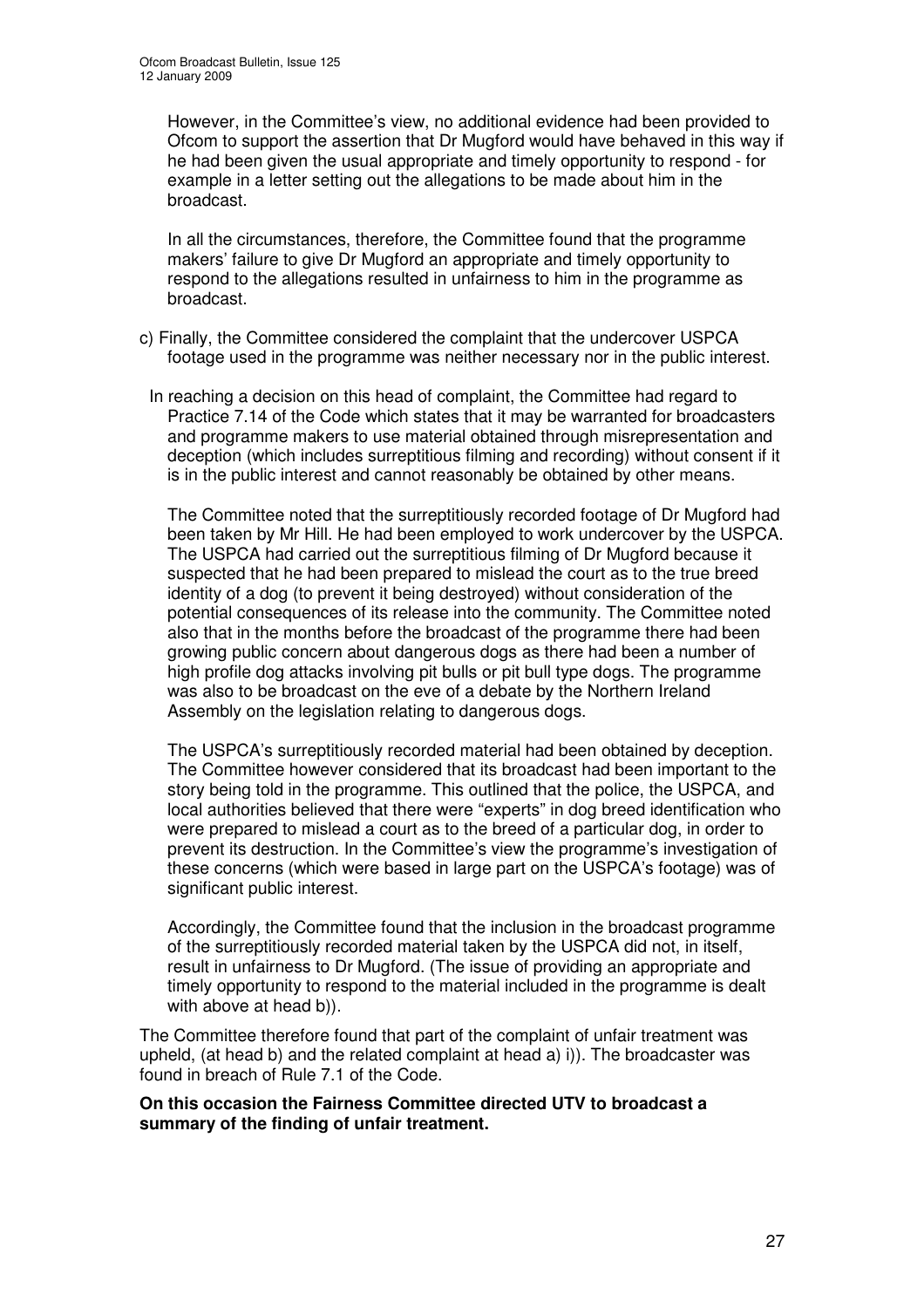## **Not Upheld**

## **Complaint by Ms Elwen Rowlands**

*Wales This Week, ITV1 (Wales), 19 March 2007*

**Summary:** Ofcom has not upheld this complaint of unfair treatment and unwarranted infringement of privacy made by Ms Elwen Rowlands.

The programme examined the planning processes of Anglesey Council. It looked at the role of the Radical Independents, junior partners in the Council's ruling coalition, in approving planning applications against the local development plan and officer recommendations. In the context of an auditor's report criticising the high number of planning applications approved against plan, the programme raised questions about the involvement of the Radical Independents in approving a planning application by Ms Elwen Rowlands. In particular the programme suggested that Councillor Hefin Thomas influenced the decision of the Planning Committee by misrepresenting Ms Rowlands' personal circumstances.

Ofcom found as follows:

- The programme had not unfairly represented the circumstances surrounding Ms Rowlands' planning application.
- Ms Rowlands did not have a legitimate expectation of privacy in relation to her surname, age, occupation and details about her property as this information was already in the public domain and therefore her privacy was not infringed.

#### **Introduction**

On 19 March 2007, ITV1 (Wales) broadcast an edition of its current affairs programme, *Wales This Week*. This edition of the programme included the sixth in a series of reports looking at the planning process at Anglesey Council ("the Council").

The report considered the role of the Radical Independents, junior partners in the Council's ruling coalition, in granting planning permissions. The programme reported that the Council's external auditors, PricewaterhouseCoopers ("PwC") had raised concerns about the number of 'departure' applications on Anglesey. 'Departures' are applications approved by councillors in spite of the fact that they contravene the Council's local development plan.

In particular, the report included a section on the approval of Ms Elwen Rowlands' planning application. Her application was initially rejected by Council officers but councillors 'called in' the decision for review and approved it at the Planning Committee ("the Committee"). The report referred to Ms Rowlands' father, Councillor John Rowlands, and said that he was a member of the Radical Independents at the time of the programme.

The report included extracts from an interview with Mr Barrie Durkin who was described as a "campaigner" and "ex-community councillor". Mr Durkin commented on the way Radical Independent Councillor Hefin Thomas had represented Ms Rowlands' personal circumstances at the Committee. He said that Councillor Thomas had described her as a young girl who was starting her career after completing university. The programme reported Ms Rowlands' age, occupation and that she owned a property in Cardiff: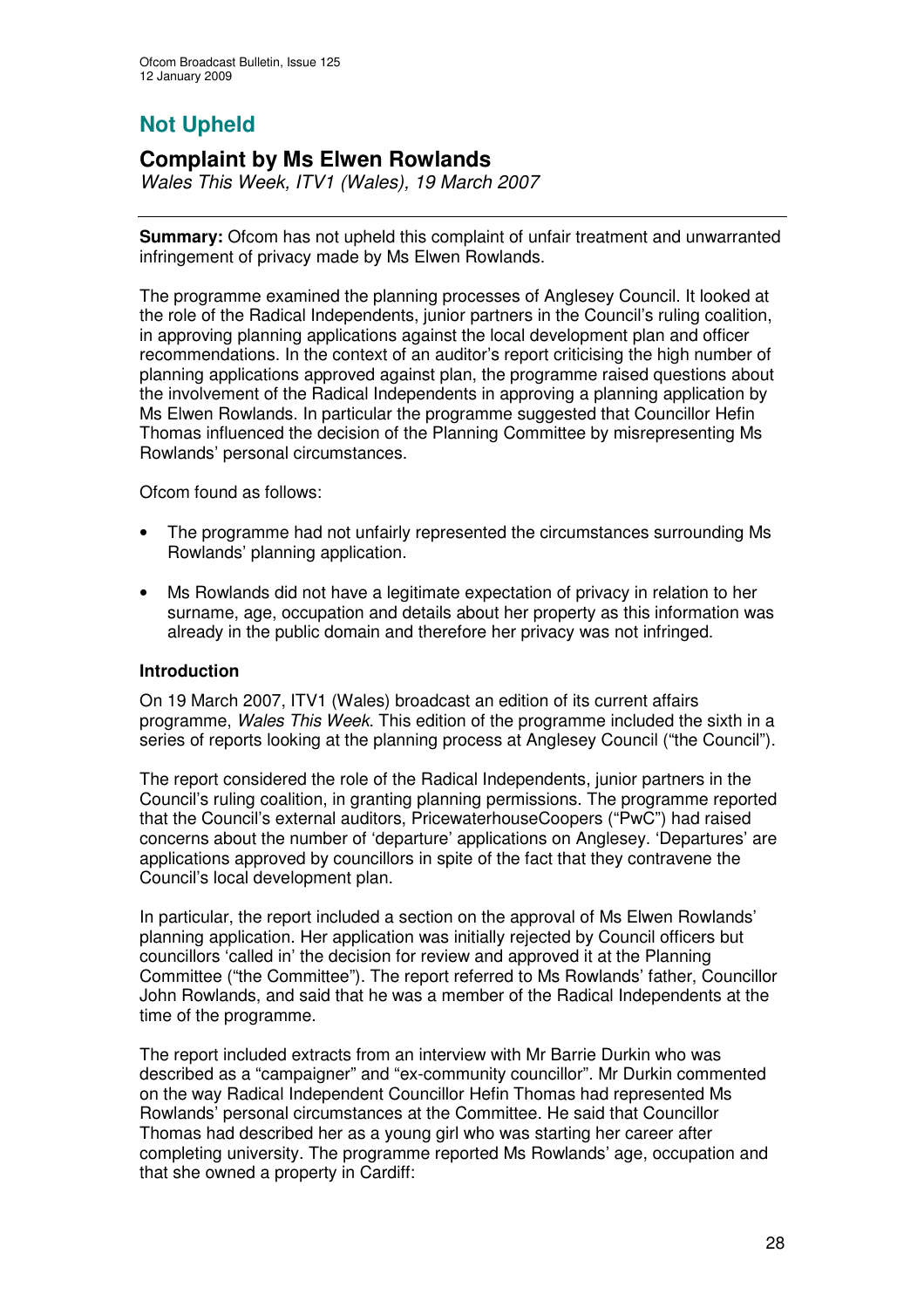#### Presenter "*We've discovered that Councillor Rowlands'daughter is 33 years old and a successful script editor working on TV programmes like Dr Who. She and her husband already own a property in this Cardiff suburb.*"

Councillor Thomas' response to the suggestion that he had acted improperly was included in the programme, as was a short statement from Ms Rowlands that her application was handled in accordance with Council procedures.

Ms Rowlands did not appear in the report nor was she named in it. She was referred to as "*Councillor Rowlands' daughter*". A still image of Ms Rowlands' father with a voiceover which identified him as Councillor John Rowlands, and indicated that he was a member of the Radical Independents group on the Council, was included in the report.

Ms Rowlands complained to Ofcom that she was treated unfairly and that her privacy was unwarrantably infringed in the programme as broadcast.

#### **The Complaint**

#### **Ms Rowlands' case**

- a) In summary, Ms Rowlands complained that she was treated unfairly in the programme as broadcast in that the programme was unfair and misleading because:
	- i) It incorrectly implied that Ms Rowlands was granted planning permission which should have been rejected; that the Committee's decision was unjustly influenced because it was misled about Ms Rowlands' age and background; and, that the permission was granted as a result of collusion on the part of local councillors.
	- ii) It failed to make clear the basis on which Mr Durkin was qualified to make allegations about the grant of planning permission to Ms Rowlands. For example, Ms Rowlands said that the report did not indicate whether he had attended any of the Committee meetings or had had any involvement in the planning approval process.
	- iii) It failed to note pertinent information about the councillors present at, or the conduct of, the two meetings during which Ms Rowlands' planning application was discussed and decided upon. For example, Ms Rowlands said that Councillor Thomas was not a member of the Committee in May 2005 when the application was approved after a 'cooling off' period; 15 people voted at the May 2005 Committee when the application was approved of which only two were Radical Independents; and that councillors other the Radical Independents were involved in approving departure applications.
	- iv) The programme's producer ignored a letter from Ms Rowlands' solicitor setting out the correct position with regard to the issue of the planning permission granted to Ms Rowlands.
- b) In summary, Ms Rowlands complained that her privacy was unwarrantably infringed in the programme as broadcast in that:

Private information about Ms Rowlands (her surname, age, employment and details about her property) was revealed in the programme without her consent.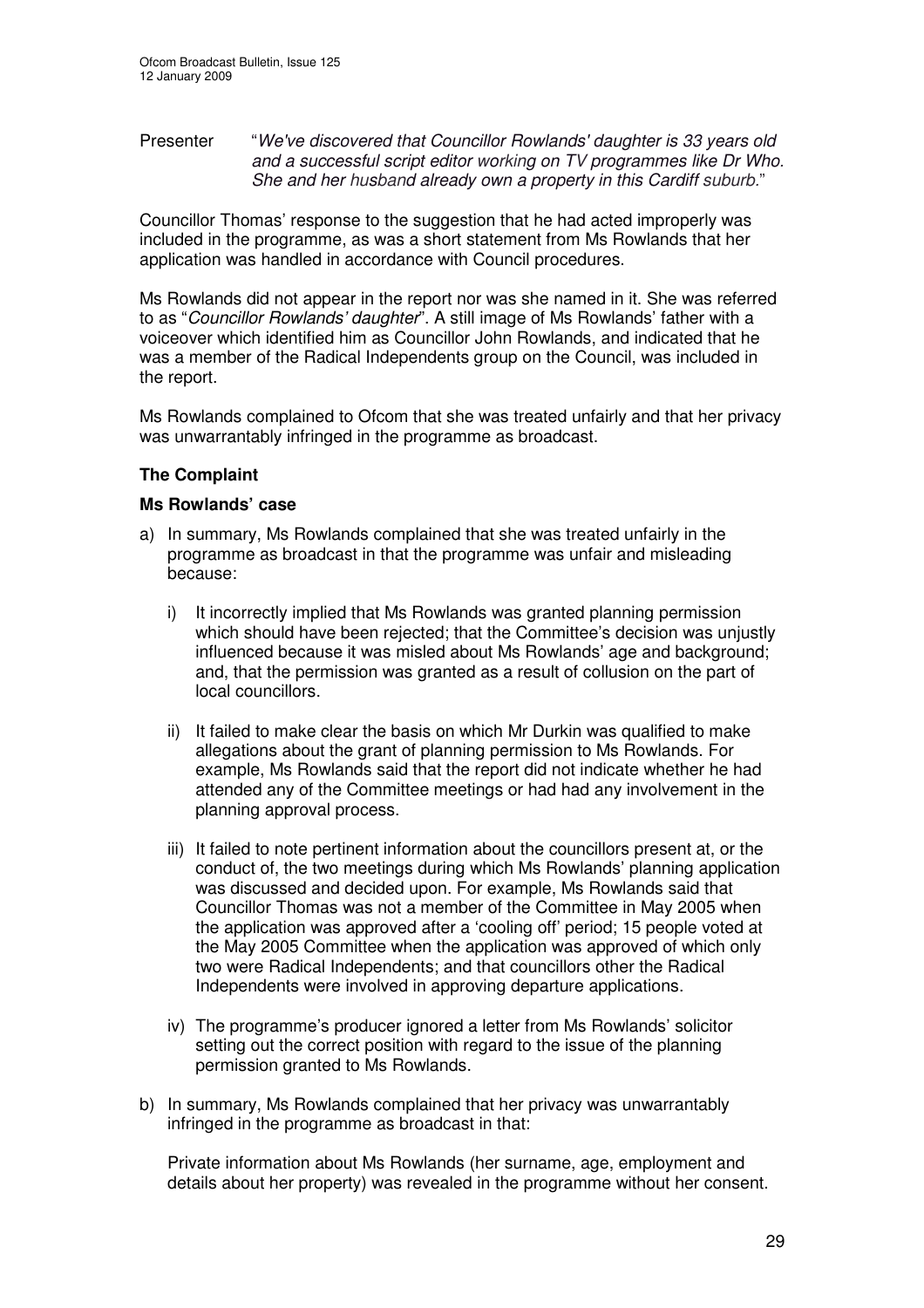Ms Rowlands stated that the inclusion of this private information resulted in her being identifiable.

#### **ITV's case**

By way of background, ITV said that this edition of *Wales This Week* was one programme in a series of reports on the controversy surrounding planning processes in Wales. The programmes focused in particular on the involvement of the Radical Independents, junior partners in the Council's ruling coalition, in planning decisions on Anglesey. ITV said that a critical report on the number of departure applications on Anglesey was published three months before the broadcast of the programme by the Council's external auditors, PwC. The broadcaster highlighted that the report stipulated that councillors should not favour individual or local interests over the interests of the wider community and should avoid any situation where they might appear to have done so. It also highlighted that the report stated that planning decisions should be made on the basis of material considerations and made clear that councillors should not predetermine planning decisions, be influenced by political considerations or appear to favour individuals or groups. The high number of departures reduced transparency and called the fairness of the Council into question.

In summary ITV responded to Ms Rowlands' complaint as follows:

ITV responded to the complaint of unfairness as follows:

a) ITV denied that the programme incorrectly implied that Ms Rowlands was granted planning permission which should have been rejected. It argued that the Council's Code of Conduct made it clear that Councillors should avoid situations which gave the perception that they or their family or friends had received an advantage that other council tax payers might not enjoy. ITV indicated that Ms Rowlands' application would have been rejected by the planning officers, because it went against the Council's own policy. It argued that the intervention and persistent advocacy of Councillor Thomas and other Radical Independents was crucial to the approval of the application.

ITV also denied that the programme unfairly suggested that the Committee was misled about Ms Rowlands' age and background. It said that the minutes of the 6 April 2005 meeting, when the decision on this departure application was made, recorded that when Councillor Thomas spoke in favour of granting Ms Rowlands' application he said:

"… this was a local young lady whose family home was within 40 yards of the site. On completion of her studies, and embarking on her career, she wished to return to the area with her husband".

The broadcaster argued that it was not unreasonable for Mr Durkin to have made a comment in the programme to the effect that he had not understood this description to mean that the applicant was a 33 year old successful career woman. It was legitimate that he would interpret the comment to mean that she was a young adult just embarking on her career after completing her education who wanted to live near her parents.

ITV also said that to ensure fairness the programme makers had put this matter to Councillor Thomas, whose response was included in the programme. The broadcaster stated that the programme makers wrote to Councillor John Arthur Jones, leader of the Radical Independents, setting out the information that would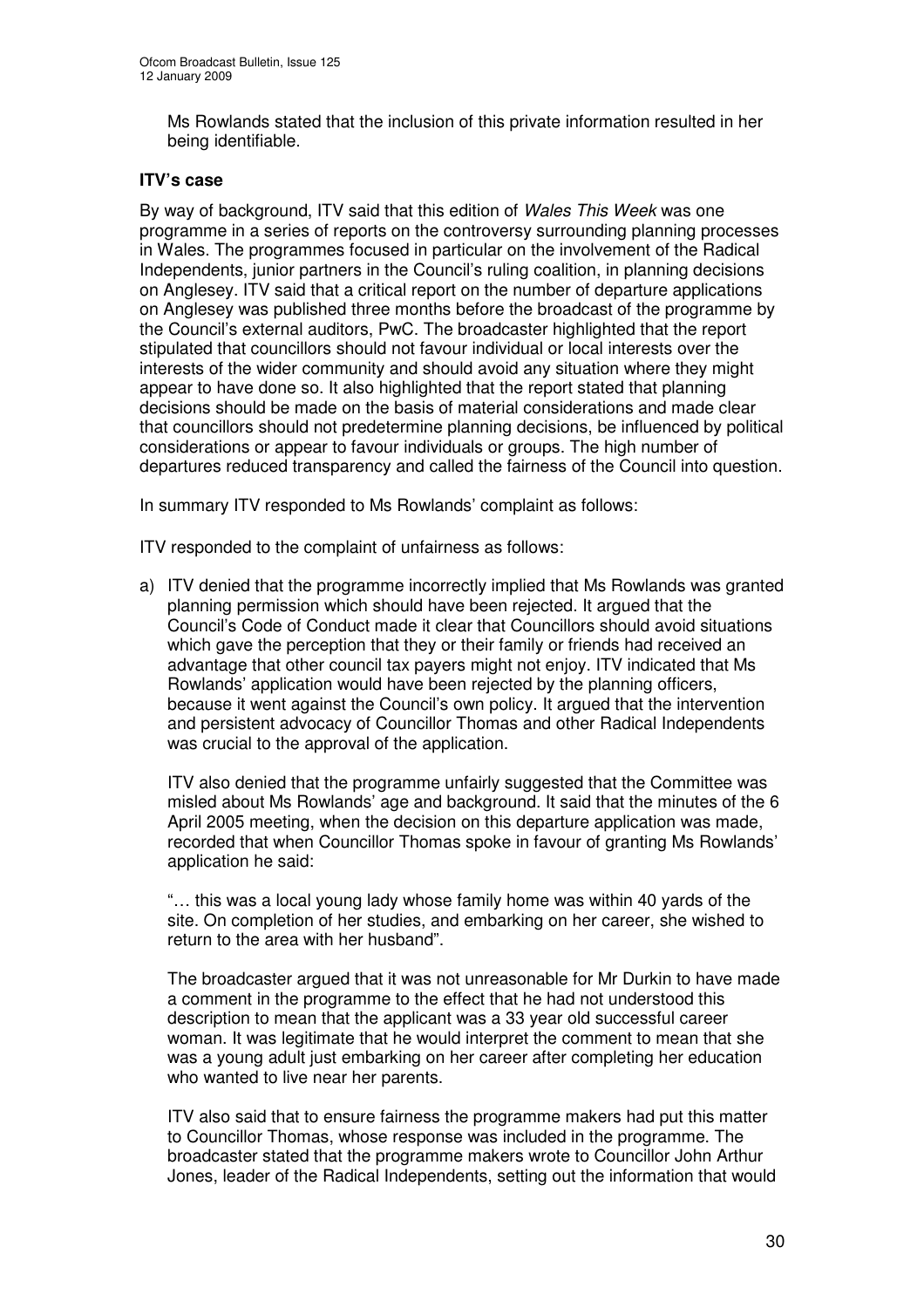appear in the programme before it was broadcast. The letter was also copied to Ms Rowlands' father, but he did not respond.

ITV said that Mr Durkin was qualified to comment on the subject of planning on Anglesey. The broadcaster said that he was a council tax payer and former community councillor who had established himself as a well-known campaigner about planning issues in the area and that he had seen the auditor's report on departure applications. ITV argued that there was no unfairness in the fact that Mr Durkin contributed to the programme.

ITV responded to the complaint that the programme failed to note pertinent information about the councillors at the two meetings during which Ms Rowlands' planning application was discussed and decided upon. ITV indicated that the programme did not say that Councillor Thomas was a member of the Committee when Ms Rowlands' application was being voted on for the second time after the cooling off period. The broadcaster said that the programme had correctly reported that Councillor Thomas brought the application to the first Committee meeting and that he spoke strongly in its support, as did the other two Radical Independents at the meeting.

ITV said that since the application was passed by a majority vote of only eight to seven it appeared that the votes of these three Radical Independents were pivotal. ITV added that the programme had made it clear that Councillor Rowlands had declared an interest in the application. The broadcaster also said that it was incorrect to suggest that the programme stated that the Radical Independents were the only party responsible for granting departure applications. It observed that it had described the party as the "*junior partners in the Island's ruling coalition*" and stated that the party had *been* "*responsible for a fifth of all departure applications*". ITV argued that data provided by the Council, showed that the four people who became members of the Radical Independents had called in 16% of the departure applications between June 2004 and June 2006 and that 22% of the applications they called in were granted.

ITV said that it was not clear what information from the letter sent to it by Ms Rowlands' solicitor prior to the broadcast that should have been included in the programme. Furthermore ITV said that it did not accept Ms Rowlands' account of the telephone conversation she had had with the programme's producer as set out in her solicitor's letter.

b) In summary the broadcaster responded to Ms Rowlands' complaint that her privacy was unwarrantably infringed in the programme as broadcast as follows:

ITV asserted that there was no infringement of privacy. The broadcaster argued that the personal details reported in the programme, namely Ms Rowlands' name, details about her property and the fact that her parents were Councillor and Mrs Rowlands, were already in the public domain in connection with the departure application. ITV said that all details broadcast were essential to the report. The broadcaster further stated that if there had been any infringement of privacy, this would have been warranted, as the subject matter was in the public interest.

#### **Ms Rowlands' comments in response to ITV's statement**

Ms Rowlands said in response to ITV's comments on the background of the programme that the matter was of limited interest outside Anglesey and was not a matter of controversy as the broadcaster asserted. As evidence, she said that the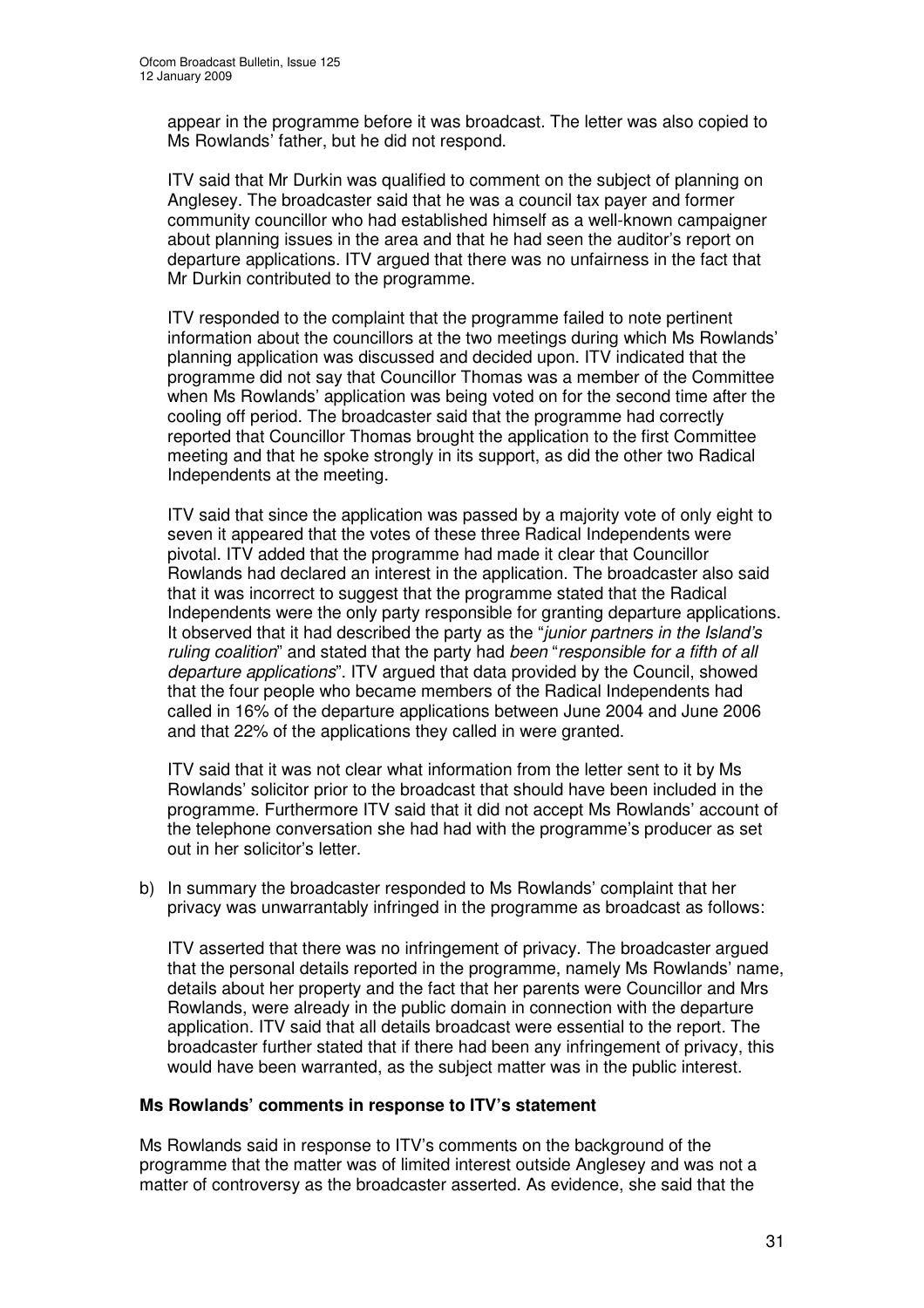issue was not covered by other major Welsh media outlets. She suggested that the issue should be addressed in the context of the high rate of departure decisions across rural Wales rather than in isolation.

Ms Rowlands then responded to ITV's statement on her complaint.

In relation to the fairness complaint Ms Rowlands responded as follows:

a) Ms Rowlands disputed ITV's claim that Mr Durkin's comments were a "reasonable understanding" of what happened at the Committee. She argued that while ITV attempted to excuse Mr Durkin's comments with its claim that his understanding was based on the minutes of the meeting, this explanation did not provide sufficient justification for their inclusion.

Ms Rowlands stated that the audio recording of the Committee meeting and the simultaneous English translation accurately represented her age, education, employment and background. The minutes of the meeting were inaccurate, as they implied that Councillor Thomas suggested she had recently completed education and started work.

Ms Rowlands argued that Mr Durkin's comments indicated that he was familiar with the simultaneous translation on the audio recording. In support of this point she referred to Mr Durkin's reference in the programme to the description of her as a *"young girl"*. She noted that references to her as "merch ifanc" throughout the Committee meeting were translated on the audio recording as both a "lady" and a "girl" but the word "girl" was not used in the minutes. Ms Rowlands said that this term was used in everyday Welsh by those of an older generation to refer to women up to 30 years old. She pointed out that she was 30 years old at the time of the Committee meeting.

Ms Rowlands argued that if the producer had included Mr Durkin's account of the Committee without previously listening to the audio recording it demonstrated a failure to check material facts. She did not accept that ITV had written to Councillor John Arthur Jones and sent a copy of the letter to her father in advance of the programme as sufficient evidence of thorough fact-checking. If, however, the producer had listened to the recording before making the programme, this should be seen as "a deliberate attempt to deceive the audience." She said that Mr Durkin's comments appeared to have been included to act as evidence that Councillor Thomas had misled the Committee and as a pretext to reveal personal information about her.

Ms Rowlands argued that while Mr Durkin may have been entitled to offer his views as a Council tax payer, more should have been done to appropriately place his comments in context and give balance to the report. Ms Rowlands questioned whether Mr Durkin was present at the Committee and suggested the programme gave the impression that he was.

By omitting information about the nature and tone of Mr Durkin's campaign against the Radical Independents group and the substantial local concern about his actions, Ms Rowlands argued ITV was weakening its own credibility by championing Mr Durkin and allying itself to his "malicious" campaign.

Ms Rowlands also indicated that members of the Radical Independents had refused to take part in recorded interviews for the programme for fear of their views being misrepresented.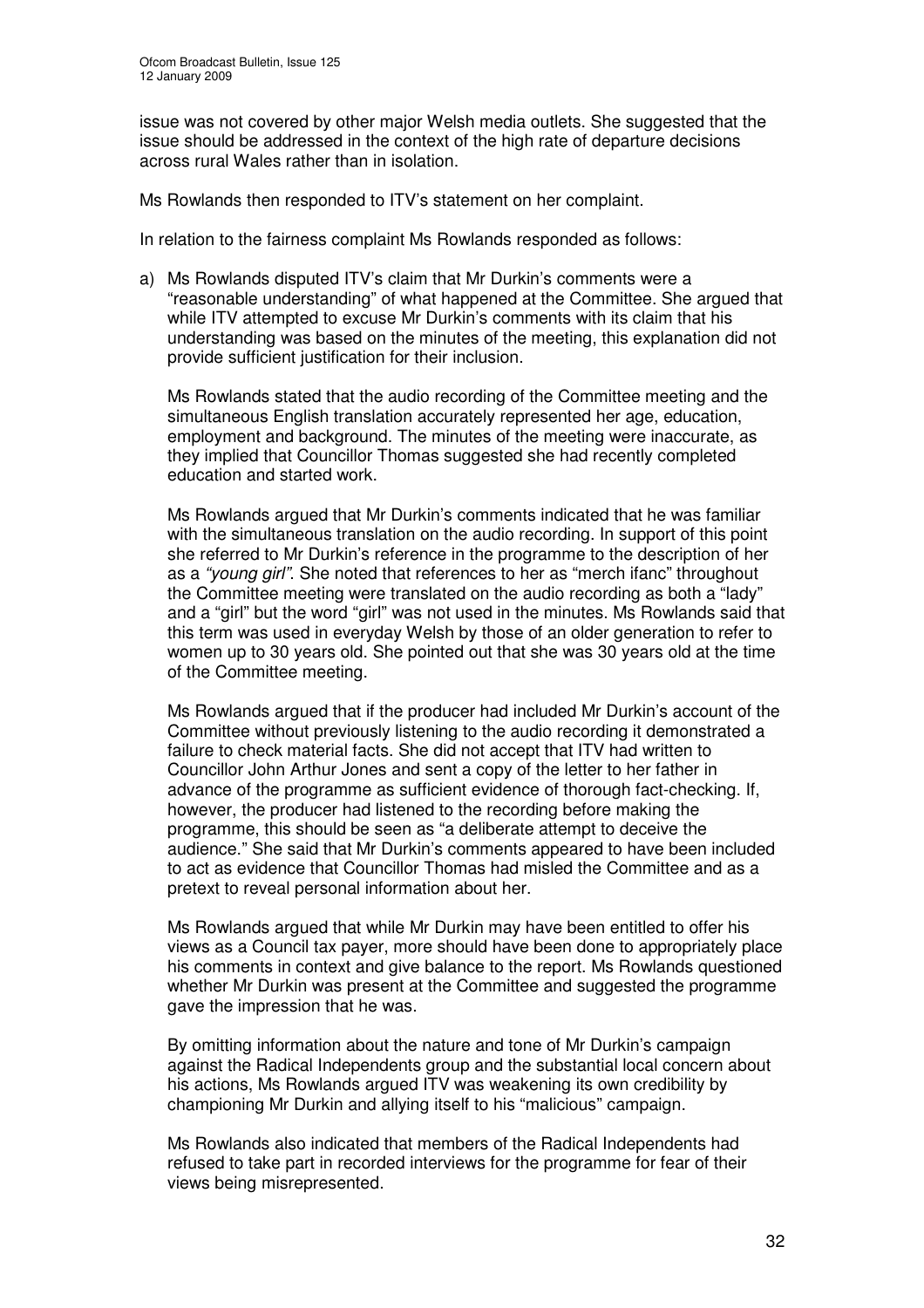Ms Rowlands maintained that the programme failed to explain to its viewers that the planning decision was reached after full discussion and two votes by the Committee. She stated that ITV's response did not explain: how the programme could logically present the three Radical Independent Councillors as solely responsible for the decision made by a committee of 15; why the fact that councillors from other parties also spoke in support of the application was not reported; and why the programme did not include the valid arguments in favour of the permission.

Ms Rowlands argued that the exclusive focus on the Radical Independent councillors unfairly implied disproportionate responsibility for the areas of concern detailed in the auditor's report on departure planning. She stated that ITV's assertion that the programme focused on the Radical Independent Councillors "in particular" was incorrect as they were the exclusive focus of the report.

Ms Rowlands asserted that there was no evidence that the auditor's criticisms referred exclusively to the Radical Independents. She argued that the controversy around the Radical Independents was due entirely to the programme's coverage and Mr Durkin's campaign. Ms Rowlands noted that the Ombudsman, the Council's Executive, the majority of local residents and other councillors (except Councillor Rogers who supported Mr Durkin) did not support the view that the Radical Independents were at fault.

Ms Rowlands said that the voting figures quoted in her complaint referred to the period from January to October 2006, in line with the auditor's report. ITV's response referred to the figures for the period from June 2004 – June 2006 and indicated that the Radical Independents were responsible for 16% of the departure applications over this time. Ms Rowlands argued this did not demonstrate that they were responsible for a fifth of all departure applications as reported in the programme. She further stated that individual councillors could not be criticised for the success rate of their applications since this only demonstrated the acceptability of their applications to the cross-party committee.

Ms Rowlands asserted that following the letter from Ms Rowland's solicitor to the producer of 9 March 2007, the producer should have checked the facts about her education and represented them accurately in the programme. He should have also made clear that the planning application was made and granted without any malpractice or nepotism.

b) In summary Ms Rowlands responded to ITV's statement on her privacy complaint as follows:

Ms Rowlands argued that Mr Durkin's account of the Committee was used as a pretext to expose personal details about her. As Mr Durkin's account was incorrect there was no justification for the infringement of privacy. In particular, Ms Rowlands questioned why ITV felt it was warranted to broadcast that she formerly worked on the TV drama series, *Doctor Who*.

#### **ITV's second statement in response to the complaint**

ITV maintained that the public interest in departure applications in Anglesey following the auditor's report justified highlighting both the circumstances around Ms Rowlands' successful application and the fact that she enjoyed the benefit of being strongly supported by her father's fellow party members. The programme did not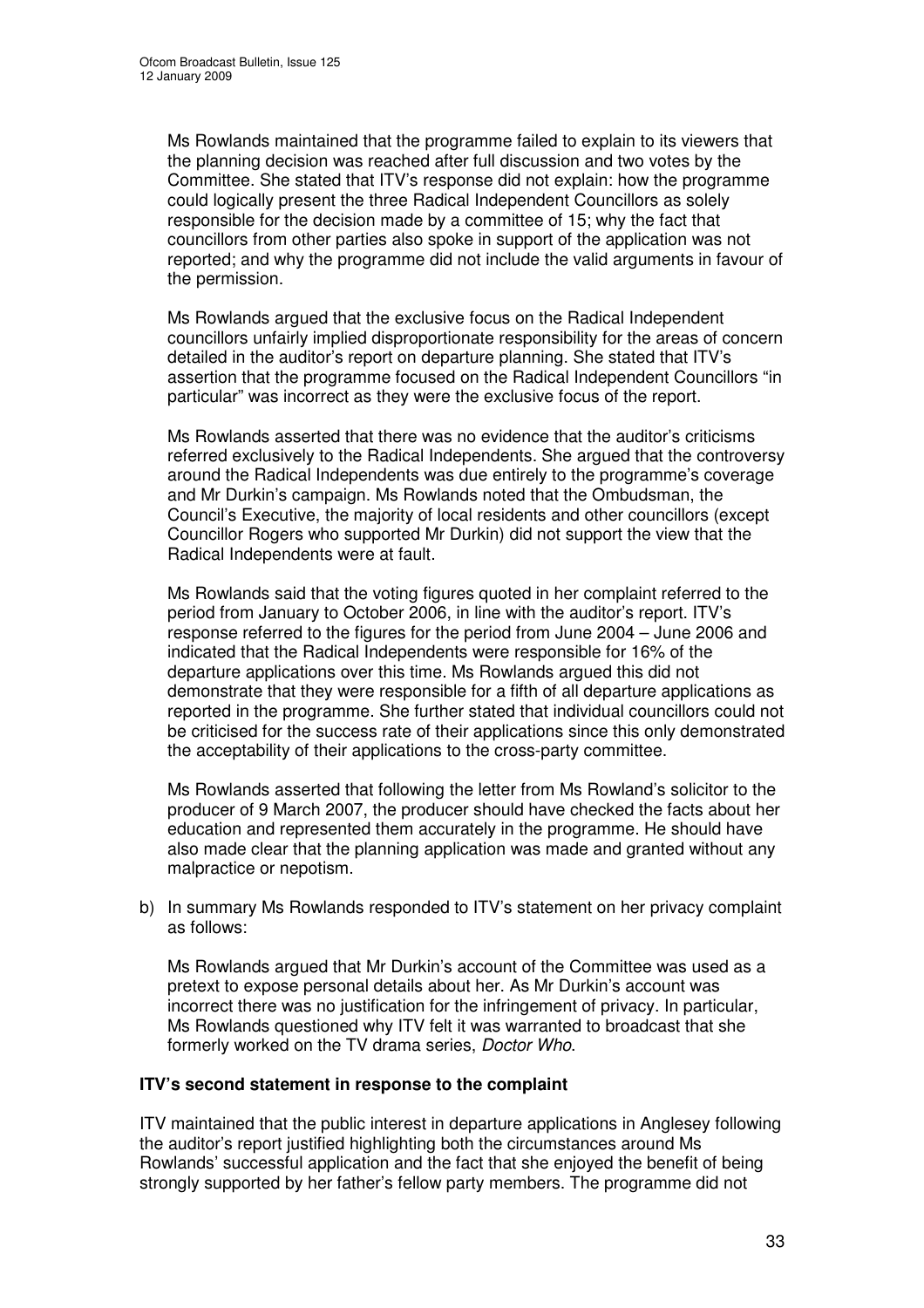imply that the application should have been rejected. The Council's subsequent change of planning policy and the Ombudsman's thorough consideration of the complaint against Councillor Thomas proved that this was a matter that warranted serious investigation.

In summary ITV responded to Ms Rowlands' comments on its statement in response to the fairness complaint as follows:

a) ITV argued that the inclusion of comments from Councillor Thomas about the way he described Ms Rowlands at the Committee and her own statement that planning processes were properly observed meant that the views of all those concerned were properly reflected in the programme. The broadcaster also asserted that it was legitimate for the programme-makers to rely on the summary of events as recorded in the minutes. ITV said that the fact that what happened at the meeting was under dispute was made clear in the programme.

ITV made reference to other comments reported to have been made by Councillor Thomas at the meeting, notably "We're talking about being able to buy an affordable house for their own, first time house, on land that is theirs". The broadcaster argued this was evidence that it was not simply the use of the Welsh term "young girl" in reference to Ms Rowlands that may have given the Committee the impression that she was just starting out.

ITV maintained that Mr Durkin was entitled to comment on the Committee's decision as he had knowledge of the subject and was a Council tax payer.

ITV maintained that the reasons for highlighting the activities of the Radical Independents had been made clear in its first statement.

ITV stated that it had nothing further to add under this head of the complaint.

b) In summary ITV responded to the complainant's comments on its statement in response to the privacy complaint as follows:

ITV said that the reference to *Doctor Who* was made "to demonstrate that the complainant's career was established and successful".

#### **Decision**

Ofcom's statutory duties include the application, in the case of all television and radio services, of standards which provide adequate protection to members of the public and all other persons from unfair treatment and unwarranted infringement of privacy in, or in the making of, programmes included in such services.

In carrying out its duties, Ofcom has regard to the need to secure that the application of these standards is in the manner that best guarantees an appropriate level of freedom of expression. Ofcom is also obliged to have regard, in all cases, to the principles under which regulatory activities should be transparent, accountable, proportionate and consistent and targeted only at cases in which action is needed.

Ms Rowlands' complaint was considered by Ofcom's Executive Fairness Group ("the Group"). In reaching its decision, the Group carefully considered all the relevant material provided by both parties. This included: a recording of the programme as broadcast, a copy of the programme transcript and both parties' submissions.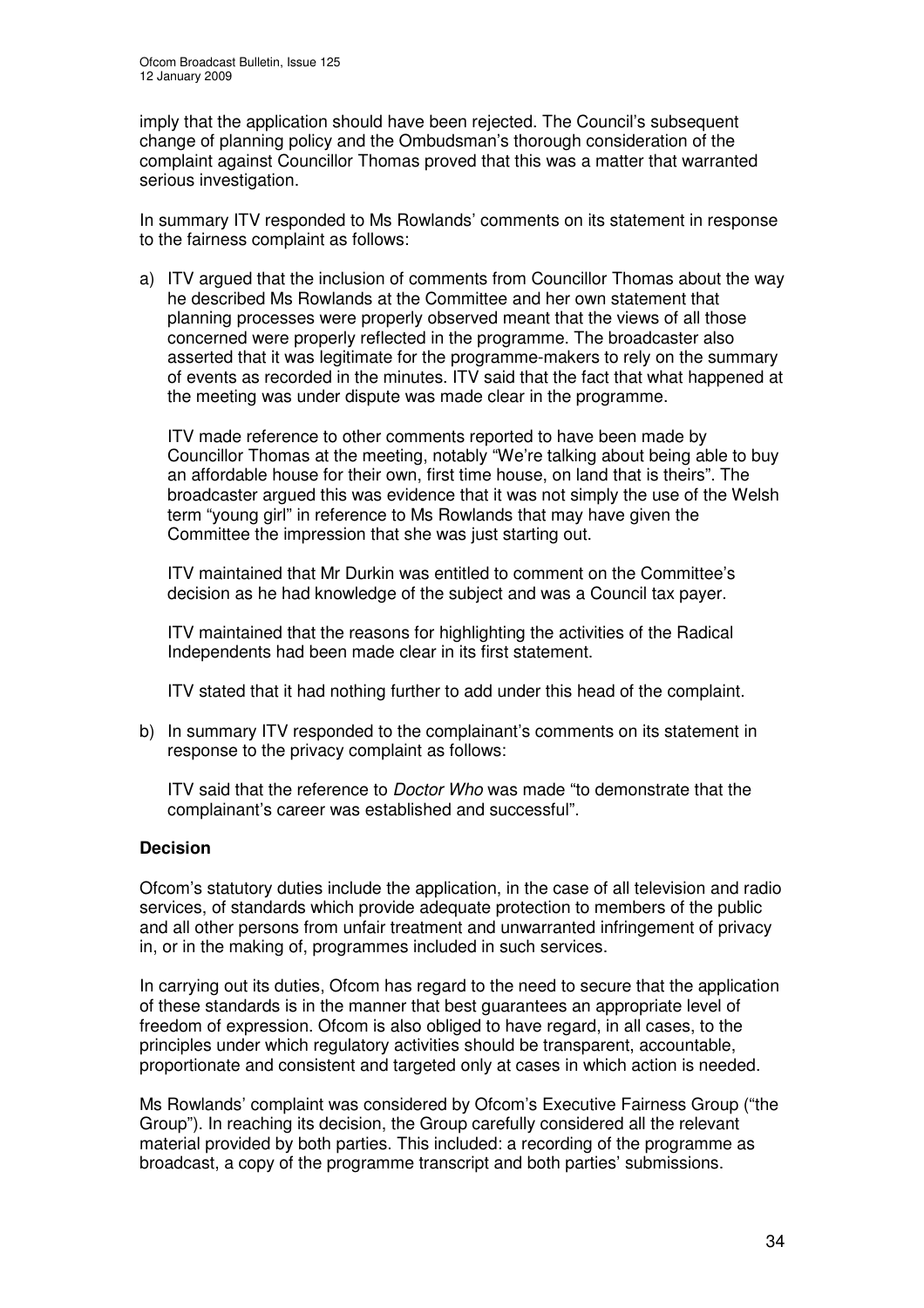a) In considering the complaint of unfairness, Ofcom looked at the individual subheads of the complaint in turn.

Ofcom had particular regard to whether the programme makers' actions ensured that the programme as broadcast avoided unjust or unfair treatment of individuals, as set out in Rule 7.1 of the Ofcom Broadcasting Code ("the Code"), and whether they had taken reasonable care to satisfy itself that material facts had not been presented, disregarded or omitted in a way that was unfair to an individual or organisation (as outlined in Practice 7.9 of the Code).

Ofcom considered the first head of complaint in two stages.

i) Ofcom first considered the complaint that Ms Rowlands was treated unfairly in the programme as broadcast as it incorrectly implied that she was granted planning permission which should have been rejected and that it was the result of collusion between local councillors.

Ofcom noted that the programme raised questions about the conduct of the Radical Independents in relation to Council planning matters. These questions were raised in the context of a critical PwC report on the high number of planning decisions that went against officer recommendations on Anglesey.

The relevant section of the programme focused on the conduct of Councillor Thomas in relation to a separate planning application of his own. The programme then questioned Councillor Thomas' involvement in the approval of Ms Rowlands' planning application. It noted that Ms Rowlands' father had declared an interest in the application but stated that the other Radical Independents had "*strongly supported*" its approval. In particular, the programme looked at how Councillor Thomas had presented Ms Rowlands' personal circumstances to the Committee. It included comments from Councillor Thomas in response to the suggestion that he had acted inappropriately.

Ofcom also noted that the programme included a statement from Ms Rowlands refuting the suggestion that her application was granted as the result of misconduct. The statement was read out and simultaneously shown on screen:

- Presenter "*Councillor Rowlands' daughter gave us a statement. She said her planning permission…*
- Voiceover *…was granted on the basis of a properly submitted and properly considered application. Any suggestion otherwise is incorrect."*

Ofcom considered that, in light of the concerns about planning processes on Anglesey highlighted in the PwC report, the programme addressed legitimate questions about the approval of Ms Rowlands' application and Councillor Thomas' involvement in the decision. The programme's inclusion of Mr Durkin's criticism of Councillor Thomas was balanced by Councillor Thomas' response to the allegation that he had acted inappropriately and Ms Rowlands' statement that her application was properly granted. Ofcom found that this did not result in unfairness to Ms Rowlands as the programme included different points of view on a point of contention.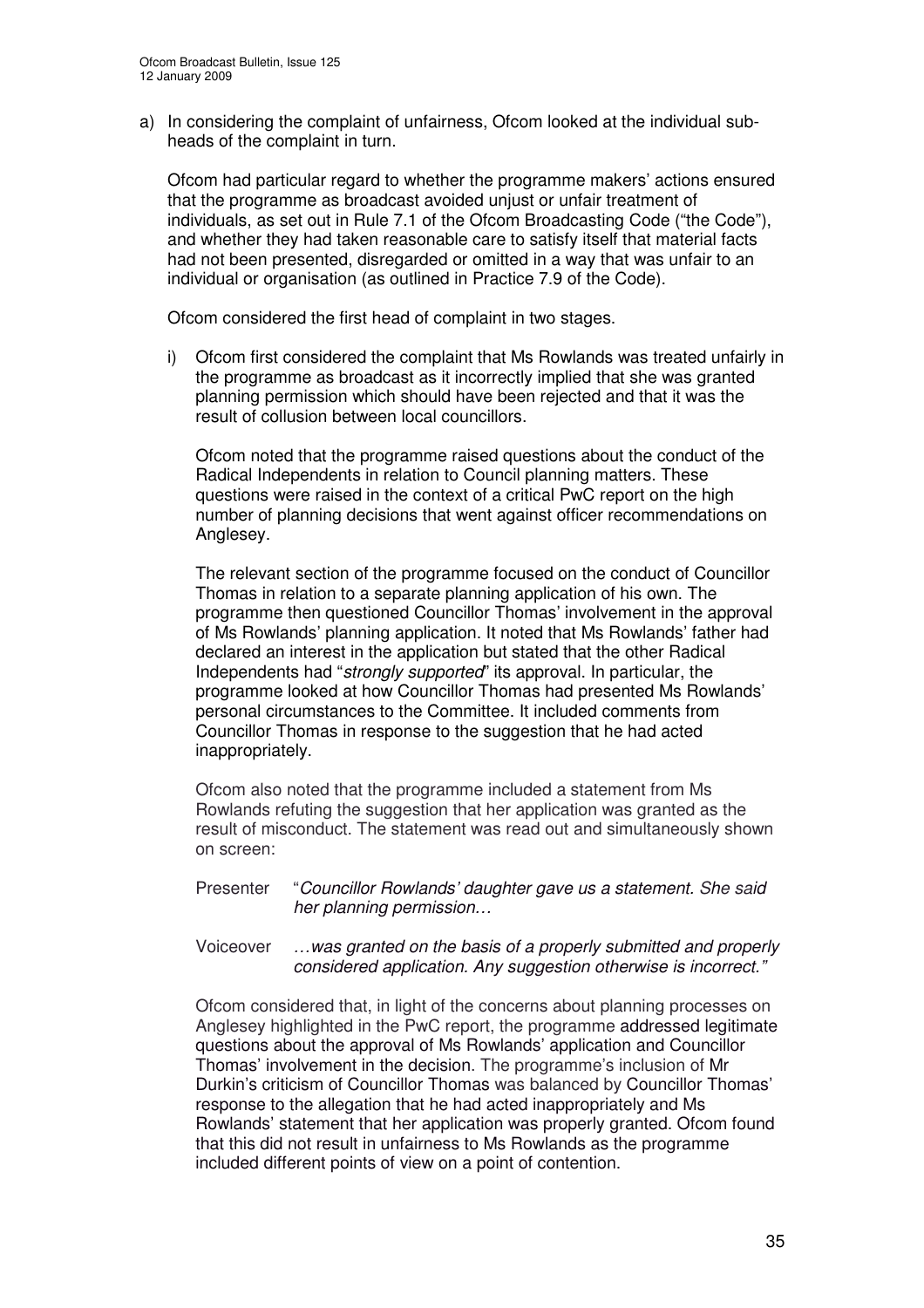Ofcom then considered the complaint that the programme incorrectly implied that the Committee's decision was unjustly influenced because it was misled about Ms Rowlands' age and background.

Ofcom noted that the following excerpt from an interview with Mr Durkin was included:

*"This was an application for a young lady, a young girl in fact he said who was leaving college and about to take up employment which she could do from home and she wanted to come back to the island to live close by to where her parents live. "*

The presenter then stated:

*"We've discovered that Councillor Rowlands'daughter is 33 years old and a successful script editor working on TV programmes like Dr Who. She and her husband already own a property in this Cardiff suburb."*

Ofcom considered that the programme implied that Councillor Thomas had misrepresented Ms Rowlands' age and background to the Committee and noted that this was a significant allegation to which Councillor Thomas was given an opportunity to respond and the programme included the following comments:

| Presenter          | "We wrote to Hefin Thomas about his support for this<br>application but he didn't answer our letter. We caught up with<br>him last week in Llangefni. |
|--------------------|-------------------------------------------------------------------------------------------------------------------------------------------------------|
| <b>Cllr Thomas</b> | I said that she'd done her studies, she's started a career and<br>she wanted to work from home. Get your facts right.                                 |
| Presenter          | You think you've done nothing wrong then?                                                                                                             |
| <b>Cllr Thomas</b> | Nothing wrong at all.                                                                                                                                 |
| Presenter          | What's your reaction to the PWC report that says that<br>departures are virtually a scandal on Anglesey? What's your<br>response to that?             |
| <b>Cllr Thomas</b> | Have a look at the report - it doesn't say that.                                                                                                      |
| Presenter          | So you think you've done nothing wrong at all?                                                                                                        |
| Cllr Thomas        | Nothing at all."                                                                                                                                      |

As noted above, the programme also included Ms Rowlands' statement which asserted that her planning permission was properly granted.

Ofcom considered that the programme's suggestion that Councillor Thomas had misled the Committee was balanced by Councillor Thomas' response and Ms Rowlands' own statement that her planning application was properly granted and therefore, did not result in unfairness to Ms Rowlands.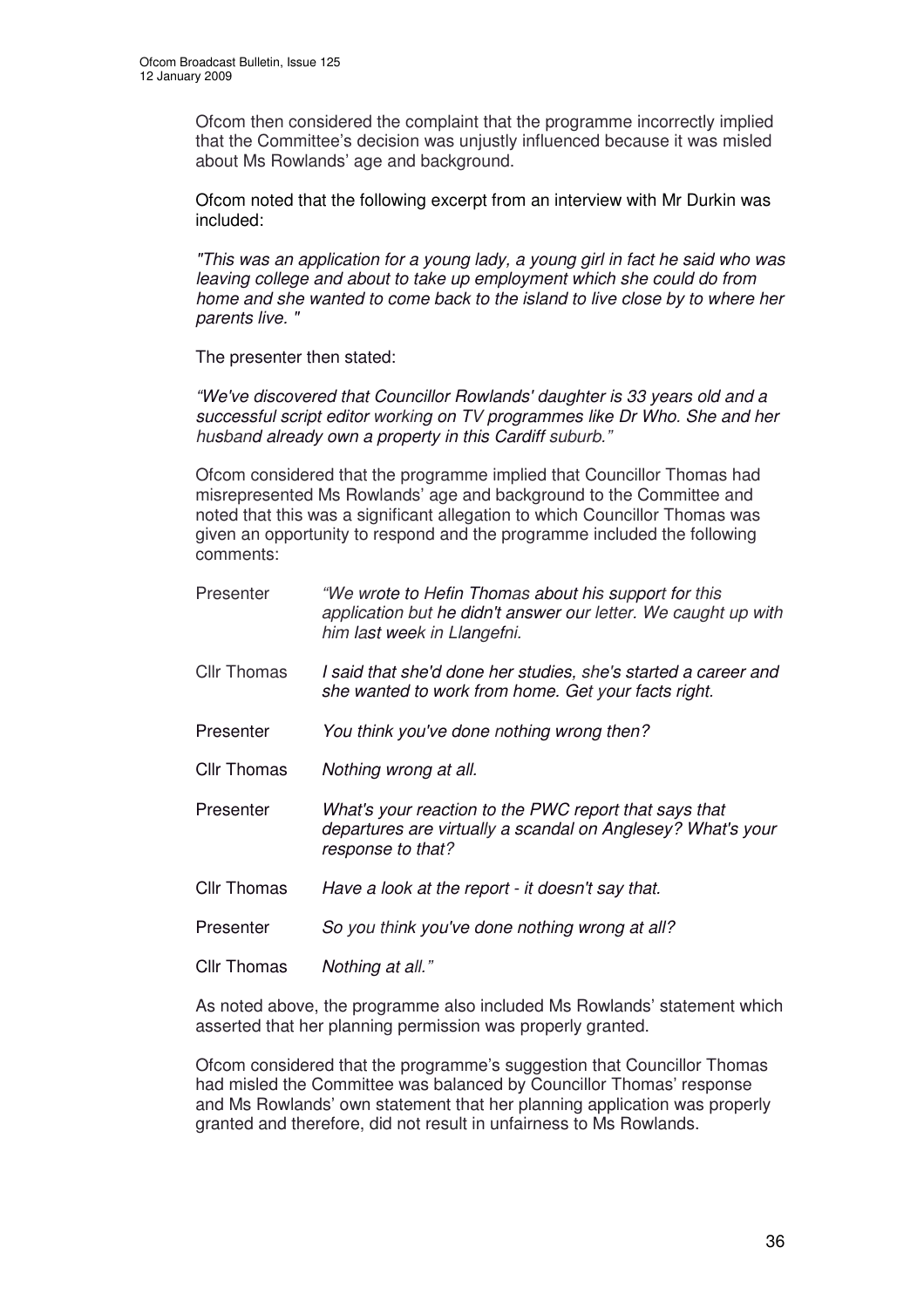ii) Ofcom next considered Ms Rowlands' complaint that the programme was unfair to her as it did not make clear the basis on which Mr Durkin was qualified to make allegations about the way her application was approved.

Ofcom noted that Mr Durkin was described in the programme as a *"campaigner"* and was labelled on screen as an *"ex Community Councillor"*. As outlined above at (i), Mr Durkin's view that Councillor Thomas misrepresented Ms Rowlands at the Committee as a young girl just starting out on her career, was shown alongside Councillor Thomas' denial that he had acted improperly and Ms Rowlands' statement about her application.

Ofcom noted that the selection and presentation of material is a matter of editorial discretion as long as it does not result in unfairness. Ofcom found that the programme makers presented a range of views about the application and the inclusion of Mr Durkin's contribution was balanced by those from Councillor Thomas and Ms Rowlands and therefore did not result in unfairness to Ms Rowlands.

iii) Ofcom next considered Ms Rowlands' complaint that the programme was unfair to her as it did not note key information about the Committee meetings at which the planning permission was granted and that it did not make clear that parties other than the Radical Independents were also involved in departure planning on Anglesey.

Ofcom noted that the programme reported that there was controversy around the involvement of the Radical Independents in the approval of Ms Rowlands' planning application. It also noted that the programme stated that the Radical Independents were *"responsible for a fifth of all the departure applications"* on Anglesey. Ofcom therefore considered that the programme did not suggest that the Radical Independents were the only councillors involved in granting departure applications.

Ofcom noted that the programme did not state that Councillor Thomas was not a member of the Committee when the application was finally approved after a 'cooling off' period in May 2005. It also noted that the programme did not say that only two Radical Independents voted when the application was granted at this meeting by a unanimous vote.

However, Ofcom noted that the selection and presentation of material is a matter of editorial discretion as long as it does not result in unfairness. The programme makers chose to focus on Councillor Thomas' conduct at the April 2005 Committee when the application was first considered. It was not incumbent on the programme makers to include information about the May 2005 meeting provided no unfairness resulted to Ms Rowlands as a result of the omission. Ofcom noted that the programme included Councillor Thomas' response to the allegations about his conduct at the meeting and Ms Rowland's statement. Ofcom found that, in these circumstances, there was no unfairness to Ms Rowlands in the programme's portrayal of the controversy around the way that her application was approved at the April 2005 meeting

iv) Ofcom then turned to Ms Rowlands' complaint that the programme makers ignored a letter from her solicitor which set out the correct position on the approval of her application.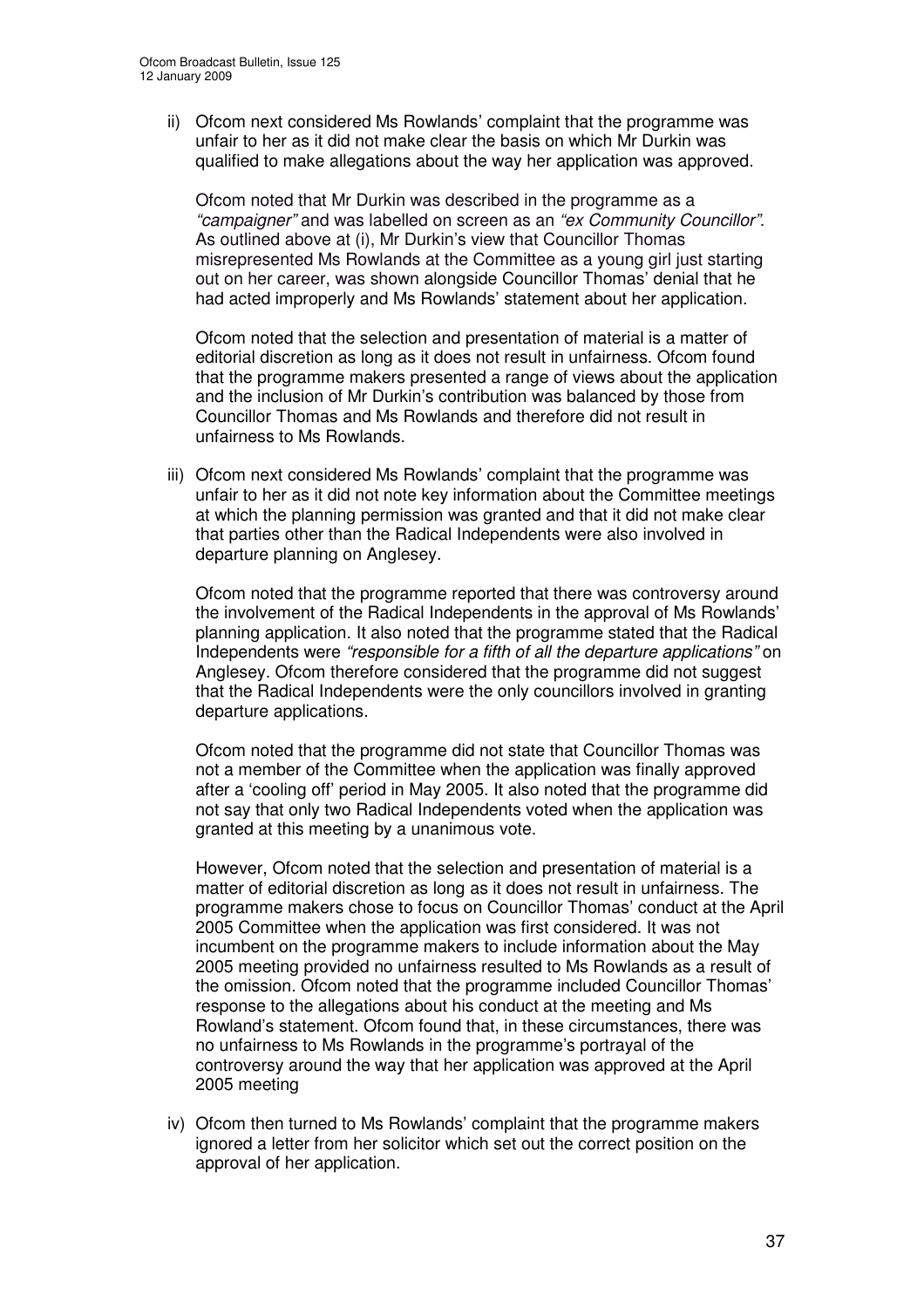Ofcom reviewed the letter from Ms Rowlands' solicitor to the programme producer which was received by fax on 12 March 2007, a week before the programme was broadcast. Ofcom noted that the letter set out that: Ms Rowlands and her mother were considering making complaints about earlier editions of *Wales This Week*; she did not want any of her comments made during a telephone conversation with the producer on 1 March 2007 to be broadcast; her father had declared an interest in the application; and she considered that disclosure of information about her financial arrangements would breach her privacy. A short statement asserting that her planning application was properly granted was enclosed with the letter.

Ofcom considered whether any material facts from the letter were omitted from the programme which were relevant to the issues raised. Ofcom noted that the programme focused on whether Councillor Thomas had acted appropriately in relation to the approval of Ms Rowlands' planning application. Ofcom further noted that part of Ms Rowlands' statement was quoted in the programme and simultaneously shown on screen:

- Presenter "*Councillor Rowlands' daughter gave us a statement. She said her planning permission…*
- Voiceover *…was granted on the basis of a properly submitted and properly considered application. Any suggestion otherwise is incorrect."*

In Ofcom's view, the programme included the substantive part of Ms Rowlands' statement and it also noted, as set out in the letter, that her father declared an interest in the application. Therefore Ofcom found that there was no further information in the letter which was material to the issues raised in the programme that the programme-makers could have been expected to have included and, as a result, there was no unfairness to Ms Rowlands.

b) Ofcom next considered the complaint that Ms Rowlands' privacy was unwarrantably infringed in the programme as broadcast, because it included her surname, age, employment and details about her property.

In Ofcom's view, the line to be drawn between the public's right to information and the citizen's right to privacy can sometimes be a fine one. In considering complaints about the unwarranted infringement of privacy both in relation to the making and the broadcast of the programme, Ofcom must consider two distinct questions: First, has there been an infringement of privacy? Secondly, if so, was it warranted? This is in accordance with Rule 8.1 of Ofcom's Broadcasting Code "the Code" which states that any infringement of privacy in programmes or in connection with obtaining material included in programmes, must be warranted.

Ofcom also considered the complaint with reference to Practice 8.3 which states that when people are caught up in events which are covered by the news they still have a right to privacy in both the making and the broadcast of a programme, unless it is warranted to infringe it. This applies both to the time when these events are taking place and to any later programmes that revisit those events.

In considering this complaint, Ofcom was first required to consider whether Ms Rowlands had a legitimate expectation of privacy in relation to the material that was broadcast.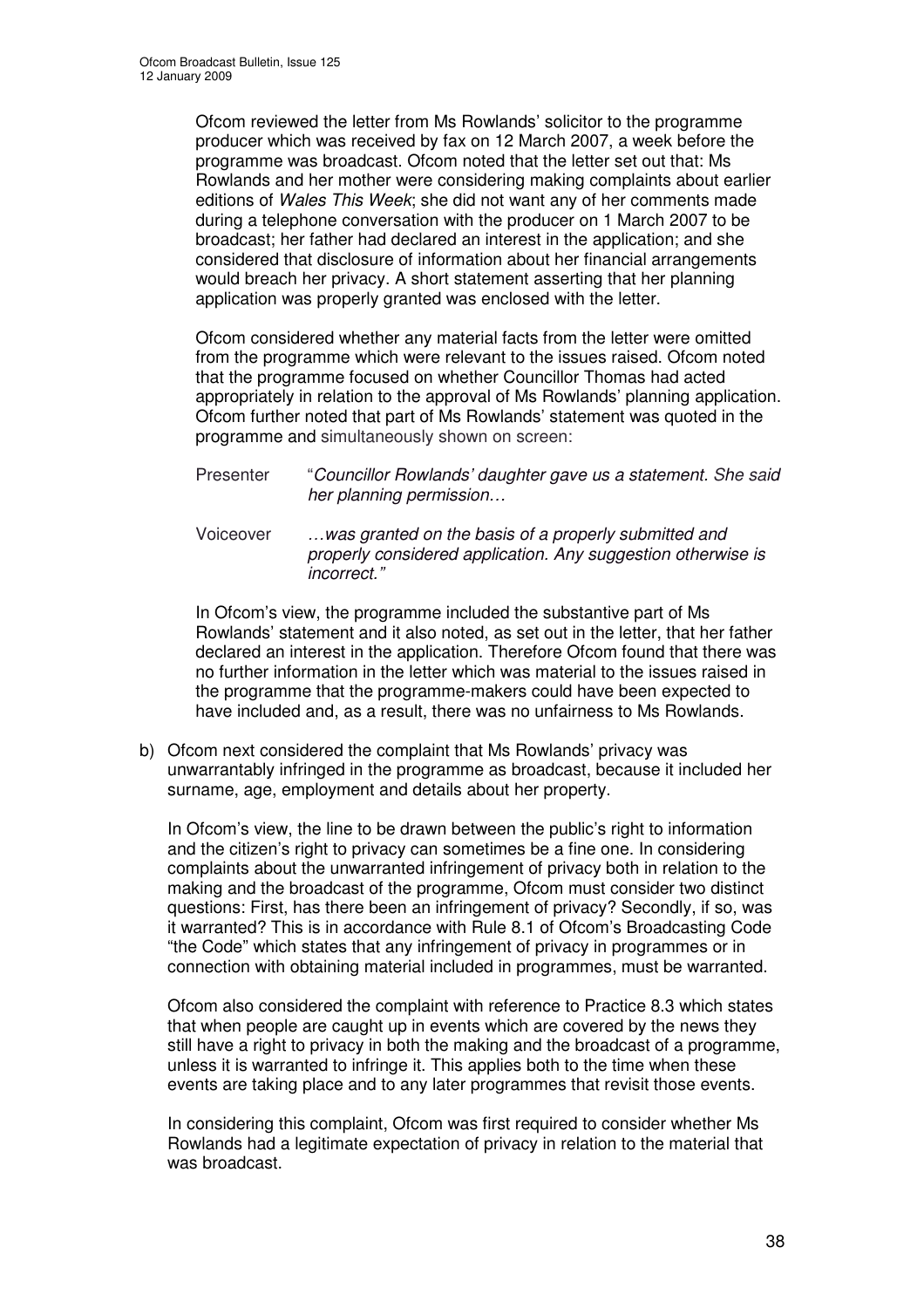As discussed above at a)i), Ofcom noted that the programme included the following statement about Ms Rowlands:

#### Presenter: *"We've discovered that Councillor Rowlands'daughter is 33 years old and a successful script editor working on TV programmes like Dr Who."*

Ofcom considered that this information about Ms Rowlands was already in the public domain: her surname would have been listed in connection with her planning application and as such, was available to the public; a person's age is in the public domain and is frequently and legitimately used by broadcast and print journalists to describe someone; and Ms Rowlands' name and job title would be listed on the credits of the programmes she worked on and available on the internet. For these reasons, Ofcom found that Ms Rowlands did not have a legitimate expectation of privacy in relation to her surname, age and employment details.

Ofcom recognised that there is an expectation that a broadcaster should not disclose the location of a person's home or family unless it is warranted (as outlined in Practice 8.2 of the Code).

In relation to information about her property, Ofcom noted that the programme referred to *"planning permission for a new house"* and showed images of a field on screen. The programme also stated "s*he and her husband already own a property in this Cardiff suburb"* and a still image of a suburban street was shown.

Ofcom noted that it was clear from the programme that Ms Rowlands' plot of land was on Anglesey. However its specific location was not disclosed and, in Ofcom's view, only those already familiar with the plot of land or the information in the public domain in connection with the planning application would have been able to identify it from the footage broadcast in the programme.

Ofcom also noted that the programme stated that Ms Rowlands owned a house in a suburb of Cardiff but that her property was not shown. The programme included a generic shot of a suburban street to illustrate that she already owned a property. It did not show a specific house, house number, house name or street name and no mention of the location of Ms Rowlands' house was made other than that it was in a Cardiff suburb. In Ofcom's view the location of Ms Rowlands' property was not identifiable from the footage as broadcast.

In these circumstances Ofcom considered that the Ms Rowlands did not have a legitimate expectation of privacy with regard to information broadcast about her property.

Having found that Ms Rowlands did not have a legitimate expectation of privacy in relation to her surname, age, employment details and information about her property, Ofcom found that Ms Rowlands privacy was not infringed in the programme as broadcast. It was not therefore necessary for Ofcom to further consider whether any infringement of privacy was warranted.

**Accordingly Ofcom has not upheld Ms Rowlands' complaint of unfair treatment or unwarranted infringement of privacy in either the making or broadcast of the programme.**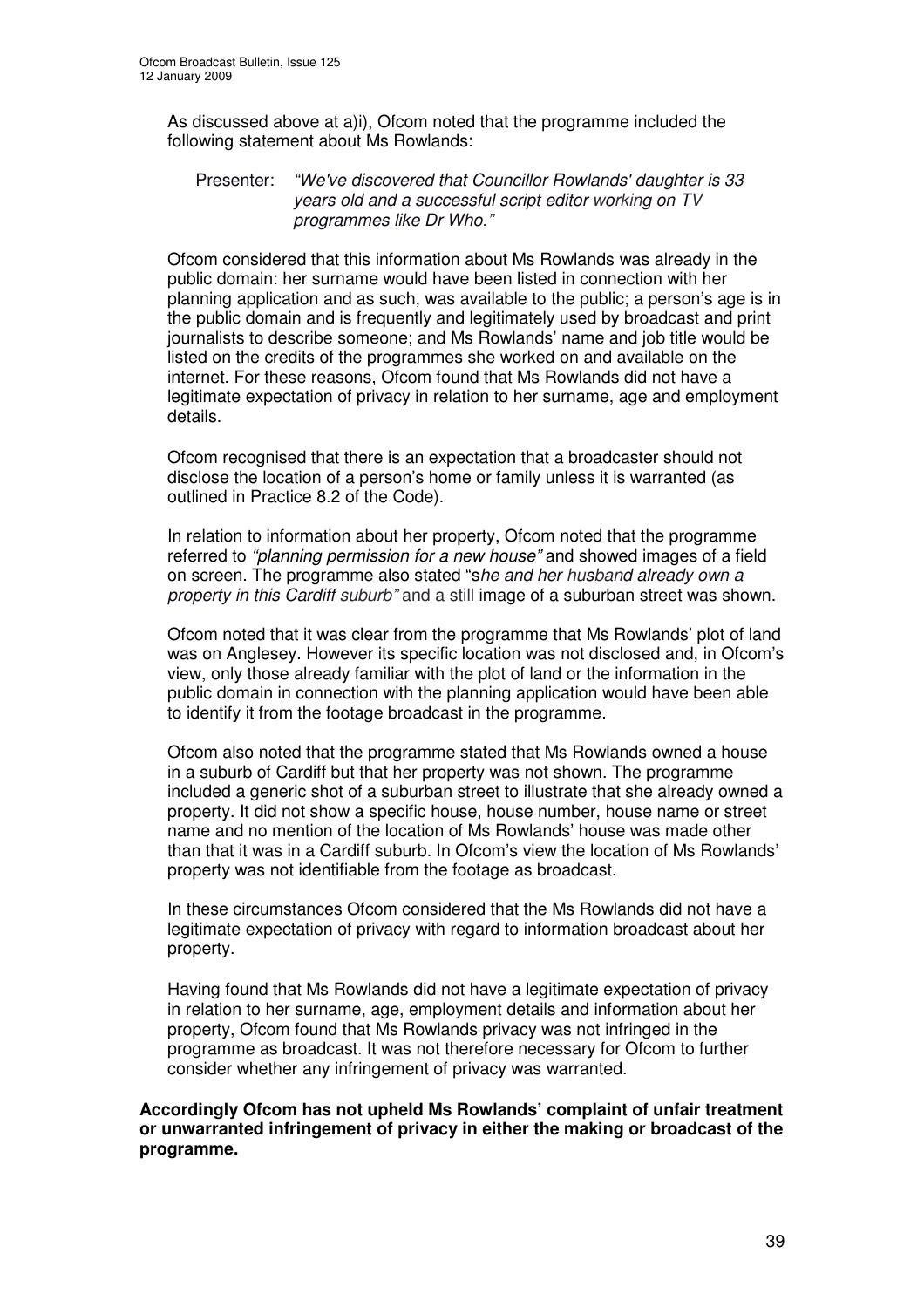## **Not Upheld**

## **Complaint by Mrs Ionwen Rowlands**

*Wales This Week, ITV1 (Wales), 22 January 2007*

**Summary:** Ofcom has not upheld this complaint of unfair treatment and unwarranted infringement of privacy made by Mrs Ionwen Rowlands.

The programme examined the planning processes of Anglesey Council. In particular, it questioned whether councillors were abiding by the Council's Code of Practice when considering applications from friends or family of members of the same political party. It stated that Mrs Ionwen Rowlands had signed a nomination paper for Councillor Hefin Thomas before he became a member of the Radical Independents, the same political group her husband belonged to. Mrs Rowlands' signature was shown on screen. The programme questioned whether Councillor Thomas should have declared this interest when Mrs Rowlands' daughter's planning application came under consideration by the Planning Committee ("the Committee").

Ofcom found as follows:

- The programme had not made any allegations against Mrs Rowlands.
- Mrs Rowlands did not have a legitimate expectation of privacy in relation to the broadcast of her signature on a public document and therefore her privacy was not infringed.

#### **Introduction**

On 22 January 2007, ITV1 (Wales) broadcast an edition of its current affairs programme, *Wales This Week*. This edition of the programme included the fifth in a series of reports looking at the planning process at Anglesey Council ("the Council").

The programme looked at whether councillors were abiding by the Council's code of practice when considering planning applications from friends or the family members of other councillors. This issue was examined in the context of a report by the Council's external auditors, PricewaterhouseCoopers (PwC), which stipulated that councillors should not favour individual or local interests over the interests of the wider community and should avoid any situation where they might appear to have done so.

In particular, the programme raised questions about Councillor Hefin Thomas' involvement in the approval of a planning application submitted by the complainant's daughter, Ms Elwen Rowlands. The programme stated that the complainant, Mrs Ionwen Rowlands, had signed Councillor Thomas' nomination to the Council and that subsequently he sat on the Committee which granted planning permission for Ms Rowlands' application. The programme included the view of local campaigner, Mr Barrie Durkin, that Councillor Thomas should have declared an interest in the application.

Mrs Rowlands is the wife of Councillor John Rowlands, who was the Chairman of the Council at the time of broadcast. Mrs Rowlands did not appear in the programme but an image of her signature was shown on screen and she was referred to as "Councillor Rowlands' wife".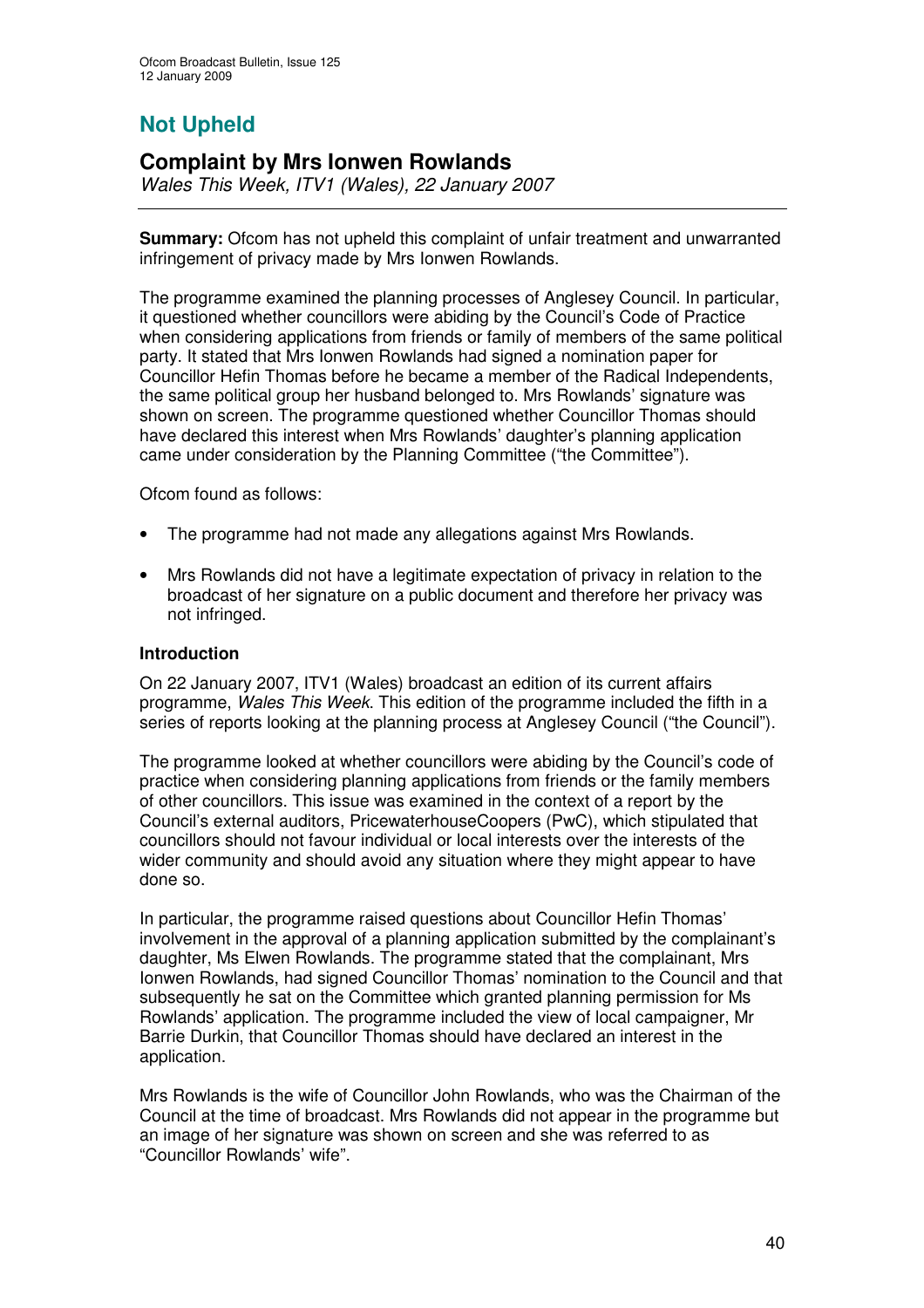Mrs Rowlands complained to Ofcom that she was treated unfairly and that her privacy was unwarrantably infringed in the programme as broadcast.

#### **The Complaint**

#### **Mrs Rowlands' case**

In summary, Mrs Rowlands complained that she was treated unfairly in the programme as broadcast in that:

a) The programme insinuated that because she had nominated Councillor Thomas to the Council she had influenced both his view and that of the other thirteen members of the Committee when it made the decision regarding her daughter's planning application. Mrs Rowlands complained that the programme-makers had been selective in their reporting of the facts in order to further this impression.

In summary, Mrs Rowlands complained that her privacy was unwarrantably infringed in the programme as broadcast in that:

b) In order to illustrate the fact that she had nominated Councillor Hefin Thomas the programme showed her signature on screen.

#### **ITV's case**

By way of background ITV said that the high success rate on Anglesey of applications that, like Ms Rowlands' application, went against the local Development Plan and officers' recommendations, ie "departure applications", was a matter of public concern. ITV said that Anglesey had one of the highest, and increasing, departure rates in Wales.

ITV said that a report in December 2006 by the Council's external auditors, PricewaterhouseCoopers ("PwC"), questioned the impact of the high level of departure applications on the value for money of the Council's planning service. The report stipulated that councillors should not favour individual or local interests over the interests of the wider community and should avoid any situation where they appeared to have done so. PwC recommended that the Monitoring Officer should review the situation during the first six months of 2006 and, if necessary, should consider other options, including changing the constitution to bar departures or referring them to the National Assembly for decision.

ITV explained that *Wales This Week* had been investigating the Radical Independents, which formed during the period in which Ms Rowlands' application was approved, since early 2006. ITV said that Councillor Rowlands joined in April 2005, alongside Councillor Thomas, Councillor John Arthur Jones and Councillor David Lewis-Roberts. ITV said that the group was responsible for a considerable number of successful departure applications and that all four members had been involved in controversial planning matters. Their involvement in the approval of Ms Rowlands' application had been covered in three editions of *Wales This Week.*

With regard to Ms Rowlands' planning application, ITV said that Councillor Rowlands transferred the land in question, which lies within an Area of Outstanding Natural Beauty, to his daughter in November 2004. ITV said that obtaining planning permission for new properties within such areas was often difficult as local authorities are required to conserve and enhance these areas through countryside management and planning controls.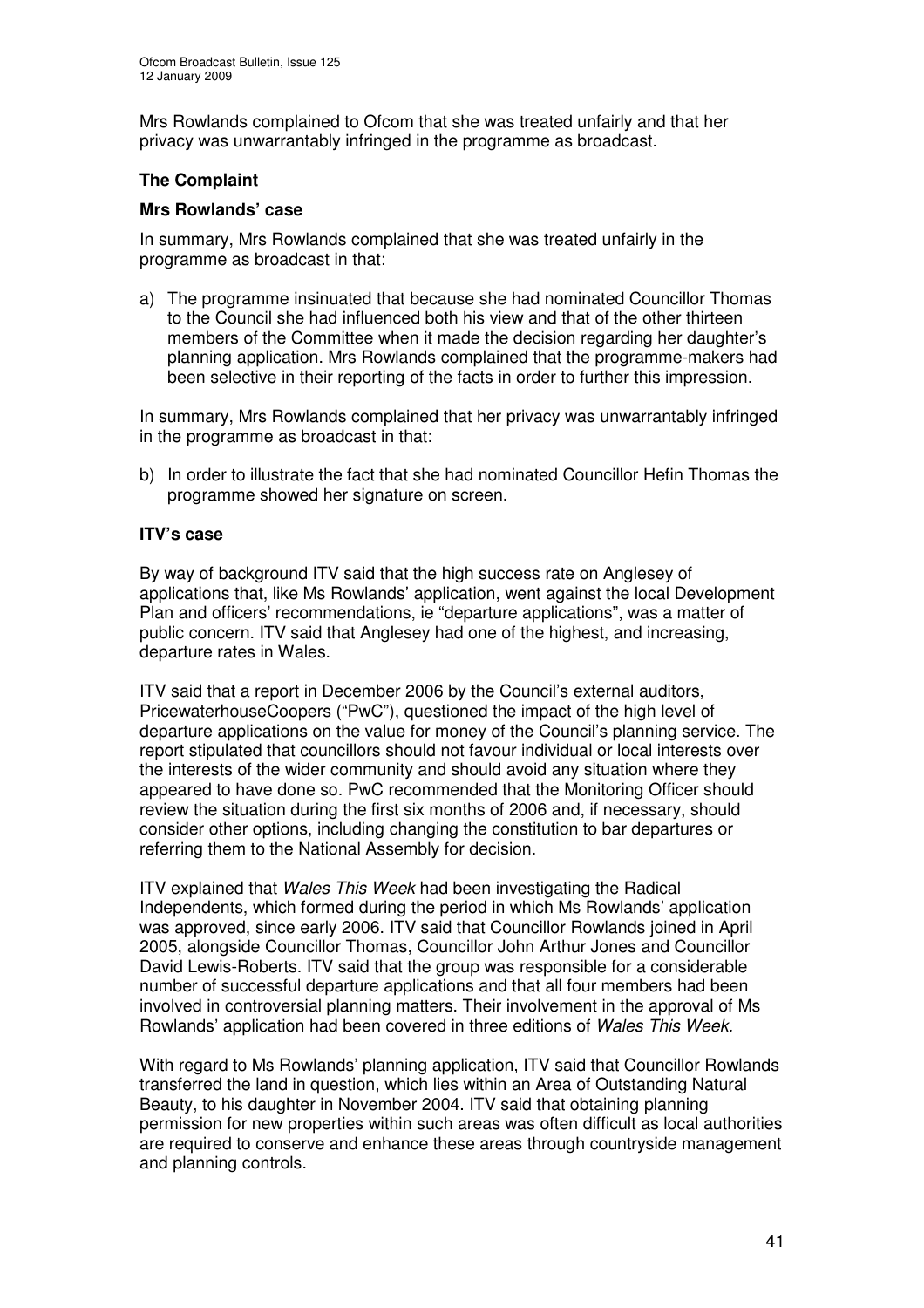ITV said that Ms Rowlands' planning application was initially rejected by officers. However, Councillor Thomas called for the rejected application to be considered by the Committee, where it was approved by eight votes to seven in April 2005. ITV said that the support of Councillors Thomas, Jones and Lewis-Roberts was a key factor in securing the permission and that without their votes the application would have failed. ITV explained that at the time of this meeting, the councillors in question belonged to different political groups.

After a cooling-off period, the planning application was unanimously given final approval at the May 2005 Committee meeting. At this time, the Radical Independents had formed and were junior partners on the ruling coalition. As the opposition groups had walked out at the start of the meeting over a row about representation, only ruling coalition members were present when the vote was passed. Both Councillor Thomas and Councillor Lewis-Roberts spoke in support of the confirmation.

a) In summary ITV said in response to Mrs Rowlands' complaint of unfairness that the programme had not insinuated that she had influenced the planning decision. The programme had also made it clear that Councillor Rowlands had declared an interest in Ms Rowlands' application.

ITV said that the programme looked at the ethics of Councillors supporting applications from the friends and family of fellow party members in the light of the PwC findings. The programme included the view of Councillor Jones and the committee that it was legitimate for them to support such applications. The programme correctly stated that Mrs Rowlands had signed Councillor Thomas' nomination papers when he and her husband were members of different political groups. The programme reported Mr Durkin's criticism of Councillor Thomas for not declaring an interest in Ms Rowlands' application, due to the apparent personal connection between the families. ITV argued that this was a criticism of Councillor Thomas not Mrs Rowlands and noted that it had given Councillor Thomas an opportunity to respond to this criticism. Councillor Rowlands was also given the opportunity to be interviewed for the programme but declined to do so.

b) In summary ITV said, in response to Mrs Rowlands' complaint that her privacy was unwarrantably infringed in the broadcast, that her signature was given as part of a civic process and that the document on which it appeared was a public document. The broadcaster argued that in light of these circumstances there was no expectation of privacy in relation to the inclusion of this signature in the programme.

#### **Mrs Rowlands' comments in response to ITV's statement**

a) In summary Mrs Rowlands said in response to ITV's statement on her fairness complaint that the programme assigned disproportionate responsibility to the Radical Independents for the issues around departure applications highlighted in the PwC report.

Mrs Rowlands said that her daughter applied for permission to build on the land in question in 2005, after it was given to her by her parents. In his capacity as local councillor, her father declared an interest and played no part in the approval of the application. Mrs Rowlands said that the permission was properly granted on the basis of precedent and valid social and aesthetic factors, as was reflected in the audio recording of the relevant planning meetings. She said that the programme omitted these facts in order to further the impression that the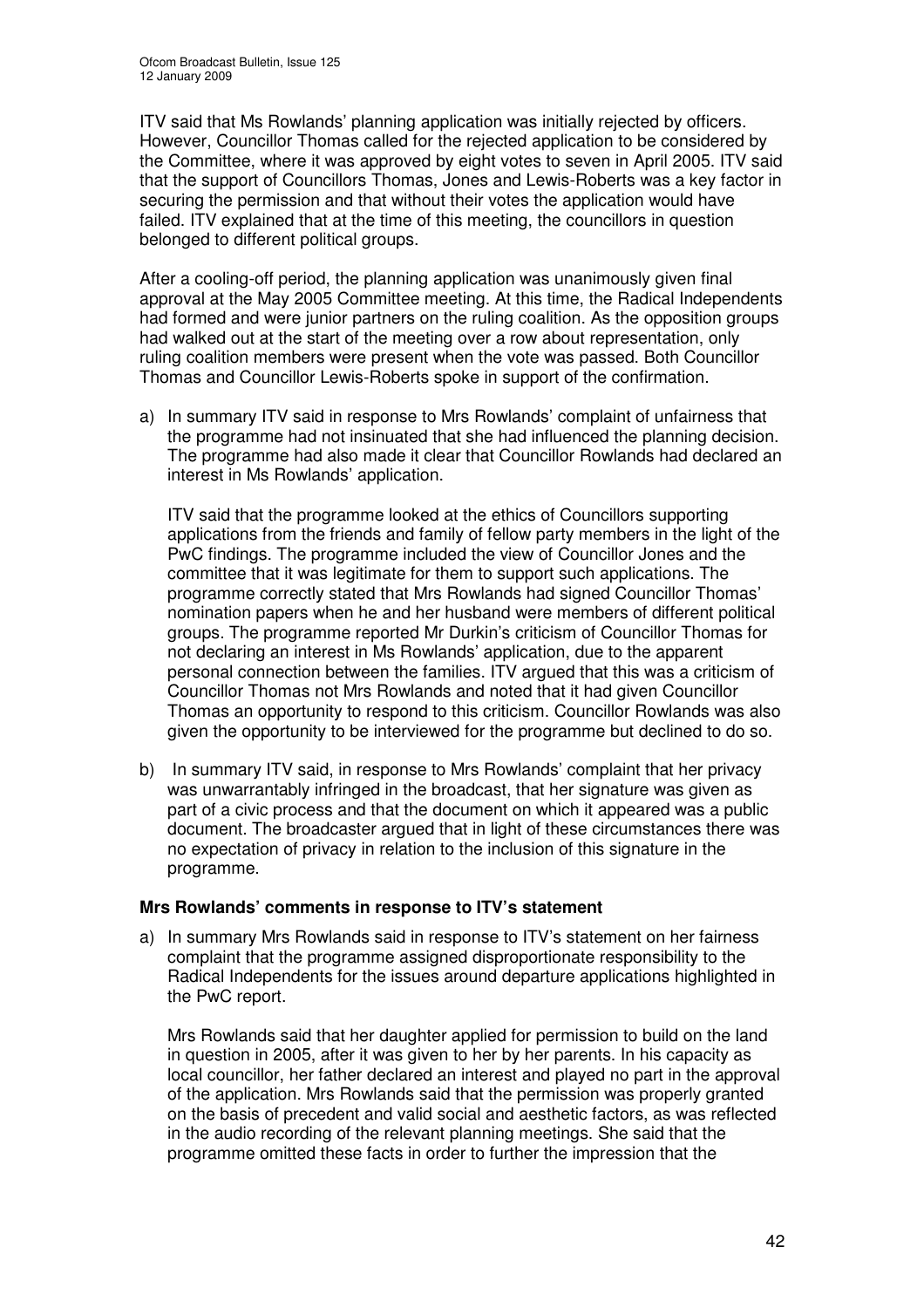planning application was granted as a result of collusion between Ms Rowlands' parents and the other Radical Independents.

Mrs Rowlands said that the programme implied that her family had more than a political allegiance with Councillor Thomas and that she had signed his nomination papers in return for his support for the application. By referring to the increased value of the land following the successful planning application, the programme implied the arrangement was designed for financial gain and that she had lied when she denied any personal connection with Councillor Thomas to others in the community. She said that Councillor Thomas was not a friend of the family and that she had signed his nomination form in her capacity as a prominent member of the community. Councillor Thomas was therefore not required to declare an interest in relation to her daughter's planning application.

Mrs Rowlands also said that the programme was unfair because it omitted facts about the way that the permission was granted. Despite calling the application "controversial", the programme omitted to state that the Community Council did not object to the application. It also omitted to state the fact that Councillor Thomas had proposed the application at the April 2005 meeting in his capacity as a local councillor for the area in which the plot was located, as dictated by the procedural rules. Mrs Rowlands said that the decision was made democratically, after a full debate by the fifteen people sitting on the cross-party Committee, and that only three voting members of this group were future Radical Independents.

In relation to the party representation at the meeting in May 2005 when the application was confirmed, Mrs Rowlands said that out of the eight people voting after the opposition walk-out, only two were Radical Independents. According to Ms Rowlands, the programme should have stated that despite attending the meeting, Councillor Thomas did not vote on the application.

Mrs Rowlands said that the programme unfairly based its allegations on Mr Durkin's, views but that he was a highly prejudiced source and had a history of making unfounded allegations against councillors.

Mrs Rowlands stated that the programme makers had failed to give her daughter an opportunity to respond to the insinuations made against her.

b) Mrs Rowlands responded in relation to her privacy complaint that showing her signature simply served to identify and embarrass her by insinuating wrongdoing. She said that did not expect her signature to be broadcast on television when she signed the nomination paper. She added that the nomination papers were kept securely in the council offices and were available on request to the public for a limited time.

#### **ITV's second statement in response to the complaint**

a) In summary ITV said in response to Mrs Rowlands comments on the fairness complaint that the programme did not imply that Mrs Rowlands was knowingly party to subterfuge, that she had been dishonest or that she expected to benefit financially from Councillor Thomas' strong support for her daughter's application. ITV said that, having clearly stated that Councillor Rowlands had declared an interest in the planning decision, the programme had reported an apparent connection between Councillor Thomas and Mrs Rowlands. It also included local resident and campaigner Mr Durkin's view that in light of this connection, Councillor Thomas should have declared an interest in the application.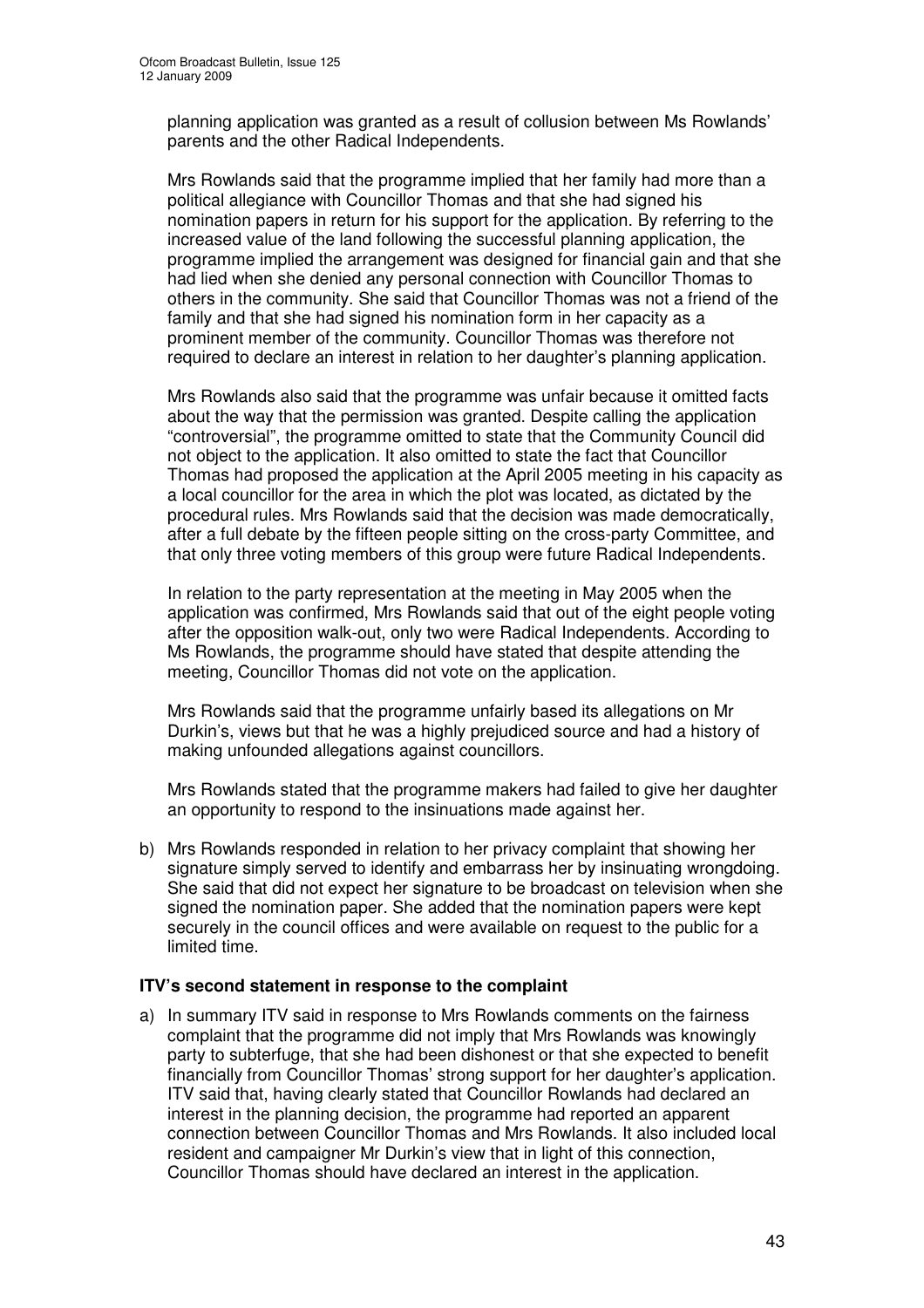ITV said that because the programme had not made an allegation against Mrs Rowlands, the programme makers were not required to offer her an opportunity to respond. However, it noted that prior to the broadcast the programme makers had twice written to the four Radical Independents (including Councillor Rowlands) and that these letters had asked for their views on Councillor Thomas' decision not to declare an interest in Ms Rowlands' departure application.

ITV disputed Mrs Rowlands' suggestion that the Radical Independents were not heavily involved in a number of controversial planning issues. It argued that the three Radical Independent votes in favour of Ms Rowlands' application were crucial in securing the approval, as the vote was carried by eight to seven at the April 2005 meeting.

With regard to the inclusion of Mr Durkin, ITV acknowledged that he was a fierce critic in relation to certain local planning issues but argued that this did not invalidate his view that Councillor Thomas should have declared an interest in Ms Rowlands' application.

b) In relation to Mrs Rowlands comments regarding the privacy complaint, ITV reiterated its argument that there was no reasonable expectation of privacy in relation to a signature in general, particularly when the signature had been made on a public document. ITV also said that the programme had not disclosed the location of Mrs Rowlands' home and noted that this issue did not form part of the original complaint.

#### **Decision**

Ofcom's statutory duties include the application, in the case of all television and radio services, of standards which provide adequate protection to members of the public and all other persons from unfair treatment and unwarranted infringement of privacy in, or in the making of, programmes included in such services.

In carrying out its duties, Ofcom has regard to the need to secure that the application of these standards is in the manner that best guarantees an appropriate level of freedom of expression. Ofcom is also obliged to have regard, in all cases, to the principles under which regulatory activities should be transparent, accountable, proportionate and consistent and targeted only at cases in which action is needed.

Mrs Rowlands' complaint was considered by Ofcom's Executive Fairness Group ("the Group"). In reaching its decision, the Group carefully considered all the relevant material provided by both parties. This included a recording of the programme as broadcast, a programme transcript and both parties' submissions.

a) Ofcom first considered the complaint that Mrs Rowlands was treated unfairly in the programme as broadcast. Mrs Rowlands complained that the programme insinuated that she had influenced the decision to grant her daughter's planning application by nominating Councillor Thomas to the Council and that this impression was furthered through selective reporting of the facts.

Ofcom had particular regard to whether the programme makers ensured that the programme as broadcast avoided unjust or unfair treatment of individuals, as set out in Rule 7.1 of the Ofcom Broadcasting Code ("the Code"), and whether they had taken reasonable care to satisfy themselves that material facts had not been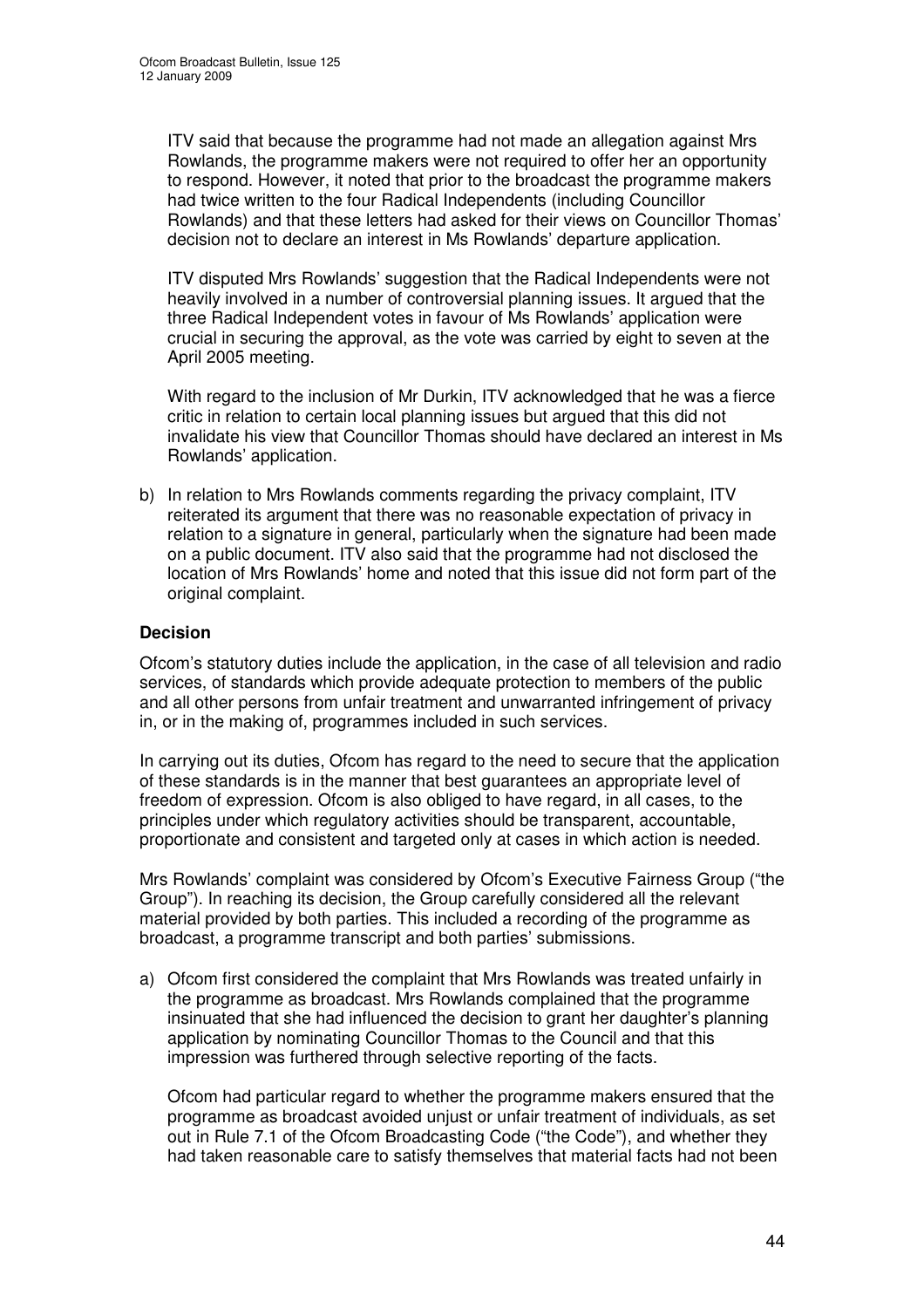presented, disregarded or omitted in a way that was unfair to an individual or organisation (as outlined in Practice 7.9 of the Code).

Ofcom noted that the relevant section of the programme examined Councillor Thomas' involvement in planning decisions on Anglesey and focused in particular on his support for Ms Rowlands application

Ofcom noted that the programme raised questions about whether it was right for councillors to support planning applications from friends and family of members of the same party. In this context the programme explored the relationship between Councillor Thomas and the Rowlands family and questioned whether he should have declared an interest in Ms Rowlands' planning application.

Ofcom noted that the commentary said with reference to Mrs Rowlands:

*"One of [Ms Rowlands'] planning application's strongest supporters was Councillor Hefin Thomas. His nomination papers for the 2004 council elections were signed by Councillor Rowlands' wife at a time when the two men were members of different political groups. Critics are concerned."*

The programme then showed Mr Durkin stating that Councillor Thomas should have declared an interest in the application. Mrs Rowlands was not referred to by name or pictured in the programme.

Ofcom noted that Mrs Rowlands did not dispute that she was a signatory on Councillor Thomas' nomination form and that she signed the form prior to the formation of the Radical Independents. It also noted that this was referred to as background to the programme's investigation of Councillor Thomas' relationship with the Rowlands and its consideration of whether he should have declared an interest in the application. Mrs Rowlands was only mentioned in the programme in connection with her signature. In Ofcom's view, the programme did not criticise Mrs Rowlands or imply that she had signed the form to advance her daughter's application or unduly influence the process in any way.

Furthermore Ofcom noted that the selection and presentation of material is a matter of editorial discretion as long as it does not result in unfairness. The relevant section of the programme focused on Councillor Thomas' behaviour. Councillor Thomas' potential link with the Rowlands, his decision not to declare an interest in the application and his denial that he attended the April 2005 planning meeting, were mentioned in this context. As no allegations were made in respect of Mrs Rowlands' conduct, Ofcom found that there was no unfairness to her in the programme's presentation of material facts in relation to the planning application.

b) Ofcom next considered Mrs Rowlands' complaint that her privacy was unwarrantably infringed in the programme as broadcast, because the image of her signature was shown on screen.

In Ofcom's view, the line to be drawn between the public's right to information and the citizen's right to privacy can sometimes be a fine one. In considering complaints about the unwarranted infringement of privacy both in relation to the making and the broadcast of the programme, Ofcom must consider two distinct questions: First, has there been an infringement of privacy? Secondly, if so, was it warranted? This is in accordance with Rule 8.1 of Ofcom's Broadcasting Code "the Code" which states: "Any infringement of privacy in programmes or in connection with obtaining material included in programmes, must be warranted".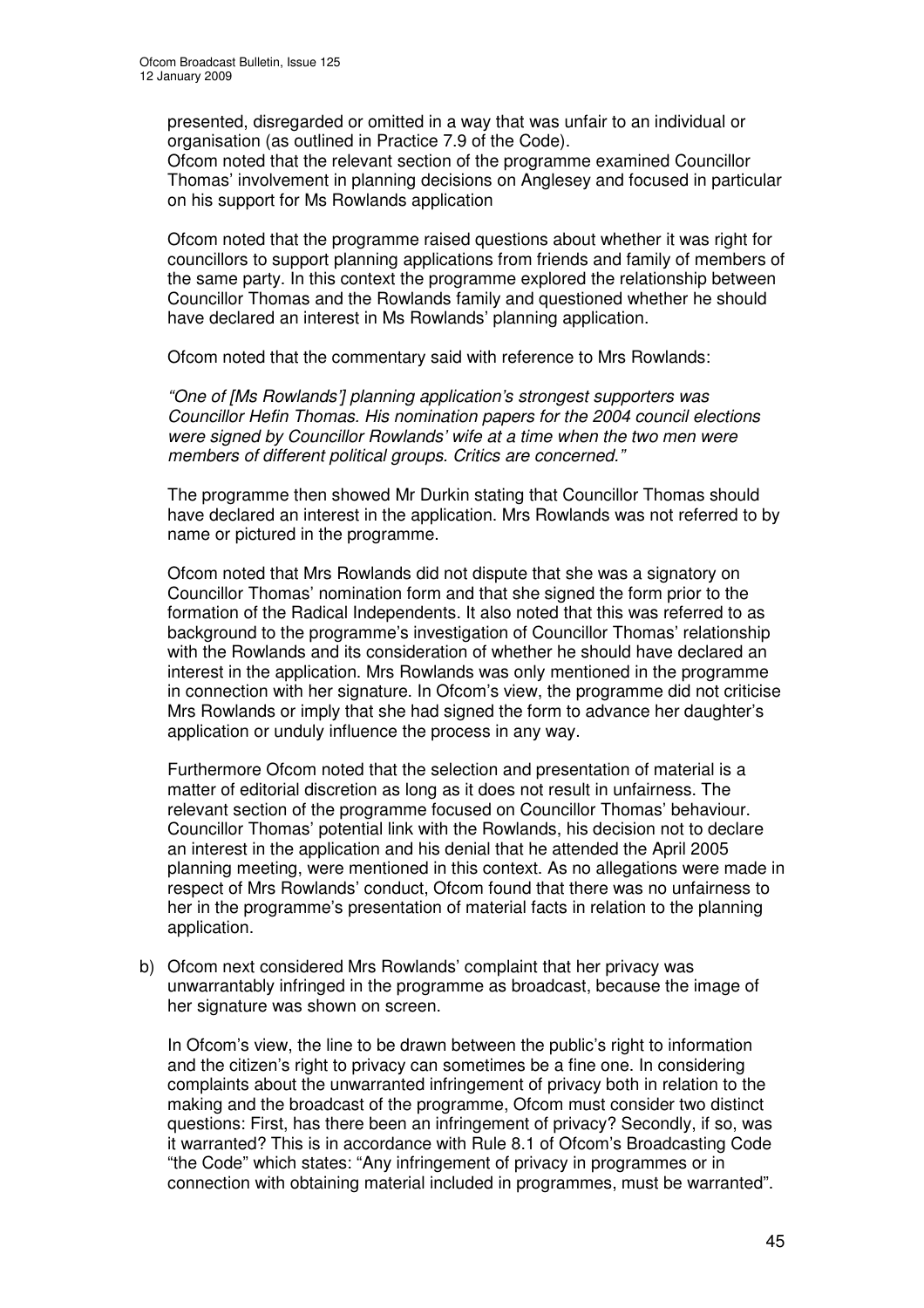In considering this complaint, Ofcom first considered whether Mrs Rowlands had a legitimate expectation of privacy in relation to the material that was broadcast and complained of, namely footage showing her signature.

Ofcom noted that a nomination paper is a public document, which records that the signatories support a political candidate's intention to stand for election. The information disclosed, namely Mrs Rowlands' signature, was a matter of public record. The broadcast of the footage did not reveal any information of a private nature as copies of the document were available to the public on request.

Through signing the nomination paper, Mrs Rowlands had placed her signature in the public domain. In these circumstances, Ofcom found that Mrs Rowlands did not have a legitimate expectation of privacy in relation to the broadcast of the image of her signature on the nomination form.

Having found that Mrs Rowlands did not have a legitimate expectation of privacy, Ofcom therefore found that Mrs Rowlands privacy was not infringed in the programme as broadcast. It was not therefore necessary for Ofcom to further to consider whether any infringement of privacy was warranted.

**Accordingly Ofcom has not upheld Mrs Rowlands' complaint of unfair treatment or unwarranted infringement of privacy in either the making or broadcast of the programme.**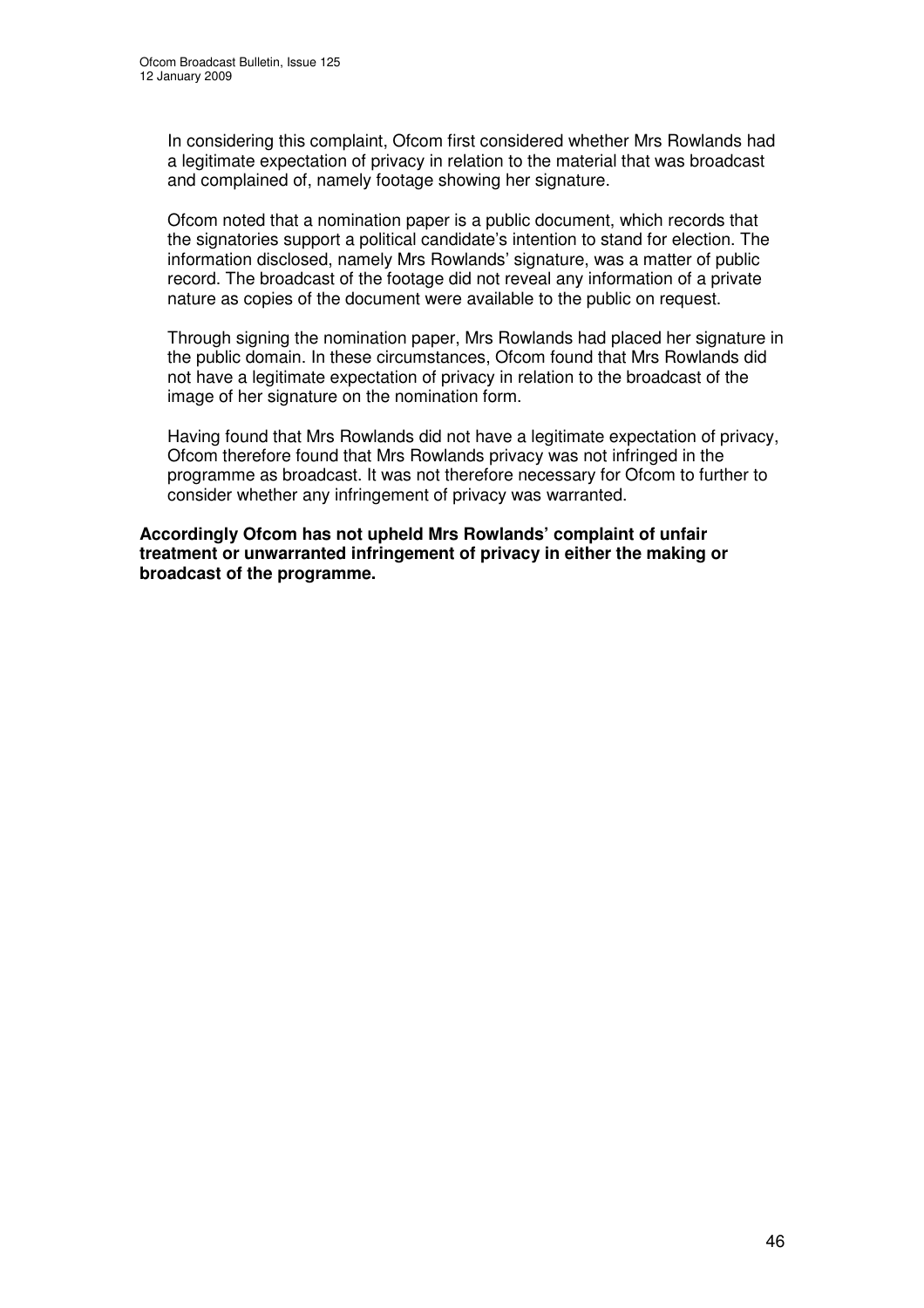## **Other Programmes Not in Breach/Resolved**

## **Up to 30 December 2008**

| Programme                                                   | <b>Transmission</b><br><b>Date</b> | <b>Channel</b>             | Category                            | Number of<br><b>Complaints</b> |
|-------------------------------------------------------------|------------------------------------|----------------------------|-------------------------------------|--------------------------------|
| 118 118 Sponsorship of The<br>Simpsons                      | 21/10/2008                         | Channel 4                  | Sponsorship                         |                                |
| 4 Stands Up                                                 | 20/11/2008                         | <b>BBC Radio 4</b>         | <b>Generally Accepted Standards</b> | $\overline{2}$                 |
| 4 Stands Up                                                 | 20/11/2008                         | <b>BBC Radio 4</b>         | Offensive Language                  | 1                              |
| 4 Stands Up                                                 | 20/11/2008                         | <b>BBC Radio 4</b>         | Sex/Nudity                          | 1                              |
| 8 Out of 10 Cats                                            | 20/11/2008                         | Channel 4                  | <b>Animal Welfare</b>               | $\overline{2}$                 |
| 8 Out of 10 Cats                                            | 13/11/2008                         | Channel 4                  | Sex/Nudity                          | 1                              |
| 8 Out of 10 Cats                                            | 20/11/2008                         | Channel 4                  | <b>Generally Accepted Standards</b> | $\mathbf{1}$                   |
| <b>All Star Family Fortunes</b><br><b>Christmas Special</b> | 27/12/2008                         | ITV1                       | <b>Generally Accepted Standards</b> | $\mathbf{1}$                   |
| <b>Antiques Roadshow</b>                                    | 16/11/2008                         | BBC1                       | Inaccuracy/Misleading               | 3                              |
| <b>BBC Breakfast</b>                                        | 17/11/2008                         | BBC <sub>1</sub>           | <b>Generally Accepted Standards</b> | 1                              |
| <b>BBC Breakfast</b>                                        | 12/11/2008                         | BBC1                       | Violence                            | 1                              |
| <b>BBC News</b>                                             | 16/12/2008                         | BBC1                       | Generally Accepted Standards        | 1                              |
| <b>BBC News</b>                                             | 17/12/2008                         | BBC1                       | <b>Generally Accepted Standards</b> | 1                              |
| <b>BBC News (trailer)</b>                                   | 25/11/2008                         | BBC <sub>2</sub>           | <b>Generally Accepted Standards</b> | $\mathbf 1$                    |
| <b>BBC Wales Sports</b>                                     | 07/12/2008                         | <b>BBC2 Wales</b>          | Due Impartiality/Bias               | 1                              |
| Personality of the Year                                     |                                    |                            |                                     |                                |
| <b>Balls of Steel</b>                                       | 17/12/2008                         | Channel 4                  | Generally Accepted Standards        | 1                              |
| <b>Balls of Steel</b>                                       | 12/11/2008                         | Channel 4                  | <b>Generally Accepted Standards</b> | 1                              |
| <b>Bear Eats: Born Survivor</b>                             | 22/11/2008                         | Channel 4                  | <b>Generally Accepted Standards</b> | 5                              |
| <b>Bitter Sweets: Tonight</b>                               | 28/11/2008                         | ITV1                       | <b>Generally Accepted Standards</b> | $\mathbf{1}$                   |
| Bowtime with Jason Cundy &                                  | 27/11/2008                         | Talksport                  | Crime (incite/encourage)            | $\mathbf{1}$                   |
| Mike Parry                                                  |                                    |                            |                                     |                                |
| Britannia High                                              | 16/11/2008                         | ITV <sub>1</sub>           | <b>Generally Accepted Standards</b> | 1                              |
| Chris Moyles Show                                           | 31/10/2008                         | <b>BBC Radio 1</b>         | <b>Generally Accepted Standards</b> | $\mathbf{1}$                   |
| <b>Chris Moyles Show</b>                                    | 07/11/2008                         | <b>BBC Radio 1</b>         | <b>Generally Accepted Standards</b> | $\mathbf{1}$                   |
| <b>Chris Moyles Show</b>                                    | 13/11/2008                         | <b>BBC Radio 1</b>         | <b>Generally Accepted Standards</b> | 1                              |
| Chris Moyles Show                                           | 05/11/2008                         | <b>BBC Radio 1</b>         | Sex/Nudity                          | 1                              |
| Close Encounters of the Third<br>Kind                       | 13/12/2008                         | Channel 4                  | Offensive Language                  | $\overline{2}$                 |
| Continuity announcement                                     | 14/11/2008                         | Five                       | <b>Generally Accepted Standards</b> | 3                              |
| <b>Coronation Street</b>                                    | 17/12/2008                         | ITV1                       | Substance Abuse                     | 1                              |
| <b>Coronation Street</b>                                    | 17/11/2008                         | ITV1                       | Crime (incite/encourage)            | $\overline{7}$                 |
| <b>Coronation Street</b>                                    | 25/12/2008                         | ITV <sub>1</sub>           | <b>Generally Accepted Standards</b> | 1                              |
| <b>Coronation Street</b>                                    | 28/11/2008                         | ITV1                       | Dangerous Behaviour                 | 1                              |
| Dana: The 8 Year Old<br>Anorexic                            | 02/10/2008                         | Channel 4                  | U18's in Programmes                 | 1                              |
| Dana: The 8 Year Old<br>Anorexic                            | 02/10/2008                         | Channel 4                  | Harm/Food                           | 1                              |
| Danny Baker & Zoe Ball                                      | 22/11/2008                         | <b>BBC Radio 2</b>         | <b>Generally Accepted Standards</b> | 1                              |
| Demons (trailer)                                            | 22/11/2008                         | ITV1                       | <b>Generally Accepted Standards</b> | 9                              |
| <b>Embarrassing Teenage</b><br><b>Bodies</b>                | 29/10/2008                         | Channel 4                  | Sex/Nudity                          | $\overline{2}$                 |
| Emmerdale                                                   | 26/11/2008                         | ITV1                       | <b>Generally Accepted Standards</b> | 1                              |
| <b>Fighting Talk</b>                                        | 15/11/2008                         | <b>BBC Radio 5</b><br>Live | <b>Generally Accepted Standards</b> | 1                              |
| <b>Five News</b>                                            | 18/11/2008                         | Five                       | Offensive Language                  | 1                              |
| <b>Five News</b>                                            | 18/11/2008                         | Five                       | Inaccuracy/Misleading               | 1                              |
|                                                             |                                    |                            |                                     |                                |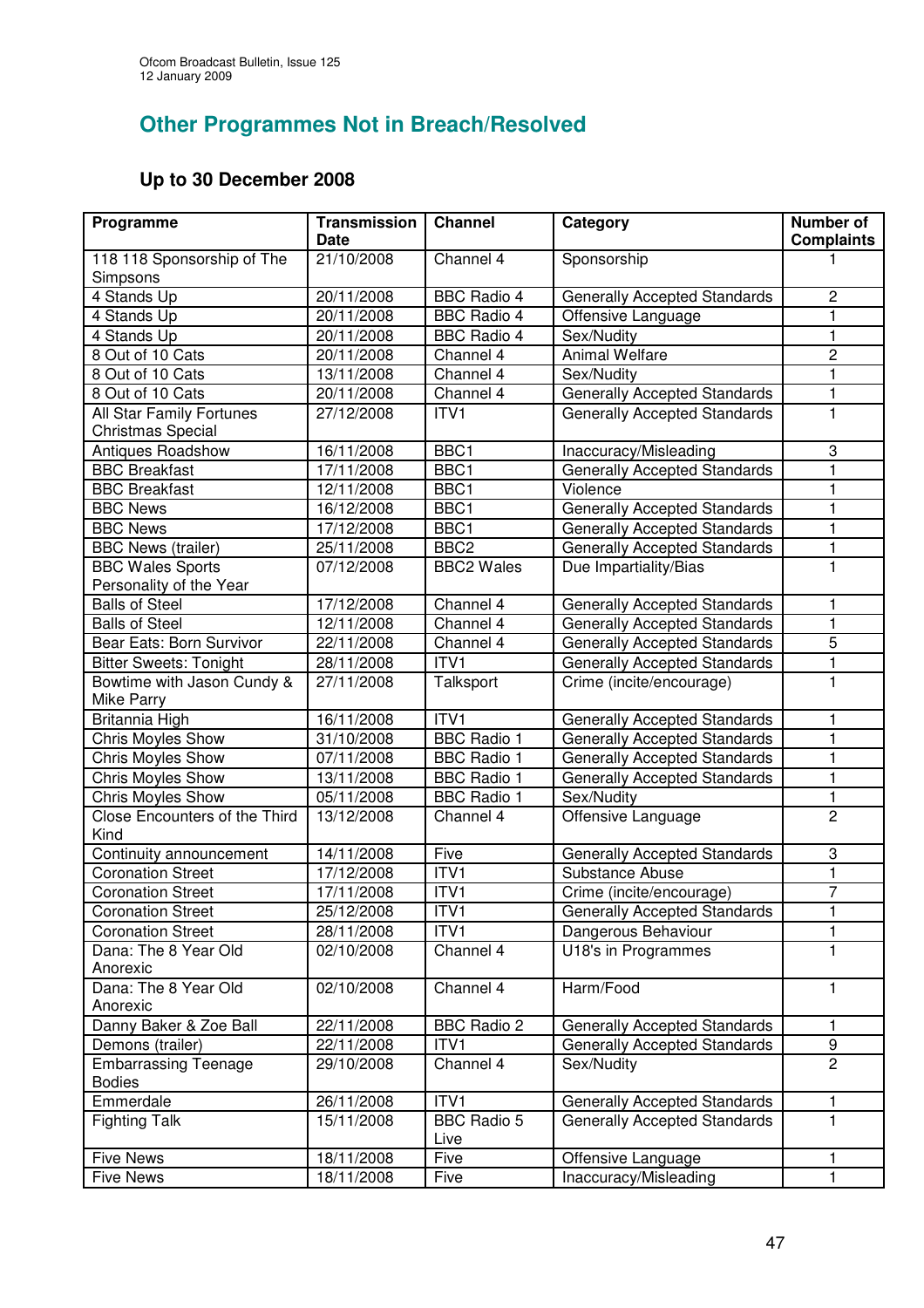| <b>Five News</b>                                   | 21/11/2008              | Five                 | <b>Generally Accepted Standards</b>   | 1                       |
|----------------------------------------------------|-------------------------|----------------------|---------------------------------------|-------------------------|
| Flog It!                                           | 20/11/2008              | BBC <sub>2</sub>     | Violence                              | 1                       |
| Fonejacker                                         | 12/11/2008              | E <sub>4</sub>       | <b>Generally Accepted Standards</b>   | 5                       |
| Fonejacker                                         | 20/11/2008              | Channel 4            | <b>Generally Accepted Standards</b>   | 1                       |
| Friday Night With Jonathan<br>Ross                 | 17/10/2008              | BBC1                 | <b>Generally Accepted Standards</b>   | $\mathbf{1}$            |
| Friday Night with Jonathan<br>Ross                 | 19/09/2008              | BBC1                 | Dangerous Behaviour                   | 1                       |
| <b>Full Pott</b>                                   | 24/10/2008              | Kanal 5              | <b>Generally Accepted Standards</b>   | $\mathbf{1}$            |
| <b>GWR</b>                                         | 25/10/2008              | <b>GWR</b>           | <b>Generally Accepted Standards</b>   | 1                       |
| <b>GWR Breakfast with Roop</b><br>and Tom          | 13/11/2008              | <b>GWR FM (Bath)</b> | Crime (incite/encourage)              | 1                       |
| <b>Ghosthunting With Girls</b><br>Aloud            | 27/12/2008              | ITV2                 | Exorcism/Occult/Paranormal            | $\mathbf{1}$            |
| Going for Gold                                     | 21/11/2008              | Five                 | Sex/Nudity                            | 1                       |
| Gordon Ramsay: Cookalong<br>Live                   | 24/10/2008              | Channel 4            | Generally Accepted Standards          | $\overline{2}$          |
| Gordon Ramsay: Cookalong<br>Live                   | 24/10/2008              | Channel 4            | Offensive Language                    | 6                       |
| Gordon Ramsay: Cookalong<br>Live                   | 31/10/2008              | Channel 4            | Sex/Nudity                            | 17                      |
| Gordon Ramsay: Cookalong<br>Live                   | $\overline{01/11/2008}$ | Channel 4            | Offensive Language                    | $\mathbf{1}$            |
| Gordon Ramsay: Cookalong<br>Live                   | 01/11/2008              | Channel 4            | Sex/Nudity                            | 1                       |
| Gordon Ramsay: Cookalong<br>Live                   | 31/10/2008              | Channel 4            | <b>Generally Accepted Standards</b>   | $\mathbf{1}$            |
| Gordon Ramsay: Cookalong<br>Live (trailer)         | 29/10/2008              | Channel 4            | Sex/Nudity                            | $\mathbf{1}$            |
| Gordon Ramsay: Cookalong<br>Live                   | 21/11/2008              | Channel 4            | Sex/Nudity                            | $\mathbf{1}$            |
| Harry Hill's TV Burp                               | 29/11/2008              | ITV1                 | <b>Generally Accepted Standards</b>   | 6                       |
| Harry Hill's TV Burp                               | 15/11/2008              | ITV1                 | <b>Generally Accepted Standards</b>   | $\overline{5}$          |
| Harry Hill's TV Burp                               | 22/11/2008              | ITV1                 | <b>Generally Accepted Standards</b>   | $\overline{\mathbf{4}}$ |
| Harveys Sponsorship of<br><b>Coronation Street</b> | 10/12/2008              | ITV1                 | Religious Offence                     | $\mathbf{1}$            |
| Home and Away                                      | 09/12/2008              | Five                 | Offensive Language                    | 1                       |
| How To Look Good Naked                             | 02/12/2008              | Channel 4            | Sex/Nudity                            | 1                       |
| Hujjara                                            | 03/10/2008              | <b>KBC</b>           | <b>Commercial References</b>          | 1                       |
| I'm A Celebrity, Get Me Out<br>Of Here!            | 20/11/2008              | ITV1                 | <b>Animal Welfare</b>                 | 11                      |
| I'm A Celebrity, Get Me Out<br>Of Here!            | 20/11/2008              | ITV1                 | <b>Generally Accepted Standards</b>   | 1                       |
| I'm A Celebrity, Get Me Out<br>Of Here!            | 21/11/2008              | ITV1                 | Use of Premium Rate<br><b>Numbers</b> | $\mathbf{1}$            |
| I'm A Celebrity, Get Me Out of<br>Here!            | 22/11/2008              | ITV1                 | <b>Generally Accepted Standards</b>   | 1                       |
| I'm A Celebrity, Get Me Out of<br>Here!            | 17/11/2008              | ITV1                 | <b>Animal Welfare</b>                 | $\mathbf{1}$            |
| I'm A Celebrity, Get Me Out of<br>Here!            | 24/11/2008              | ITV1                 | <b>Generally Accepted Standards</b>   | $\mathbf{1}$            |
| I'm A Celebrity, Get Me Out of<br>Here!            | 26/11/2008              | ITV1                 | <b>Generally Accepted Standards</b>   | $\mathbf{1}$            |
| I'm A Celebrity, Get Me Out of<br>Here!            | 30/11/2008              | ITV1                 | <b>Generally Accepted Standards</b>   | 5                       |
| I'm A Celebrity, Get Me Out of<br>Here!            | 02/12/2008              | ITV1                 | <b>Generally Accepted Standards</b>   | $\mathbf{2}$            |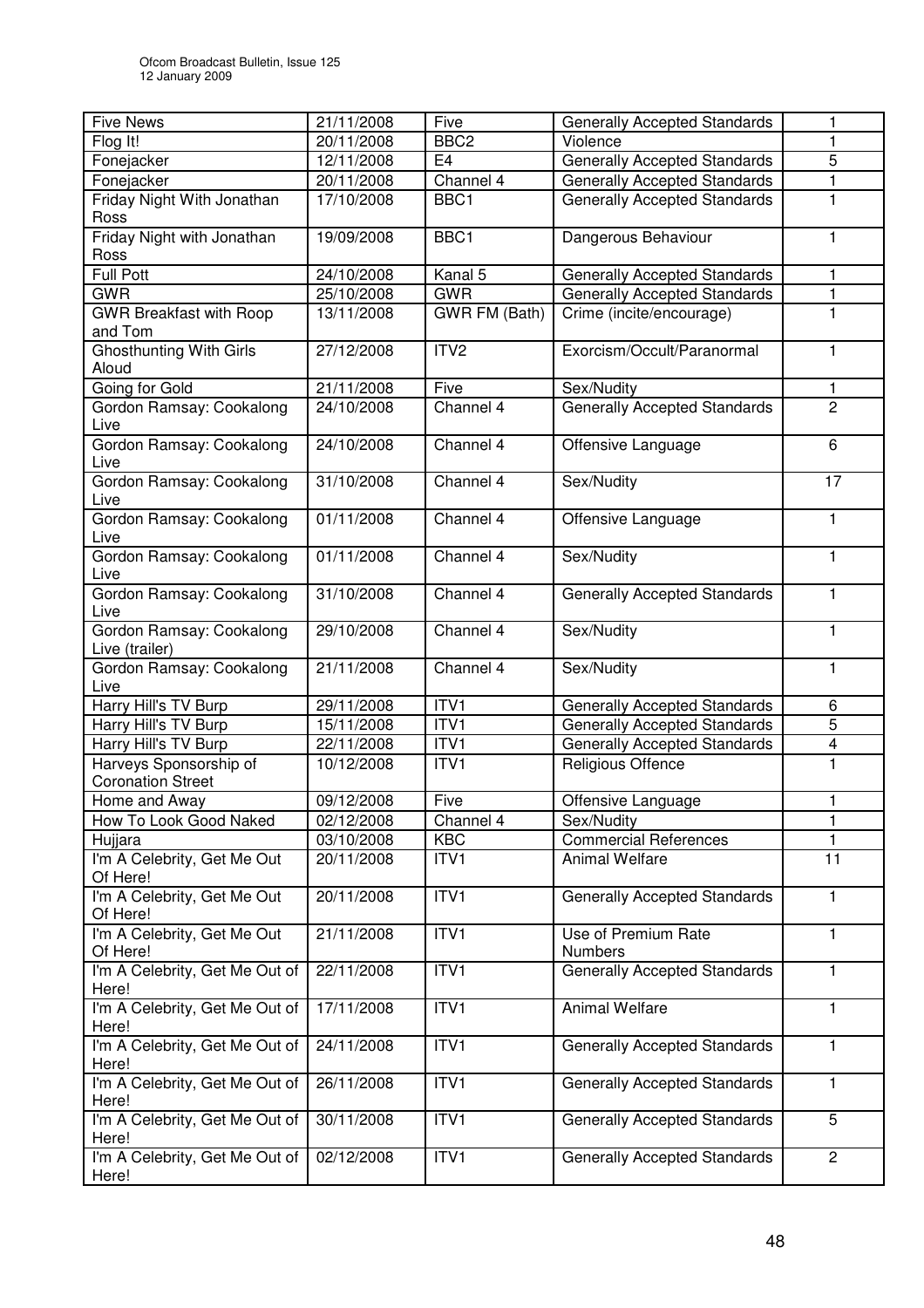| I'm A Celebrity, Get Me Out of<br>Here!     | 16/11/2008 | ITV1                                | <b>Animal Welfare</b>               | 8              |
|---------------------------------------------|------------|-------------------------------------|-------------------------------------|----------------|
| I'm A Celebrity, Get Me Out of<br>Here!     | 03/12/2008 | ITV1                                | <b>Animal Welfare</b>               | $\overline{2}$ |
| I'm A Celebrity, Get Me Out of<br>Here!     | 01/12/2008 | ITV1                                | <b>Generally Accepted Standards</b> | $\overline{4}$ |
| <b>ITV News</b>                             | 10/11/2008 | ITV1                                | Inaccuracy/Misleading               | 1              |
| ITV News (trailer)                          | 18/11/2008 | ITV1                                | <b>Generally Accepted Standards</b> | $\mathbf{1}$   |
| lan Collins                                 | 22/11/2008 | Talksport                           | <b>Animal Welfare</b>               | 1              |
| Katy Brand's Big Ass Show                   | 16/11/2008 | ITV <sub>2</sub>                    | Generally Accepted Standards        | 14             |
| Katy Brand's Big Ass Show                   | 16/11/2008 | ITV <sub>2</sub>                    | Violence                            | 1              |
| <b>Little Britain USA</b>                   | 10/10/2008 | BBC1                                | <b>Generally Accepted Standards</b> | $\overline{c}$ |
| Little Britain USA                          | 26/10/2008 | BBC1                                | <b>Generally Accepted Standards</b> | 1              |
| Little Britain USA                          | 31/10/2008 | BBC1                                | <b>Generally Accepted Standards</b> | $\overline{c}$ |
| Little Britain USA                          | 24/10/2008 | BBC1                                | Religious Offence                   | 1              |
| Little Britain USA                          | 02/11/2008 | BBC1                                | <b>Generally Accepted Standards</b> | 1              |
| Loose Women                                 | 25/11/2008 | ITV1                                | <b>Generally Accepted Standards</b> | 1              |
| Loose Women                                 | 05/12/2008 | ITV <sub>1</sub>                    | <b>Generally Accepted Standards</b> | 1              |
| <b>Miss Naked Beauty</b>                    | 11/11/2008 | Channel 4                           | Due Impartiality/Bias               | $\overline{c}$ |
| <b>Miss Naked Beauty</b>                    | 11/11/2008 | Channel 4                           | Sex/Nudity                          | $\mathbf{1}$   |
| Mum and Me                                  | 14/11/2008 | BBC2(Scotland)                      | <b>Generally Accepted Standards</b> | 1              |
| Nature Shock                                | 23/12/2008 | Five                                | <b>Animal Welfare</b>               | $\overline{c}$ |
| <b>News</b>                                 | 28/11/2008 | <b>BBC News 24</b>                  | <b>Generally Accepted Standards</b> | $\mathbf{1}$   |
| News                                        | 19/11/2008 | <b>BBC News 24</b>                  | <b>Generally Accepted Standards</b> | 1              |
| News                                        | 05/12/2008 | 3TR FM                              | Inaccuracy/Misleading               | 1              |
| News at Ten                                 | 18/11/2008 | ITV1                                | <b>Commercial References</b>        | $\mathbf{1}$   |
| News at Ten                                 | 19/11/2008 | ITV1                                | <b>Generally Accepted Standards</b> | 3              |
| Now That's What I Call 1983                 | 21/11/2008 | ITV1                                | <b>Generally Accepted Standards</b> | 1              |
| <b>Open Country</b>                         | 22/11/2008 | <b>BBC Radio 4</b>                  | <b>Animal Welfare</b>               | 1              |
| Outnumbered                                 | 22/11/2008 | BBC1                                | Offensive Language                  | 1              |
| Patrick Lally                               | 27/10/2008 | <b>Salford City</b><br>Radio 94.4FM | <b>Generally Accepted Standards</b> | 1              |
| Peter Jarrod                                | 30/11/2008 | Absolute Radio                      | <b>Generally Accepted Standards</b> | 1              |
| Peter Kay's Britain's Got an                | 19/12/2008 | Channel 4                           | <b>Generally Accepted Standards</b> | $\overline{1}$ |
| Extra Pop Factor                            |            |                                     |                                     |                |
| Peter Kay's Britain's Got the<br>Pop Factor | 14/12/2008 | Channel 4                           | Offensive Language                  | $\overline{c}$ |
| Promo                                       | 09/12/2008 | Movies24+                           | Violence                            | 1              |
| Promotion                                   | 24/11/2008 | <b>LBC 97.3FM</b>                   | <b>Commercial References</b>        | 1              |
| QI                                          | 21/11/2008 | BBC <sub>2</sub>                    | <b>Generally Accepted Standards</b> | 1              |
| QI                                          | 21/11/2008 | BBC <sub>2</sub>                    | Offensive Language                  | 1              |
| Quiz Call                                   | 13/12/2008 | Five                                | Competitions                        | 1              |
| Real Football Phone-In                      | 17/10/2008 | <b>Real Radio</b><br>Scotland       | Generally Accepted Standards        | 1              |
| Real Football Phone-In                      | 25/10/2008 | <b>Real Radio</b><br>Scotland       | <b>Generally Accepted Standards</b> | 3              |
| Red Eye                                     | 28/11/2008 | Fox News                            | Offensive Language                  | 1              |
| Rich Kid, Poor Kid                          | 13/11/2008 | Channel 4                           | <b>Generally Accepted Standards</b> | 4              |
| <b>Road Wars</b>                            | 20/12/2008 | Sky One                             | Generally Accepted Standards        | 1              |
| Russell Brand's Ponderland                  | 30/10/2008 | Channel 4                           | <b>Generally Accepted Standards</b> | 12             |
| <b>Russell Brand's Ponderland</b>           | 20/11/2008 | Channel 4                           | Religious Offence                   | 3              |
| <b>Russell Brand's Ponderland</b>           | 20/11/2008 | Channel 4                           | <b>Generally Accepted Standards</b> | 1              |
| Saving Africa's Witch<br>Children           | 12/11/2008 | Channel 4                           | Due Impartiality/Bias               | 1              |
| Saving Africa's Witch<br>Children           | 12/11/2008 | Channel 4                           | Religious Offence                   | 1              |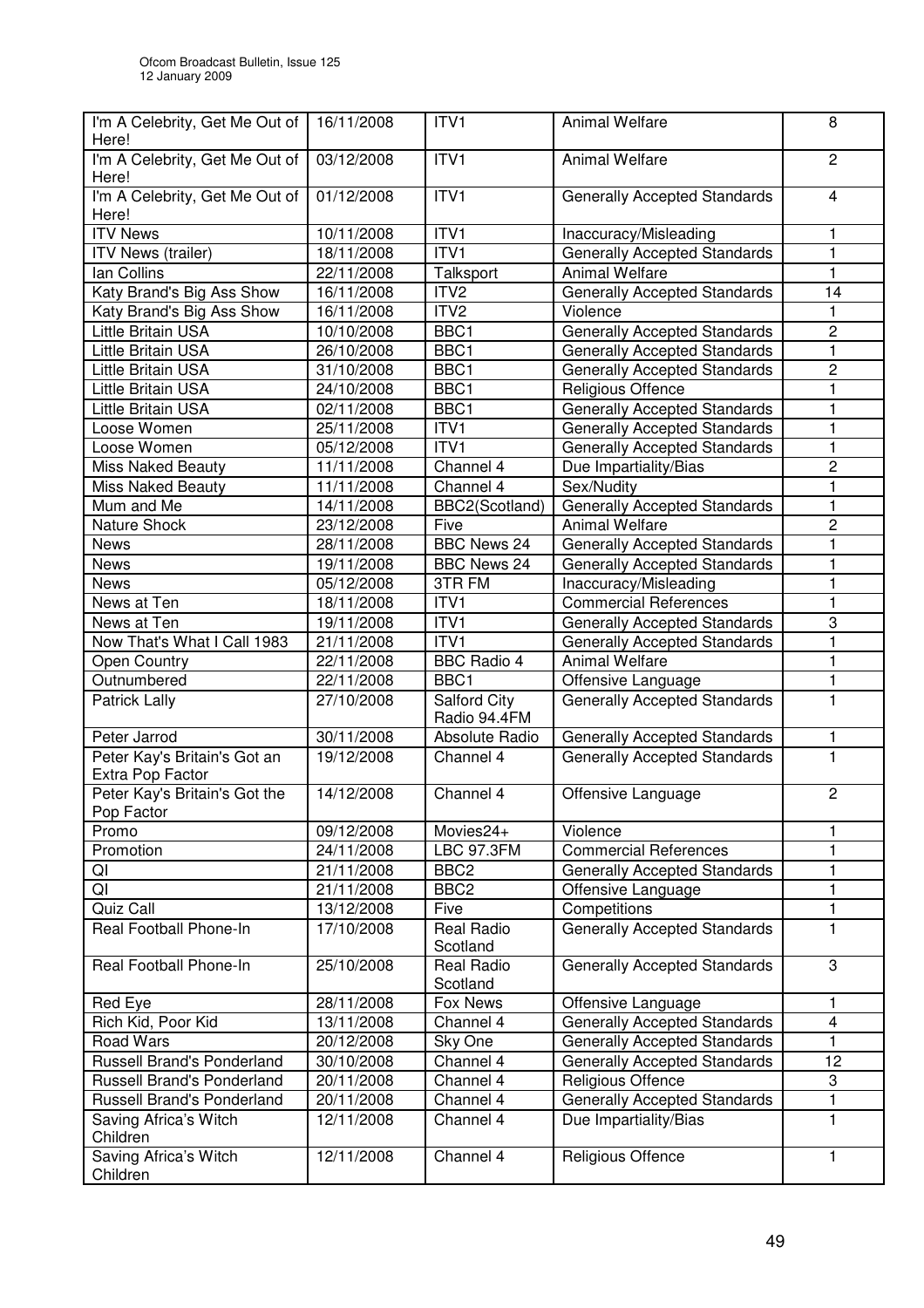| Saving Africa's Witch<br>Children (trailer) | 12/11/2008 | Channel 4          | <b>Generally Accepted Standards</b> | 1              |
|---------------------------------------------|------------|--------------------|-------------------------------------|----------------|
| Soccer AM                                   | 13/12/2008 | Sky One            | <b>Generally Accepted Standards</b> | 1              |
| Soccer Sunday                               | 09/11/2008 | <b>ITV1 Wales</b>  | Offensive Language                  | 1              |
| <b>Special Forces Heroes:</b>               | 18/11/2008 | Five               | Violence                            | 1              |
| Terror in the Skies                         |            |                    |                                     |                |
| Spooks                                      | 01/12/2008 | BBC1               | Violence                            | 1              |
| Strictly Come Dancing - It                  | 19/11/2008 | BBC <sub>2</sub>   | <b>Generally Accepted Standards</b> | 1              |
| <b>Takes Two</b>                            |            |                    |                                     |                |
| Strictly Come Dancing - It                  | 17/11/2008 | BBC <sub>2</sub>   | <b>Generally Accepted Standards</b> | 1              |
| Takes Two                                   |            |                    |                                     |                |
| Stupid                                      | 09/11/2008 | BBC <sub>2</sub>   | Offensive Language                  | 1              |
| Take That Come to Town                      | 23/11/2008 | ITV1               | Dangerous Behaviour                 | $\overline{2}$ |
| (trailer)                                   |            |                    |                                     |                |
| The British Comedy Awards                   | 06/12/2008 | ITV1               | <b>Generally Accepted Standards</b> | 51             |
| The British Comedy Awards                   | 06/12/2008 | ITVI               | Offensive Language                  | $\overline{7}$ |
| The British Comedy Awards                   | 06/12/2008 | ITV1               | Sex/Nudity                          | 1              |
| The Commander - Abduction                   | 10/11/2008 | ITV1               | <b>Generally Accepted Standards</b> | 3              |
| The Commander - Abduction                   | 10/11/2008 | ITVI               | Offensive Language                  | $\overline{2}$ |
| The Commander - Abduction                   | 10/11/2008 | ITV1               | Advertising                         | 1              |
| The Fear Factor: Tonight                    | 21/11/2008 | ITV1               | <b>Animal Welfare</b>               | 1              |
| The Friday Night Christmas                  | 18/12/2008 | Channel 4          | Religious Offence                   | $\overline{3}$ |
| Project                                     |            |                    |                                     |                |
| The Gadget Show                             | 22/12/2008 | Five               | Dangerous Behaviour                 | 1              |
| The Home Show                               | 19/11/2008 | Channel 4          | Inaccuracy/Misleading               | $\mathbf{1}$   |
| The Home Show                               | 19/11/2008 | Channel 4          | Offensive Language                  | 1              |
| The Home Show                               | 03/12/2008 | Channel 4          | Offensive Language                  | 1              |
| The Jeremy Kyle Show                        | 18/11/2008 | ITV <sub>2</sub>   | <b>Generally Accepted Standards</b> | 1              |
| The Jeremy Kyle Show                        | 19/11/2008 | ITV <sub>1</sub>   | <b>Generally Accepted Standards</b> | 1              |
| The News Quiz                               | 22/11/2008 | <b>BBC Radio 4</b> | <b>Generally Accepted Standards</b> | 1              |
| The Now Show                                | 28/11/2008 | <b>BBC Radio 4</b> | <b>Generally Accepted Standards</b> | 1              |
| The ONE Show                                | 09/12/2008 | BBC1               | Violence                            | 1              |
| The Peter Serafinowicz Show                 | 25/12/2008 | BBC <sub>2</sub>   | <b>Generally Accepted Standards</b> | 1              |
| The Pregnant Man                            | 21/12/2008 | More4              | Inaccuracy/Misleading               | 1              |
| The Pregnant Man                            | 11/12/2008 | Channel 4          | <b>Generally Accepted Standards</b> | 1              |
| The Royal Variety                           | 17/12/2008 | BBC <sub>1</sub>   | <b>Generally Accepted Standards</b> | $\mathbf{1}$   |
| Performance 2008                            |            |                    |                                     |                |
| The Secret Family of Jesus                  | 22/12/2008 | Channel 4          | Religious Offence                   | 1              |
| The Sex Chamber                             | 13/11/2008 | Five               | Violence                            | 3              |
| The Simpsons                                | 28/12/2008 | Sky One            | Offensive Language                  | 1              |
| The Simpsons                                | 17/11/2008 | Channel 4          | Violence                            | 1              |
| The Wright Stuff                            | 07/03/2008 | Five               | <b>Generally Accepted Standards</b> | 1              |
| The X Factor                                | 13/12/2008 | ITV1               | <b>Generally Accepted Standards</b> | 15             |
| The X Factor                                | n/a        | ITV1               | <b>Commercial References</b>        | 1              |
| The X Factor                                | 06/12/2008 | ITV1               | Offensive Language                  | 1              |
| The X Factor                                | 22/11/2008 | ITV1               | Violence                            | 1              |
| This Morning                                | 21/11/2008 | ITVI               | Animal Welfare                      | 1              |
| This Morning                                | 18/11/2008 | ITV1               | Animal Welfare                      | 1              |
| Thornbury FM                                | n/a        | Thornbury FM       | Other                               | 1              |
| Thought For The Day                         | 17/12/2008 | <b>BBC</b> Radio 4 | Crime (incite/encourage)            | $\mathbf{1}$   |
| Top 100 Attractive People                   | 01/12/2008 | $TY2+1$            | Offensive Language                  | 1              |
| Top Gear                                    | 26/11/2008 | BBC <sub>2</sub>   | Dangerous Behaviour                 | 1              |
| Top Gear                                    | 23/11/2008 | BBC <sub>2</sub>   | Dangerous Behaviour                 | 1              |
| Top Gear                                    | 16/11/2008 | BBC <sub>2</sub>   | Sex/Nudity                          | 1              |
| Trail for Virgin On Demand                  | 13/11/2008 | <b>Bravo</b>       | Generally Accepted Standards        | 1              |
| service                                     |            |                    |                                     |                |